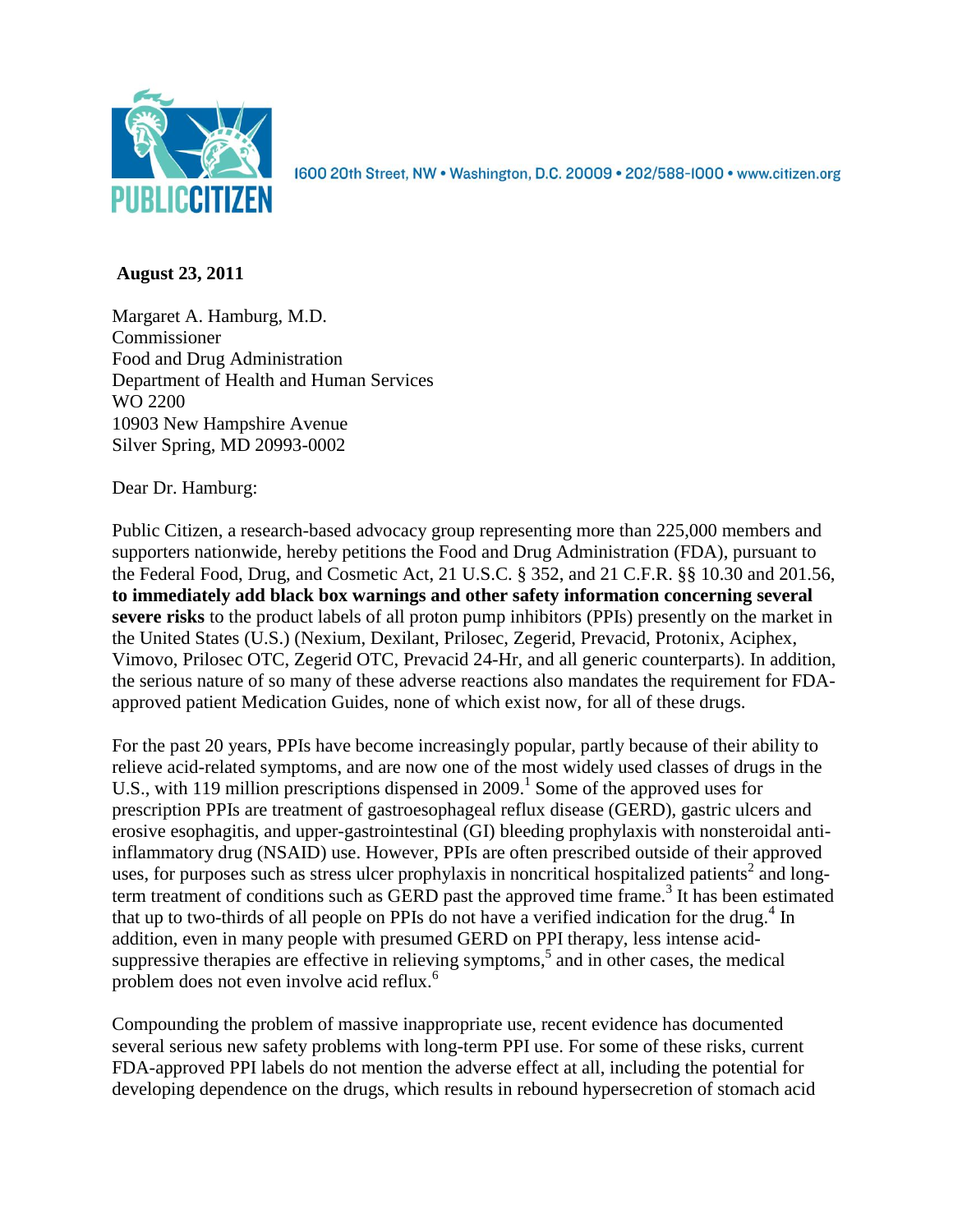and recurrence of symptoms after stopping PPI use. For other risks, even if mentioned, the label does not adequately explain or emphasize them. There are currently no black box warnings in the label of any PPI.

This petition outlines the current state of evidence of the risks involved with short- and long-term use of PPIs and asks that the FDA make prescribers and consumers aware of these risks through the following labeling changes.

### **We petition the FDA to require the inclusion of black box warnings identifying the following risks for all prescription PPIs (and equivalent, prominent warnings for over-thecounter [OTC] PPIs):**

- *Rebound acid hypersecretion risk*: This is a form of dependence on PPIs that can be seen after as little as four weeks of use. Patients and providers need to be made aware of the possibility of dependence on PPIs and alerted not to take or prescribe PPIs beyond indicated uses and time frames. (Currently, this serious adverse effect is entirely missing from all PPI labels.)
- *Fracture risk*: Long-term and multiple daily-dose PPI therapy has been associated with an increased risk for osteoporosis-related fractures of the hip, wrist, or spine. Due to its potential severity, this adverse effect also needs to be placed in a black box warning on all prescription PPIs and in an equivalent, prominent warning on OTC PPIs, in addition to its current place in the "Highlights" section of the prescription label.
- *Infection risk*: An increased likelihood of serious infections, such as *C. difficile*-caused diarrhea and community-acquired pneumonia has been seen with both short- and longterm PPI use. Pneumonia risk is currently entirely missing from all PPI labels, while information on *C. difficile* infections — although attributed to *all* PPIs in the label — is only present on three (Nexium, Prilosec, and Vimovo). Given the potentially fatal nature of these two conditions, particularly in elderly and other vulnerable populations, information about both conditions needs to be placed in a black box warning.
- *Magnesium deficiency risk*: Information on the risk of severe magnesium deficiency with long-term PPI use needs to be placed as a black box warning due to its potentially fatal course. This adverse effect is particularly concerning, given the possibility of concomitant use with many medications that prolong the QTc interval on an electrocardiogram, which in the presence of low magnesium would increase the likelihood of life-threatening heart rhythm disruptions, or arrhythmias. (The FDA has recently placed this information in the "Highlights" section of all prescription — but not OTC — PPI labels but has decided not to insert a black box warning.)

## **In addition to the black box warnings, we petition the FDA to require the following label changes for all PPIs:**

- *Drug-drug interactions*: Taking PPIs may reduce the effectiveness of the heart-protective drug clopidogrel, leading to an increased rate of serious cardiovascular adverse events,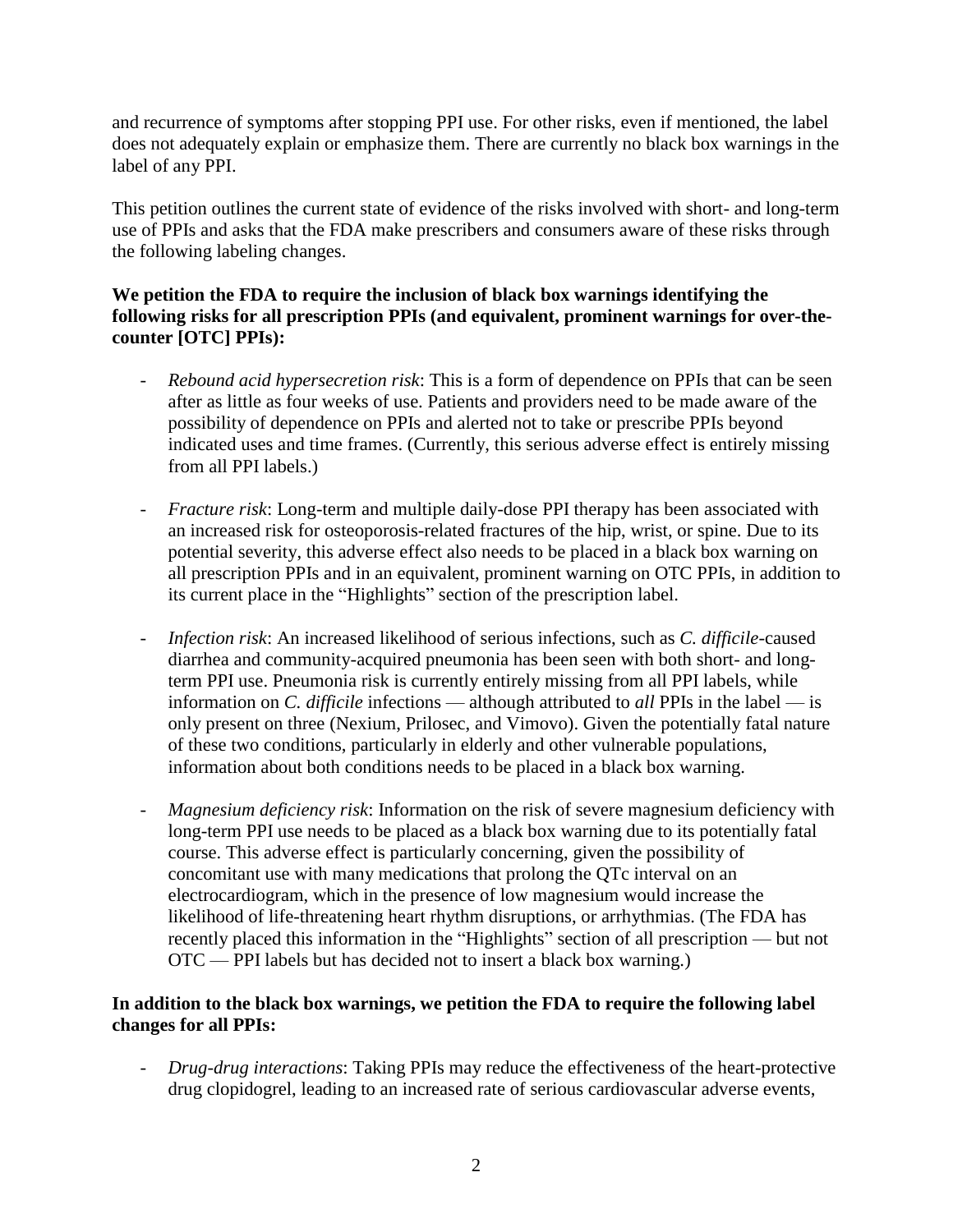such as a heart attack. Some PPIs (e.g., omeprazole) have been shown to have a higher likelihood of interaction than others (e.g., pantoprazole); however, several PPIs have been implicated. Although a version of this warning is already on the omeprazole label, mention should be made in the "Highlights" section of all PPIs that the potential for a classwide interaction cannot be ruled out at this time.

Appropriate risk information on a potential interaction with at least two other medications used to treat serious conditions — methotrexate and mycophenolate mofetil — needs to be listed in the label.

- *Vitamin B12 deficiency*: The available evidence on the potential for vitamin B12 deficiency with long-term PPI use needs to be placed in the appropriate section of the label. Although the label states that this can occur with "any acid-suppressing medication," the warning has only been placed on the label for one PPI (Dexilant).
- *Acute interstitial nephritis*: Information regarding the potential for drug-induced acute interstitial nephritis, seen in at least 60 case reports, should be included in the appropriate section. There is currently no detailed risk information on any PPI for this adverse effect.
- *GERD-treatment length consistency*: All PPIs approved for the treatment of GERD should have specific recommendations for length of treatment in the "Indications" section of the label.

Finally, we urge the FDA to:

- Require the distribution of FDA-approved Medication Guides for patients containing these adverse effect warnings and describing alternatives to PPI use for all patients — to be dispensed when prescriptions are filled.
- Ask the sponsors of all PPI medications to send a "Dear Doctor" letter alerting physicians to these adverse effects and to include information on appropriate prescribing of PPIs in inpatient and outpatient settings.

It is critical that these potentially dangerous adverse effects be made known to the public since they pose a serious threat to the general well-being of PPI users. The added risk information, and provider and patient awareness of appropriate PPI use, should help to limit the massive amount of needless overprescribing.

### **I. STATEMENT OF GROUNDS**

# **A. Basic physiology in the stomach: gastrin, gastric acid release, and inhibition<sup>7</sup>**

The production and release of gastric acid into the stomach is a crucial component of digestive function in humans, responsible for breaking down many foods that enter the stomach, thus making absorption possible further down the GI tract. Parietal cells carry out the final step in the physiologic pathway responsible for acid secretion in the stomach. Two hormones, gastrin and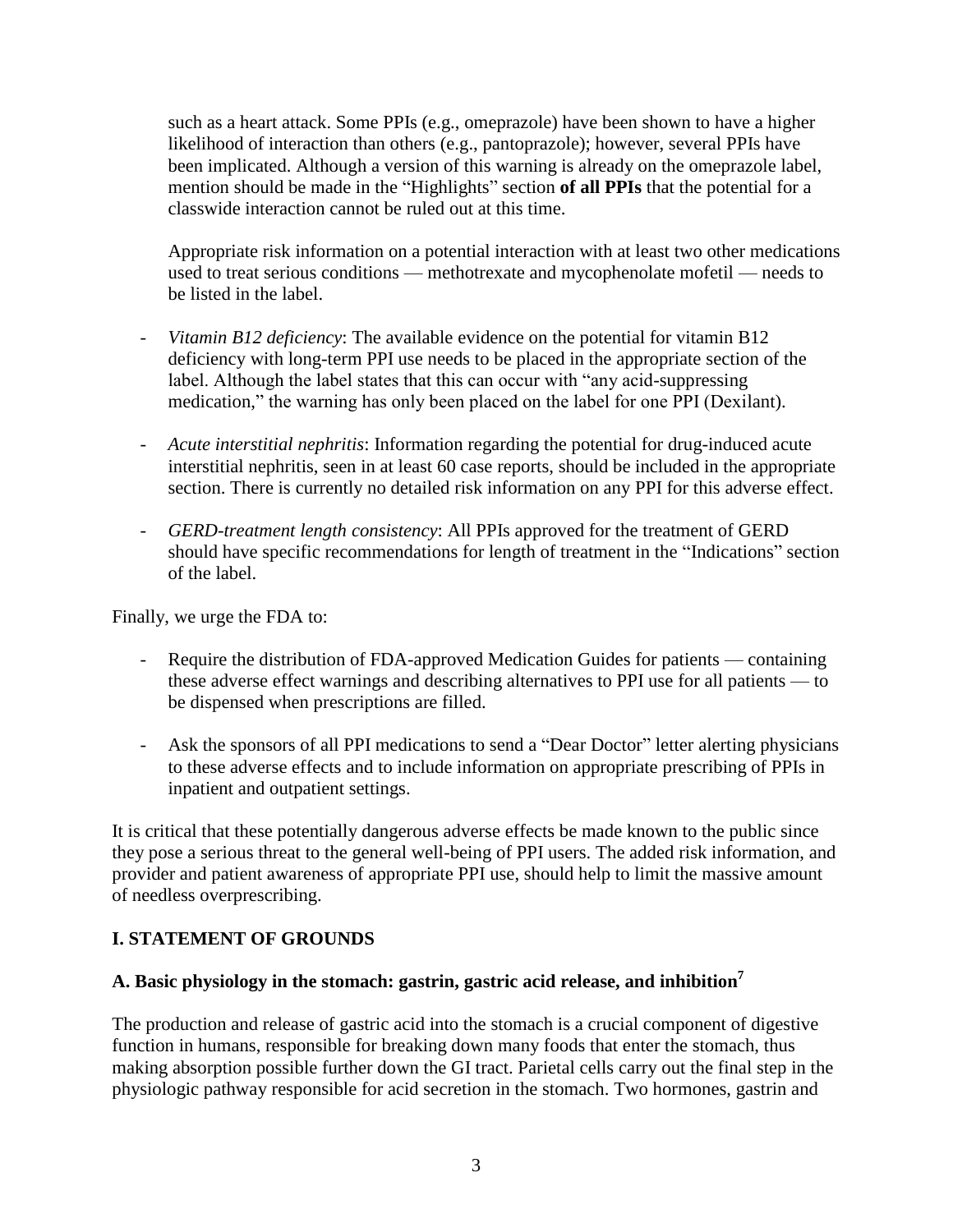somatostatin, are primarily responsible for the regulation of acid secretion. Gastrin is a hormone stored by G cells in the stomach that is responsible for initiating gastric acid release by acting on enterochromaffin-like (ECL) cells and, to a lesser extent, parietal cells. In the predominant pathway, gastrin stimulates histamine release from ECL cells. This histamine then binds to parietal cell histamine-2 (H2) receptors, causing the parietal cells to secrete gastric acid. Somatostatin, a hormone released by oxyntic D cells in the stomach, is the main inhibitor of histamine release from ECL cells and also inhibits the release of gastrin from G cells.

Negative feedback loops, primarily involving the opposing actions of gastrin and somatostatin, keep the level of acidity in the stomach within a certain range. When gastric acidity increases (pH decrease), somatostatin levels rise to inhibit gastrin secretion and ECL cell histamine release, thus making the stomach more alkaline. Conversely, when stomach acidity decreases (pH increase), somatostatin levels decrease, causing gastrin levels to rise, making the stomach more acidic. Thus, acid release in the stomach relies on a delicate hormonal balance involving gastrin and somatostatin, an interaction that is described as "... a cornerstone in the physiology of meal-stimulated acid secretion.<sup>8</sup> Any disruption to this balance, as clearly seen with PPIs, may potentially lead to long-term complications.

### **B. Hypergastrinemia and symptomatic rebound acid hypersecretion: a form of dependence on PPIs**

There is increasing evidence that after using PPIs for a month or more — whether they are being used for approved indications or by otherwise healthy people — upon withdrawal of PPIs, there is a rebound hypersecretion of acid, accompanied by symptoms, as the drug-increased, acidsecreting activity in the stomach is no longer being suppressed by the PPIs. This creates a longterm dependence on these drugs. Given the millions of people on PPIs for mild and often vague symptoms, a large number of people are being exposed to a dependence-inducing substance without their knowledge. A recent editorial about PPI rebound acid hypersecretion (RAHS) stated: **"The current finding that these drugs induce symptoms means that such liberal [mis-] prescribing is likely to be creating the disease the drugs are designed to treat and causing patients with no previous need for such therapy to require intermittent or longterm treatment."<sup>9</sup>**

The RAHS phenomenon is thought to be caused by the indirect PPI-induced effects on gastrin.<sup>10</sup> Treatment with acid-suppressive agents significantly decreases the amount of acid in the stomach. As a result, gastrin is subsequently produced at a much higher rate in order to compensate for the acid deficiency in the stomach. These high levels of gastrin in turn stimulate the growth and proliferation of ECL cells, which cannot stimulate acid production because of inhibition of this function in parietal cells by PPIs. After the discontinuation of the acidsuppressant, these ECL cells, now increased in number as a result of PPI therapy, appear to stimulate parietal cells to release a greater amount of acid than prior to therapy.

Previously, it has been shown that this phenomenon occurs with another class of acidsuppressing agents, H2-receptor antagonists (H2As).<sup>11,12,13</sup> However, two studies, including one randomized controlled trial, of patients on H2A therapy showed much shorter durations of RAHS (median of 2 days in one, and less than 10 days in another) than found in studies of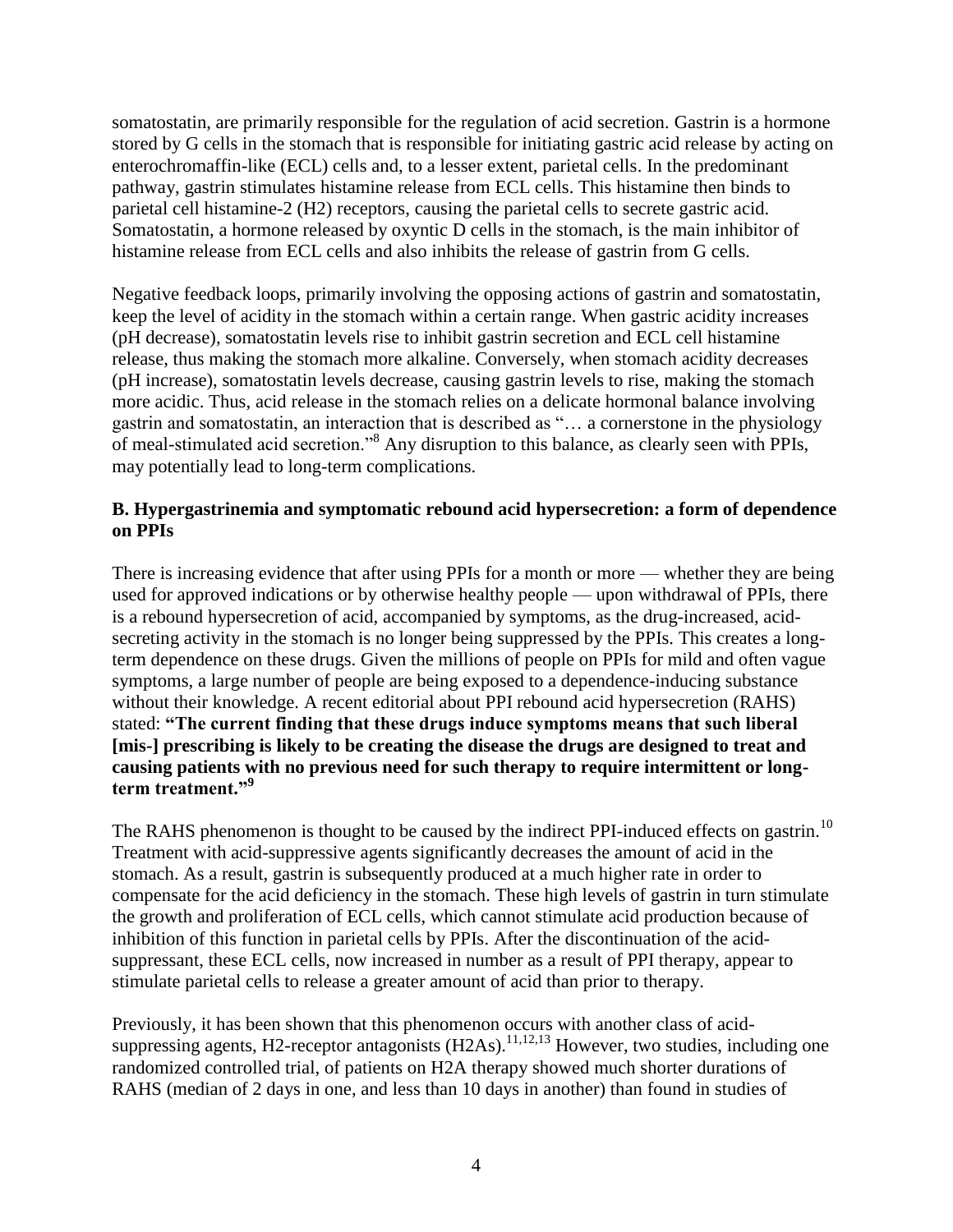RAHS with PPI discontinuation,  $14,15$  while another study showed only a nocturnal RAHS effect after H2A therapy, with daytime acid output unaffected.<sup>16</sup> This milder RAHS effect seen after H2A therapy is likely due to the fact that H2As are less potent inhibitors of gastric acid release than PPIs, and that tolerance to H2As, but not to PPIs, develops in many patients, further diminishing the acid-suppressing ability of  $H2As.<sup>17</sup>$ 

The first study demonstrating RAHS after discontinuation of PPI therapy was by Waldum et al in 1996. The authors found that 14 days after discontinuation of a three-month course of omeprazole in patients with reflux esophagitis, the median stimulated gastric acid secretory capacity was increased by 50% over the pretreatment baseline.<sup>18</sup> Other reseachers later found that this increased acid-secreting capacity persists for two months after cessation of PPIs.<sup>19</sup>

However, the early studies assessing RAHS in subjects on acid-suppressing therapy were inconsistent, lacking uniformity in their design and their results. One common trend in these studies, however, was that the therapies with a shorter duration often failed to show the RAHS phenomenon,  $^{20,21,22,23}$  and conversely, some of the trials with longer therapies were able to show RAHS.<sup>24,25,26</sup> Thus, these early studies demonstrated that duration of therapy has a clear association with the development of RAHS — a key finding suggesting causality.

### *Potential for PPI dependence in healthy volunteers: RAHS not just a recurrence of previous symptoms*

The resumption of symptoms after discontinuation of PPI therapy might simply indicate that the pretreatment symptoms had returned. However, two recent randomized, controlled trials have shown that even healthy volunteers have the potential for long-term dependence on these drugs. In 2009, Reimer et al demonstrated that symptomatic RAHS could occur even in previously healthy people.<sup>27</sup> In a randomized, double-blind, placebo-controlled trial of 120 healthy volunteers, subjects were randomized to either 12 weeks of placebo or eight weeks of once-daily esomeprazole (40 milligrams [mg]), followed by four weeks of a placebo. In the weeks after stopping treatment, almost three times as many subjects who had received esomeprazole for eight weeks experienced relevant acid-related symptoms compared to those who had received a placebo. In addition, almost five times as many subjects who had received esomeprazole needed "escape medications" to treat these symptoms as those in the placebo group. Gastrin levels for the esomeprazole group significantly increased after treatment started and were found to have a strong correlation with acid-related symptoms in weeks eight and 10 for this group. Chromogranin A (CgA) levels, reflective of ECL cell hyperplasia, rose for the esomeprazole group shortly after therapy began and remained elevated compared with baseline through the end of the study at week 12.

The results of this study suggest that RAHS is not a recurrence of previous symptoms but an effect of the PPI itself creating the symptoms it was originally intended to treat. The authors concluded, "These results justify the speculation that PPI dependency could be one of the explanations for the rapidly and continuously increasing use of PPIs. $^{228}$ 

The trial is in agreement with earlier studies, mentioned above, that attempted to assess the effects of long-term PPI use. It must be noted that the eight-week period it took to develop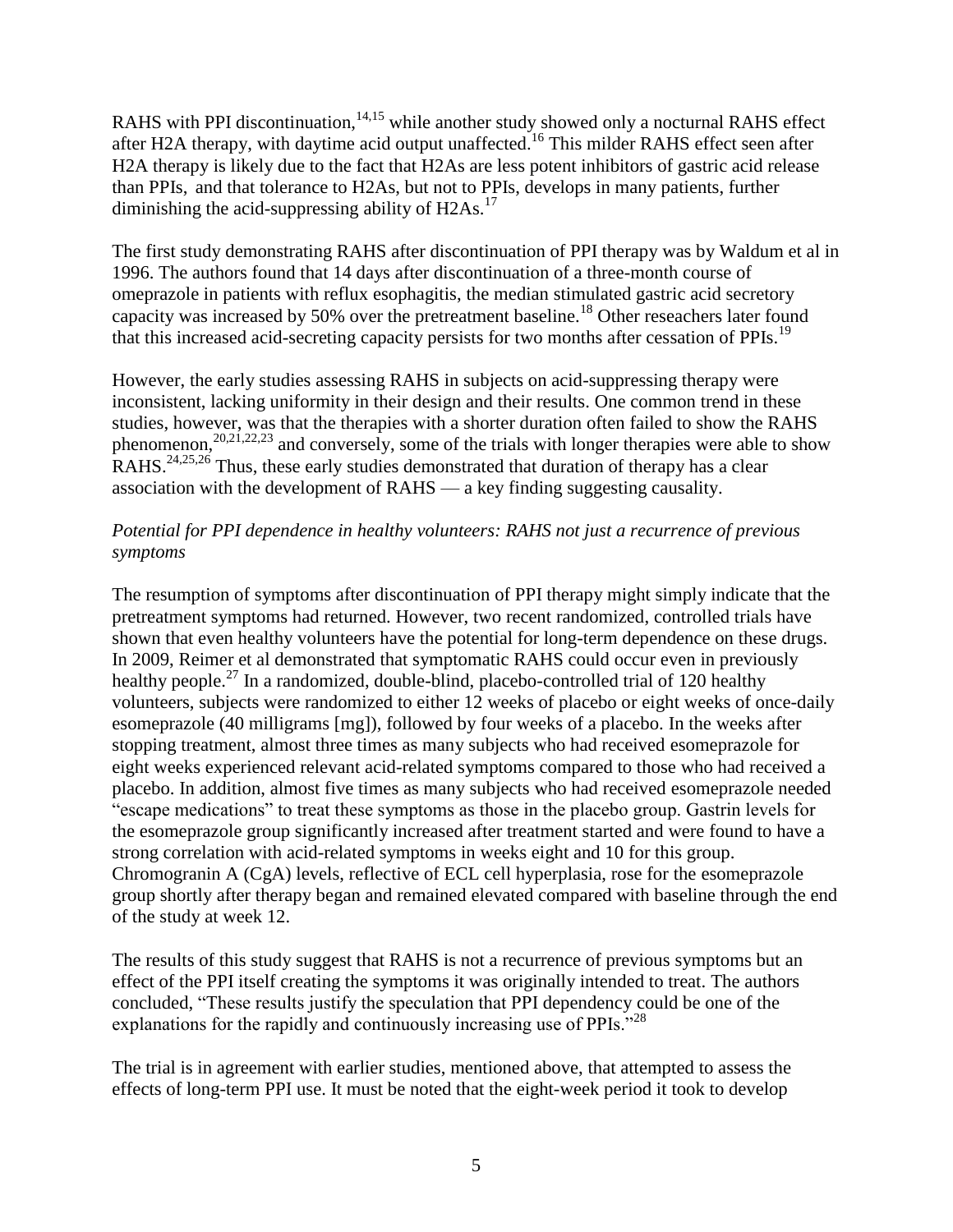RAHS is within the FDA-approved time period for GERD treatment with most PPIs. This eightweek time frame is also consistent with the likelihood that ECL cell hyperplasia is triggering RAHS. Waldum et al, the original authors documenting RAHS with PPI therapy cessation, elaborated on the ECL cell hyperplasia mechanism, mentioning that the duration of RAHS (two to three months in some cases) correlates well with the relatively short life span of the ECL cell.<sup>29</sup> ECL cell hyperplasia and increased ECL cell volume have been confirmed in patients treated with omeprazole for periods of up to four or five years.<sup>30</sup> Other studies have shown elevated levels of mucosal histamine (a product of ECL cells) after PPI therapy.<sup>31,32</sup> These results all strengthen the likelihood that gastrin-induced ECL hyperplasia resulting from PPI therapy is the cause of RAHS.

The majority of earlier studies ignored whether their subjects were infected with *Helicobacter pylori*. This is important because other studies have demonstrated that there are differences in the acid-secreting abilities of *H. pylori*-positive and -negative individuals, as *H. pylori*-positive individuals may be less susceptible to the RAHS phenomenon than *H. pylori*-negative subjects.<sup>33</sup> Indeed, one limitation of the Reimer et al study was that a higher proportion of placebo subjects were positive for *H. pylori* (13% vs. 2% in the treatment group), possibly leading to a masking of symptoms in this group. However, as there was no difference in symptoms at baseline between the two groups, this difference likely did not affect the posttreatment outcome.

A more recent randomized, double-blind, placebo-controlled study by Niklasson et al addressed this potential confounder, while confirming the presence of RAHS in otherwise healthy subjects exposed to PPIs.<sup>34</sup> The trial differed from the Reimer et al study in that it used only *H. pylori*negative individuals in a briefer, four-week, treatment period. The results, however, were similar to that study. The PPI group had significantly higher rates of dyspeptic symptoms in the first (44% vs. 9% in placebo group) and second (24% vs. 0% in placebo group) week after withdrawal. CgA and gastrin levels were significantly higher in the PPI-treated group than in the placebo group by the last week of treatment. This study demonstrated that significant rebound symptoms can develop with treatment periods as short as four weeks.

The theory of PPI dependence is further supported by empirical evidence from studies showing how difficult it is for patients initiated on PPIs to stop using their medication. In a randomized, double-blind trial in which subjects attempted to discontinue or taper long-term use, only 27% of patients were able to successfully remain off PPI therapy one year after the initial attempt to discontinue therapy.<sup>35</sup> All other patients had recurring symptoms or needed to resume PPI therapy. Patients with higher baseline serum gastrin levels and patients with GERD were more prone to resume PPI therapy than were others. As participants had been previously made aware that it would be a PPI withdrawal trial, it is unlikely that those with more severe symptoms would have offered to participate. Thus, this study may have underestimated the difficulty of discontinuing PPI treatment.

An editorial by McColl and Gillen accompanying the Reimer et al. study expressed concern over the risk posed by PPIs in causing the symptoms they purport to treat.<sup>36</sup> It is clear that many people are initiating PPI therapy and staying on it for months, or even years, beyond its indicated time frame.<sup>37</sup> A clear reason for this possible dependence stems from the development of RAHS. As McColl and Gillen stated in their editorial, "Now that rebound acid secretion has been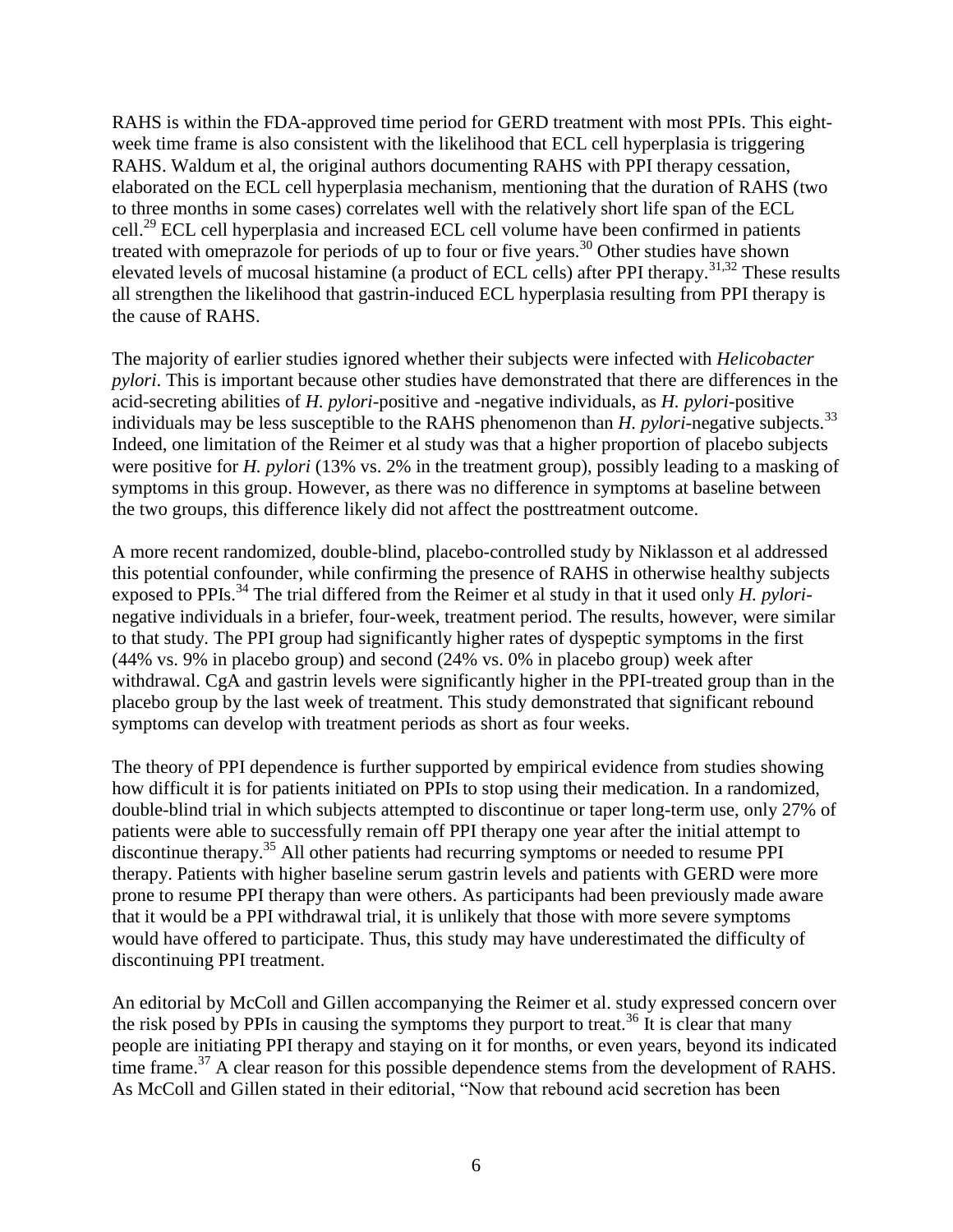demonstrated to induce symptoms, we are probably obliged to inform them about rebound acid hypersecretion and its potential effects.<sup>38</sup> A black box warning and a patient Medication Guide are therefore necessary to warn about this well-documented danger of PPI dependence and the hazards therein.

### **C. Increased risk of fractures**

On May 25, 2010, the FDA announced that it was requiring a change in prescription and overthe-counter labeling of PPIs to include safety information about the risk of hip, spine, and wrist fractures in response to a review of seven recent epidemiological studies (six of which associated PPI use with fracture risk).<sup>39</sup> Accordingly, a few months later, on September 3, 2010, the FDA approved a new label change for PPIs to include the risk of hip, wrist, and spine fracture from long-term and multiple daily-dose PPI therapy in patients with osteoporosis, but the agency has not required a black box warning.

The primary trial to influence this change came from an epidemiological study by Gray et al. that included women enrolled in the Women's Health Initiative and was published in May  $2010^{40}$ The study involved 161,806 postmenopausal women, between the ages of 50 and 79, without a previous history of hip fracture. Outcomes measured were self-reported fracture (adjudicated) and bone mineral density (BMD) (baseline and three-year change). Results showed a significant increase in clinical spine (HR 1.47), forearm/wrist (HR 1.26) and total fracture (HR 1.25) risk, but not in hip fracture risk (HR 1.00), for PPI users. This translates to 47%, 26%, and 25% increased risks for clinical spine, forearm/wrist, and total fracture, respectively, for postmenopausal women on PPI therapy compared to nonusers. Although an increase in hip fractures was not noted, PPI use was associated with reduced BMD in the hip  $(p=0.05)$ . In addition, although a dose-response analysis was unable to be conducted, and there was no association between duration of use and fracture risk, the results from this large study are fairly robust due to its large sample size and the amount of information available in patient records, which allowed for adjustment for numerous confounders.

Multiple studies have found increased fracture risks at higher PPI doses and with longer treatment durations, strengthening the proposed causal relationship. In a 2006 case-control study, Yang et al found an adjusted odds ratio of 1.44 for increased risk of hip fracture with PPI use for more than one year in adults over the age of  $50<sup>41</sup>$  Both longer duration and higher dose of PPI therapy were associated with a significant increase in the risk for hip fracture. In a recent review, PPI use of four years or more was associated with a significantly higher likelihood (OR 1.62- 4.55) of hip fracture, with no effect seen with less than four years of use.<sup>42</sup> Finally, in a recent review of 14 studies comprising one million patients, an increased overall risk of fractures was found with one year of continuous PPI use, with both increased dose and duration linked with higher risk in a subgroup analysis.<sup>43</sup>

The precise mechanism for the increased fracture risk seen with PPI use is as yet unclear. Some speculate that decreased acidity in the stomach leads to calcium malabsorption and decreased bone mineral density, although study results have been mixed on this proposed mechanism.<sup>44,45,46,47</sup> Magnesium deficiency linked to long-term PPI use (see discussion below) could also contribute to fracture risk either independently<sup>48</sup> or through alteration of calcium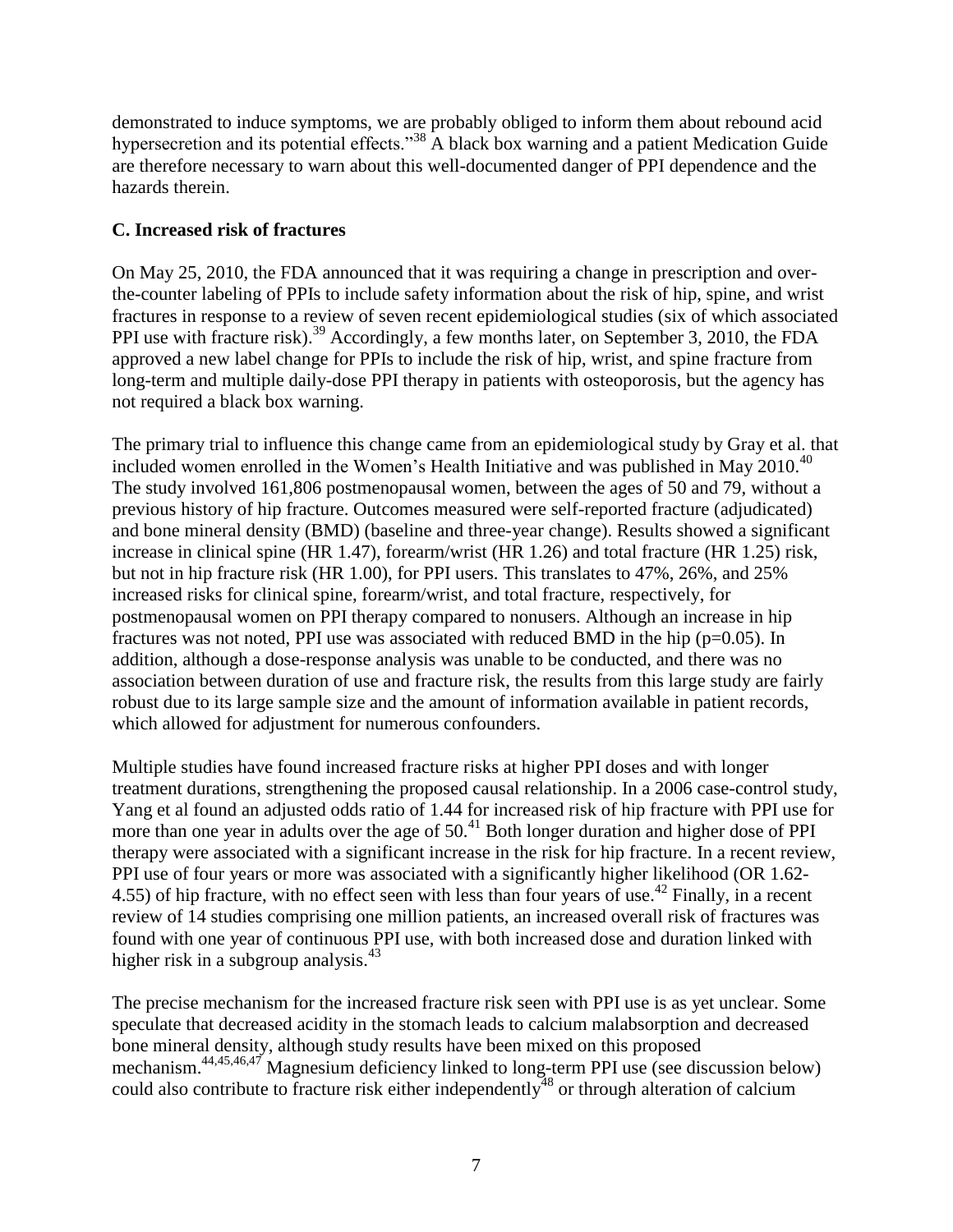metabolism.<sup>49</sup> Others have proposed that PPIs may have a direct effect on bone resorption, with a hypothesis that PPI action on vacuolar ATPases might limit the ability to repair microfractures and increase overall fracture risk without lowering  $\rm{BMD}$ .<sup>50</sup> Another possibility is that acidsuppressive interference in vitamin B12 absorption could lead to hyperhomocysteinemia, a predictive factor for hip fracture.<sup>51</sup>

One additional consideration is the potential for PPIs to attenuate the beneficial effect of medications, such as bisphosphonates, on preventing fractures. A recent Danish cohort study of 38,088 men and women on alendronate found that concomitant PPI therapy, in a dose-dependent manner, reduced the benefit of the medication on hip fracture risk.<sup>52</sup> Thus, in addition to increasing the risk of hip fracture, PPIs may also interfere with medications intended to decrease the risk of osteoporosis-related fractures.

Though the mechanism of PPI-associated fractures still needs to be further evaluated, and the role of confounding variables is still unclear, what is clear is that there is sufficient evidence associating PPI use with increased fracture risk. The FDA has acknowledged this association and acted accordingly by placing a warning of this risk in the label of all PPIs. However, this risk, particularly in the osteoporotic elderly population, carries with it the potential for significant morbidity and, in some cases, mortality resulting from such fracture events. Therefore, a black box warning — in addition to the current label change — is necessary to alert all prescription PPI users of this potentially fatal adverse event.

It should be emphasized that a prominent warning must also be restored on all OTC PPIs. The FDA recently reversed its original position and removed the existing warning on fracture risk from all OTC PPI labels, reasoning that these medications are approved only at lower doses and for short-term (14-day) courses.<sup>53</sup> However, in its updated Drug Safety Communication, the FDA acknowledges that "consumers ... may take these products for periods of time that exceed the directions on the OTC label."<sup>54</sup> In addition, given that OTC PPIs are considerably less expensive than their prescription counterparts,<sup>55</sup> patients (or their doctors) may substitute OTC for prescription PPIs for long-term therapy. Therefore, the decision to remove this warning, while simultaneously conceding that patients may take these medications for long-term use, is a dangerous move by the FDA and ignores the need to inform those consumers of a potentially fatal adverse effect. Information on the risk for fractures needs to be reinstated on all OTC PPIs.

### **D. Development of GI infections and pneumonia**

The presence of normal amounts of gastric acid is important for preventing gastrointestinal bacterial colonization. It is therefore biologically plausible that the use of PPIs and the subsequent reduction in gastric acidity would increase the likelihood for bacteria to thrive in the GI tract. Indeed, in several studies, including one randomized, controlled trial, patients on longterm PPI therapy have been shown to develop significantly higher rates of bacterial overgrowth in the stomach and small intestine, with longer duration of use and higher gastric pH both linked to higher rates of overgrowth.<sup>56,57,58</sup> Many patients in the hospital setting who are already susceptible to infections are frequently prescribed PPIs for unapproved indications, such as stress ulcer prophylaxis, which could make them even more vulnerable to illness.<sup>59</sup>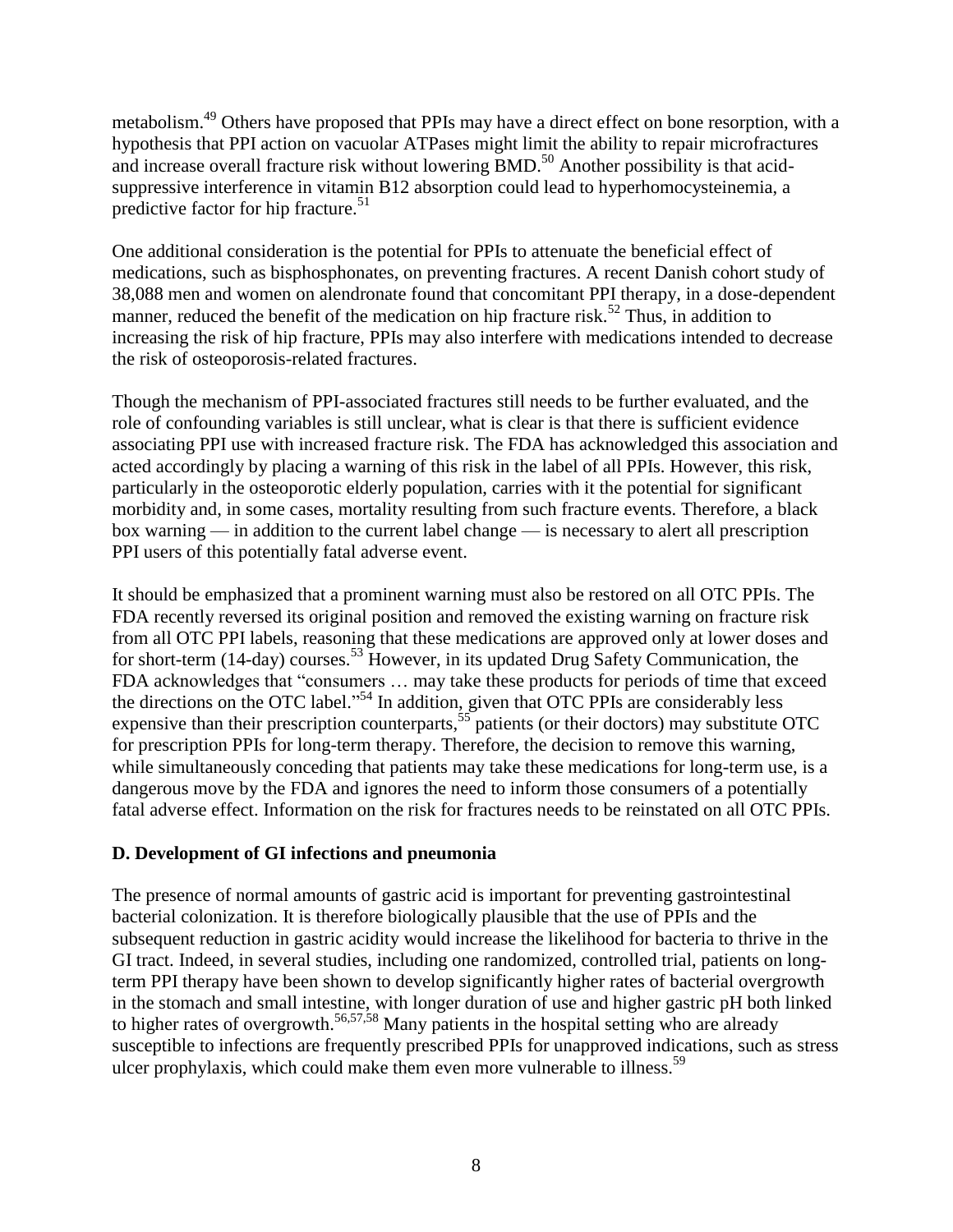#### *PPI use and* Clostridium difficile *infection*

*Clostridium difficile* infection (CDI) has been clearly tied to PPI use. This bacterial infection is commonly seen in hospitals, and the toxin produced by the bacteria is associated with the development of severe diarrhea. It has been shown that more acidic gastric juice is better at killing this bacteria and neutralizing its toxin than less acidic gastric juice.<sup>60</sup> Therefore, lowering the acidity (increasing the pH) with PPI therapy could allow the bacteria to survive better and its toxin to remain active for a longer time.

Although there are numerous risk factors for CDI, results from recent trials suggest a clear association with PPI use. A five-year cohort study from Jayatilaka et al found a correlation between increased PPI use and the increase in annual incidence of CDI-associated diarrhea in an urban medical center, from 5.08 to 8.42 cases per 1,000 admissions  $(r<sub>s</sub>=1.0; p=0.017)$ .<sup>61</sup> In the last year of the study, a case-control analysis was performed comparing PPI and H2A use with the development of CDI. PPI therapy showed the highest risk if it was used before or upon admission (OR 2.75), and there was still a significantly high risk if initiated only upon admission (OR 1.88), compared to non-use. The weaker H2A therapy did not show increased risk. It is possible that, because the less potent H2As do not increase gastric pH as much as PPIs do, H2As do not allow *C. difficile* to flourish. All results were adjusted for antibiotic use, a potential confounder and known risk factor for CDI.

Other studies have come to similar conclusions about PPIs and CDI risk. Howell et al performed a comparable five-year cohort study that associated increased dosages of acid-suppressive therapy with an increased likelihood for developing nosocomial CDI.<sup>62</sup> Daily PPI therapy increased risk by 74%, and more frequent PPI use increased risk by 136% compared to no acidsuppressing therapy, thus demonstrating a dose-response relationship. PPI use has also been linked to greater severity of the illness. In a retrospective study of 627 patients with CDI and colitis (CDIC) in one hospital, there was a significant increase in adjusted risk (OR 1.65, 95% CI 1.05-2.61) of severe CDIC for patients who received a PPI within 30 days of admission compared to those who had not. Those on PPIs and concomitant antibiotics were at even greater risk of severe CDIC (OR 2.51, 95% CI 1.73-3.66) compared to those who received neither treatment.<sup>63</sup> Another study in predominantly older men at a Veterans Affairs hospital showed that patients placed on PPI therapy within 14 days after an initial episode of CDI were at a higher risk for recurrent CDI than patients not on therapy.<sup>64</sup>

#### *PPI use and community-acquired pneumonia*

PPI use has also been linked to higher risk of developing community-acquired pneumonia (CAP). Eom et al outlined several possible mechanisms by which PPI use may lead to CAP.<sup>65</sup> As described above, PPIs induce bacterial overgrowth in the upper (GI)tract. These infected secretions may be aspirated, particularly in older patients, leading to pneumonia. Alternatively, PPIs may inhibit the function of the hydrogen-potassium adenosine triphosphatase enzymes found in the respiratory tract, thereby altering the pH of the secretions, leading to bacterial growth in the respiratory tract itself and pneumonia development.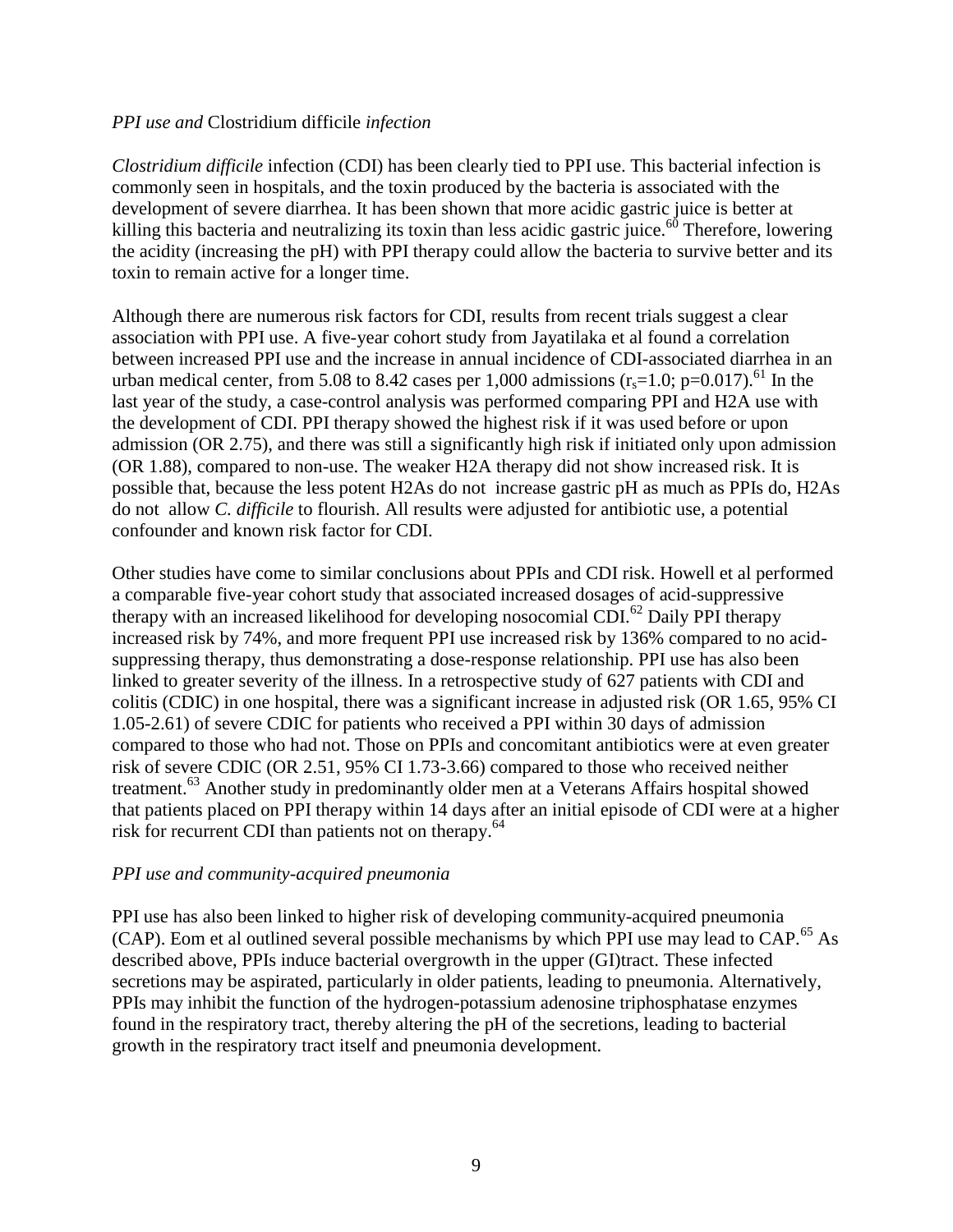A 2004 cohort study of 364,683 patients in general practitioner offices by Laheij et al calculated an 89% increased risk of developing CAP in PPI users compared to those who had stopped using PPIs.<sup>66</sup> A dose-response effect was seen in PPI users, with those on the equivalent (adjusted odds ratio [aOR] 1.94; 95% CI 1.41, 2.68) or more than the defined daily dose (DDD) (aOR 2.28; 95% CI 1.26, 4.10) at increased risk for CAP relative to past users of acid suppressants, while those on low-dose PPIs (less than the DDD) were not at increased risk (aOR 1.23; 95% CI 0.78, 1.93). As is commonly the case, those with pneumonia (cases) had more comorbidities at baseline than those without pneumonia (controls). However, these were adjusted for in the risk calculations. In addition, current PPI users were compared to past PPI users, thus diminishing the likelihood that the increased risk of CAP was due to the fact that PPI users are often sicker than the general population. A subsequent, larger study reached a similar conclusion, with an increased risk of CAP seen only in current PPI users (aOR 1.5; 95% CI 1.3, 1.7) and not in recent past users (aOR 1.2; 95% CI 0.9, 1.6). Although in the latter study, a dose-response relationship was not found.<sup>67</sup>

Although a meta-analysis performed by Sultan et al did not find a statistically significant increase in overall risk of respiratory infections due to PPI use, there was an absolute increase in incidence.<sup>68</sup> Cumulative respiratory infections developed in 4.3% and 3.4% of the treatment and placebo groups, respectively (total OR 1.42, 95% CI 0.86, 2.35 for the treatment group). Only one of the seven included trials showed a significant association between PPI therapy and respiratory infection, with high-dose esomeprazole (40 mg) associated with respiratory infection in 4.3% of patients, compared to 0% in the placebo group.<sup>69</sup>

It would not be surprising to see this increased risk in certain kinds of patients more often than others. Older patients who have been admitted to the hospital for CAP are more likely to have recurrence if they are currently on PPI therapy. As calculated by Eurich et al, adjusted odds were increased by 83% for older patients ( $\geq$  65 years of age) newly prescribed PPIs after their last hospital discharge for CAP.<sup>70</sup> Rodriguez et al showed that the risk was only increased with shortterm use (between one month and 12 months after starting PPI treatment) and when a PPI was used for dyspepsia or peptic ulcer disease.<sup>71</sup> In a more recent meta-analysis of 31 studies by Eom et al, there was an association between PPI use and the occurrence of community-acquired pneumonia in a subgroup analysis (aOR 1.34, 95% CI 1.14, 1.57). A dose-response relationship was observed, with higher PPI dose associated with increased pneumonia risk.<sup>72</sup>

These findings point to a clear association between PPI use and potentially severe infections such as CDI and CAP. The significant morbidity and mortality that often results from these two conditions, particularly in elderly patients and other vulnerable populations, need to be considered in any analysis of harms and benefits of PPI therapy. Therefore, a black box warning and a patient Medication Guide are necessary to warn about the risk of developing these dangerous infections.

### **E. Magnesium deficiency**

Another serious problem associated with long-term PPI use, and described more recently in multiple case series (and in a recent review), is severe hypomagnesemia.<sup>73</sup> Based on an extensive review of the literature and FDA Adverse Event Reporting System (AERS) database, the FDA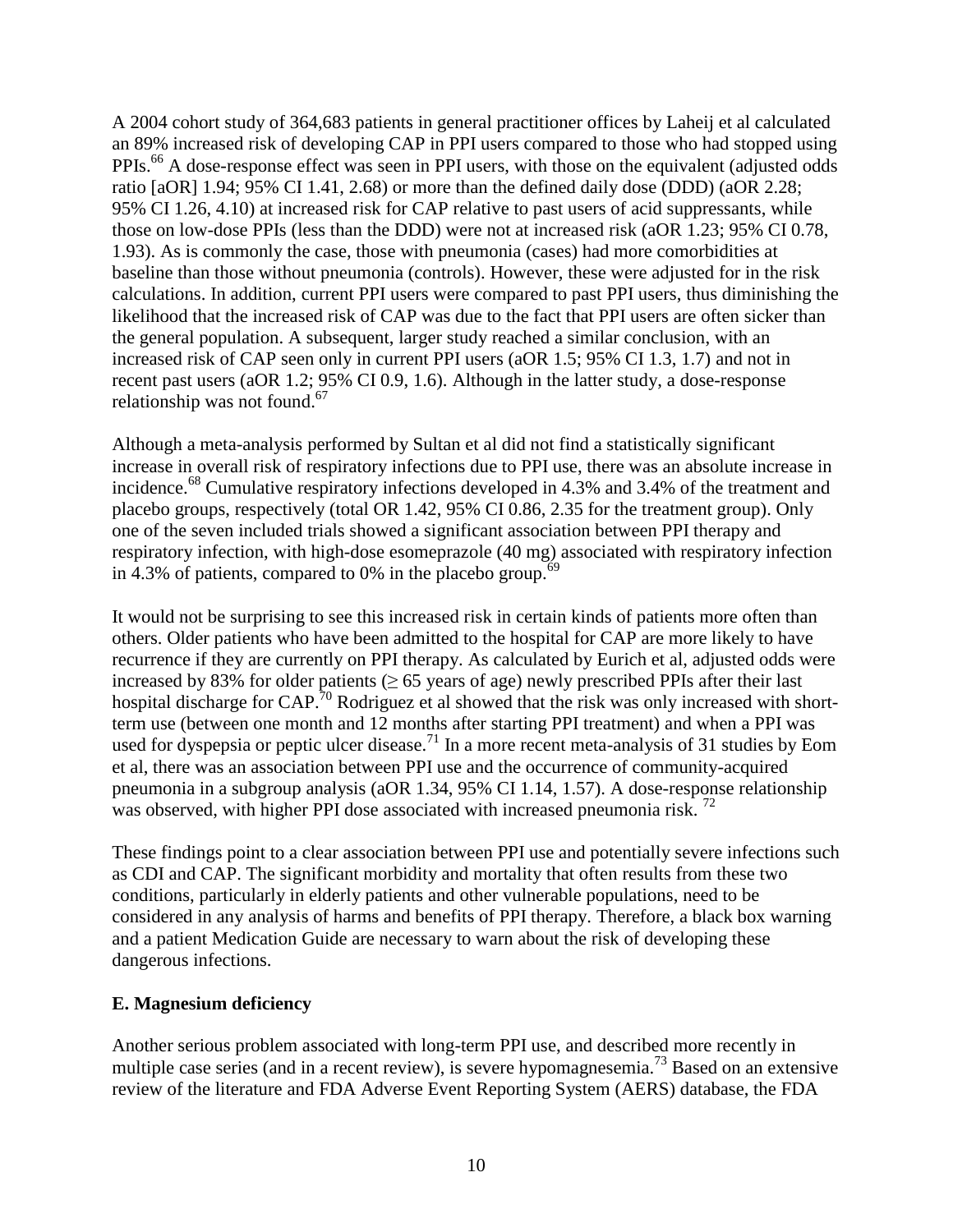recently released a Drug Safety Communication confirming that magnesium deficiency has been linked to long-term (greater than one year) PPI use.<sup>74</sup> The agency recommended obtaining baseline magnesium levels in all patients prior to initiation of long-term PPI therapy, and in patients on digoxin, diuretics, or medications that also may cause hypomagnesemia.

Since the 2006 publication by Epstein et al<sup>75</sup> of two case reports detailing hypomagnesemia and hypoparathyroidism in PPI-treated patients, the number of hypomagnesemia cases has increased substantially. Although the exact mechanism is unknown, it is suspected that either a decrease in absorption or an increase in secretion of magnesium in the small intestine is responsible.<sup>76</sup> In severe cases of hypomagnesemia reported thus far in a recent review of all cases reported in the literature through July 2010 (28 patients; all over 50 years old), the factor most suggestive of a causal relationship has been evidence of resolution in all cases only after withdrawal of the PPI.<sup>77</sup> As the authors of this review point out, levels from 0.05 to 0.35 millimole per liter (mmol/L; less than half the lower limit of the normal range of 0.8-1.2 mmol/L) have been recorded in patients presenting symptoms of seizure, tetany, and other serious conditions. One additional consideration is the ability of long-term, profound hypomagnesemia to suppress parathyroid hormone secretion, thus leading to hypocalcemia in some cases.<sup>78,79</sup> Indeed, in the review above, those with severe hypomagnesemia commonly exhibited hypocalcemia.<sup>80</sup> This is particularly relevant to the association between fractures and PPI use, in which impaired calcium absorption is a possible contributor.

Although no large clinical trials have been conducted concerning the potential effect of PPIs on magnesium, the biological plausibility and available case series do exhibit some criteria (e.g., positive rechallenge and dechallenge) that suggest causality, as pointed out by the FDA's recent communication.<sup>81</sup>

The FDA has taken a good first step in its move to include this risk information under the *Highlights* section of all prescription PPIs. However, since magnesium levels as low as those seen in the published case series can cause fatal cardiac arrhythmias and other life-threatening complications, patients and providers need to be alerted of this possibility through a more prominent Black Box Warning. Furthermore, as stated above for fracture risk, a similiar warning should be placed on OTC PPIs as the FDA has acknowledged that patients may take these medications for longer than the indicated time period. In addition, patients taking OTC PPIs long-term may already be on magnesium-reducing medications, such as diuretics, and, in the absence of appropriate supervision by a medical professional, will incur an even greater risk. Thus, these and other patients on OTC PPI therapy need to be warned of this potentially lifethreatening side effect.

### **F. Drug-drug interactions and other adverse reactions**

PPIs have a wide array of potential interactions with normal metabolic systems and other drugs. Many of these interactions are caused by the significantly increased gastric pH induced by PPIs, as well as interference with cytochrome pathways responsible for the metabolism of certain drugs.

# *Inhibition of beneficial clopidogrel effect*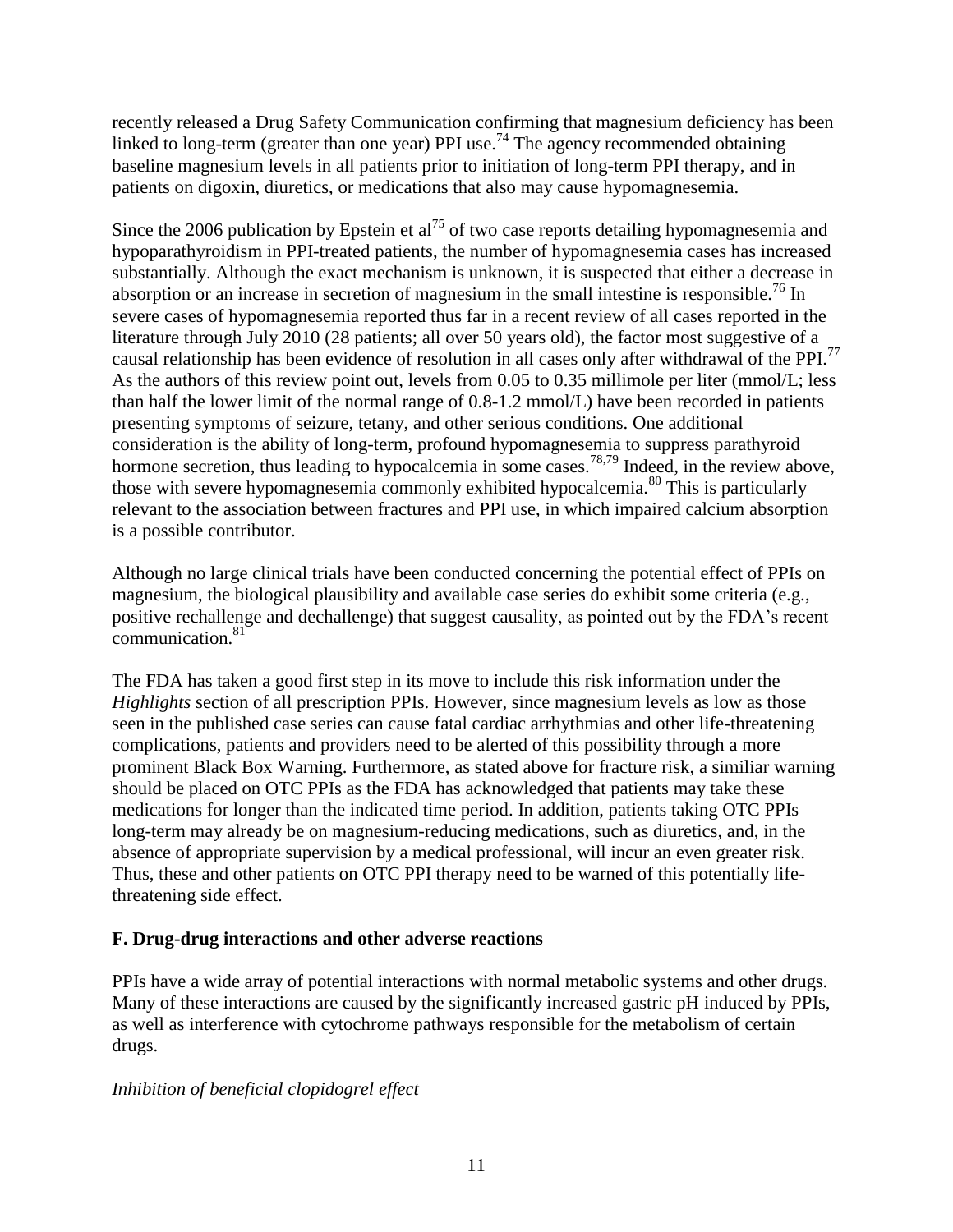One drug whose benefit may be significantly diminished by the concomitant use of PPIs is clopidogrel. Clopidogrel inhibits platelet aggregation and is indicated for the prevention of heart attacks and other cardiovascular events in patients with coronary artery disease (CAD). It is commonly combined in therapy with PPIs because clopidogrel also increases the risk of GI bleeding. It has been established that adding a PPI to a patient's drug regimen diminishes the risk of GI bleeding with anticoagulation.<sup>82,83</sup> A recent consensus statement from the American College of Gastroenterology (ACG), the American College of Cardiology Foundation (ACCF), and the American Heart Association (AHA) recommended the administration of a PPI to patients with CAD on antiplatelet therapy who have a history of, or multiple risk factors for, an upper-GI bleed.<sup>84</sup>

However, there have recently been a number of studies that have found that the anti-coagulant effect of clopidogrel may be diminished by concomitant administration of a PPI. Both PPIs and clopidogrel interact via the same metabolic (CYP2C19 cytochrome) pathway. It is currently thought that PPIs may competitively inhibit the anti-clotting action of clopidogrel by blocking the conversion of clopidogrel, a pro-drug, to its active metabolite. The FDA has also concluded that concomitant use of PPIs during clopidogrel therapy poses potential health risks. On November 17, 2009, the FDA proposed changes to the labeling for clopidogrel to note the dangers of interaction with omeprazole, recommending that other drugs that reduce stomach acid — namely,  $H2As$  — might be safer.<sup>85</sup>

Although some studies have shown a significant effect of PPIs on the antiplatelet effect of clopidogrel,<sup>86</sup> others have not.<sup>87</sup> Furthermore, it was initially unclear whether any such effect on the antiplatelet activity on clopidogrel has any clinical significance. In an attempt to answer this question, there have been several observational studies and one randomized, controlled trial designed to assess the potential interaction between clopidogrel and PPIs.

A 2010 cohort study by Stockl et al analyzed the risk of rehospitalization for myocardial infarction (MI) and coronary stent replacement in patients on the combined therapy. Using both clopidogrel and PPI increased the risk of rehospitalization for MI by 93% and the risk of rehospitalization for MI or coronary stent placement by 64%, compared with patients using clopidogrel alone. However, a potential confounding factor was that those on both clopidogrel and PPI had a higher rate of baseline comorbidities than those only on clopidogrel, a common limitation to many of the observational studies examining the interaction between the two drugs.<sup>88</sup> The interaction between clopidogrel and PPIs has been controversial due to this question of confounding, namely that those on PPIs tend to be sicker and at higher risk for adverse outcomes. Although some studies have suggested this confounding effect,  $89,90$  large studies have consistently shown a significant interaction between PPIs and clopidogrel even after controlling for all known confounders.<sup>91,92</sup>

To help clarify the role of confounding variables, a large, randomized, controlled trial (the COGENT trial) was recently undertaken to investigate whether PPI co-administration caused higher rates of adverse events in patients on clopidogrel, in addition to aspirin.<sup>93</sup> Patients on a combination of clopidogrel and omeprazole did not show higher rates of a composite end point of death from several cardiovascular adverse events than patients getting clopidogrel alone.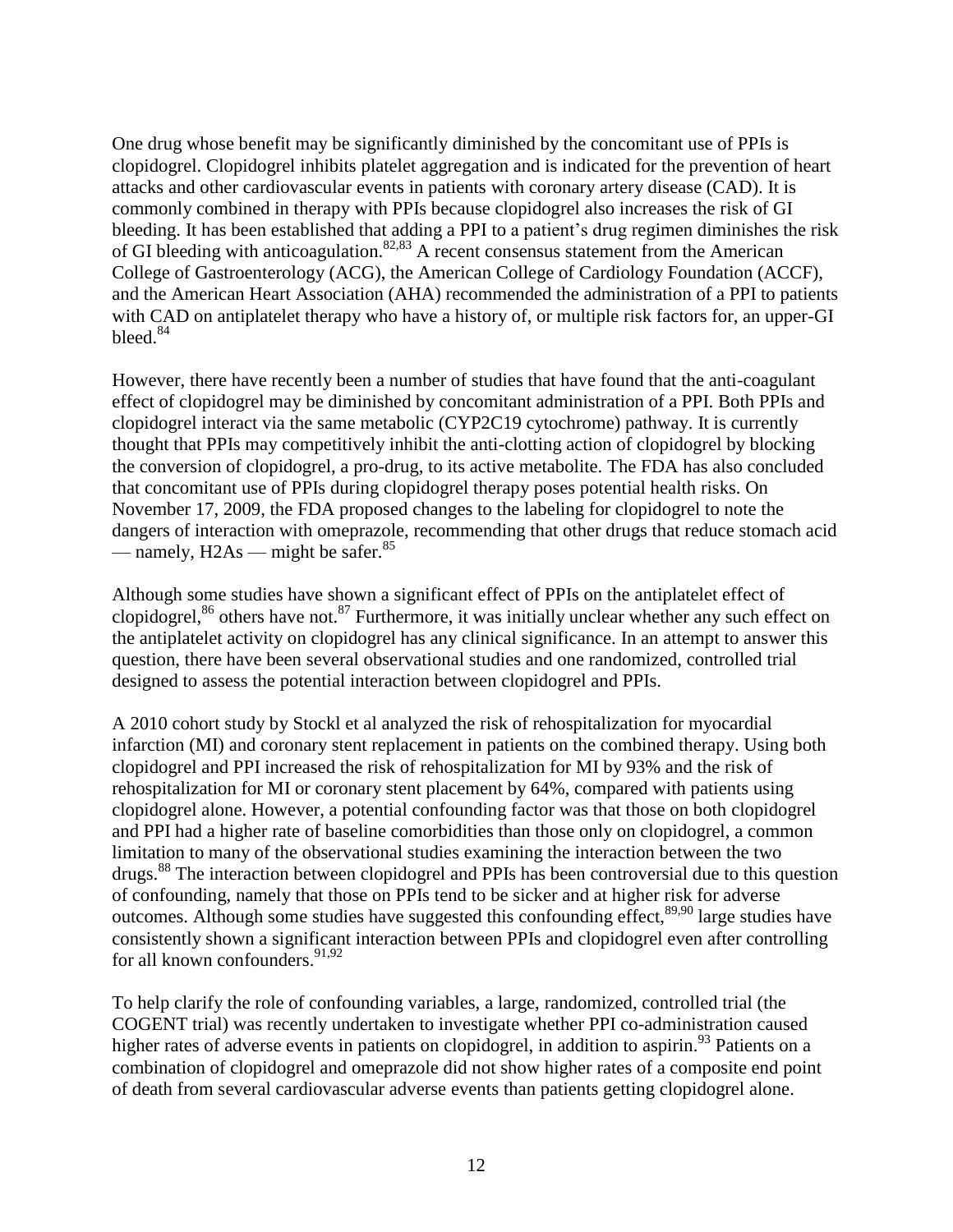However, the study was terminated early due to loss of funding, thus limiting its detection power. In addition, the patient population and clinical end points were not consistent with the earlier studies that formed the basis for the FDA's determination that there was a significant interaction between omeprazole and clopidogrel.<sup>94</sup>

Genetic factors also may play a role in the effectiveness of clopidogrel therapy. Individuals with two "loss-of-function" alleles in the gene for the CYP2C19 enzyme responsible for activation of clopidogrel are considered poor metabolizers of the drug. Certain subpopulations, such as East Asians, with a higher prevalence of poor metabolizers<sup>95</sup> are particularly vulnerable to the inhibitory effects of PPIs. Huang et al showed significantly higher rehospitalization for CAD and overall mortality (but not revascularization) in East Asians using both drugs, as opposed to those solely on clopidogrel after percutaneous coronary intervention.<sup>96</sup> Poor metabolizers already experience reduced efficacy of clopidogrel due to their diminished ability to convert the inactive (swallowed) form of the drug to the active form. Therefore, any further reduction in clopidogrel's action by PPIs could be particularly dangerous in this population.

### *Interaction with clopidogrel is possibly classwide*

Different drugs within the PPI class have been studied to assess whether the interaction with clopidogrel is confined only to certain PPIs. The FDA has acknowledged the presence of an interaction with the omeprazole 80 mg/day dose and placed a warning on the drug's label to reflect this concern.<sup>97</sup> It has been suggested that other PPIs (e.g., pantoprazole) may not share the same interaction potential with clopidogrel, as they do not have the same inhibitory effect on the metabolic (CYP2C19) pathways in question. Indeed, a recent randomized, crossover trial involving patients on dual antiplatelet therapy following an MI suggested that the interaction was limited to omeprazole.<sup>98</sup>

However, several studies have suggested a significant interaction between clopidogrel and other PPIs, including pantoprazole.<sup>99,100,101</sup> A randomized open-label trial involving 87 patients found that both omeprazole and rabeprazole lead to clopidogrel nonresponsiveness as measured by maximal platelet aggregation (MPA), and that the rate of nonresponsiveness was not significantly different between the two PPIs.<sup>102</sup> Kreutz et al, in a retrospective cohort study of 16,990 patients on clopidogrel who had undergone coronary artery stent placement, found that concomitant administration of omeprazole, esomeprazole, lansoprazole, or pantoprazole all raised the adjusted risk of cardiovascular events compared to clopidogrel alone over a one-year period.<sup>103</sup>

Thus, although the existing evidence is limited at this time, there is a suggestion of a classwide interaction between PPIs and clopidogrel. Therefore, patients need to be alerted to this possibility. Although the evidence on an interaction with high-dose omeprazole is more definitive at this point, patients and providers alike need to be informed that it is still unclear whether switching to another PPI while on clopidogrel is truly a safer option.

#### *Other drug-drug interactions*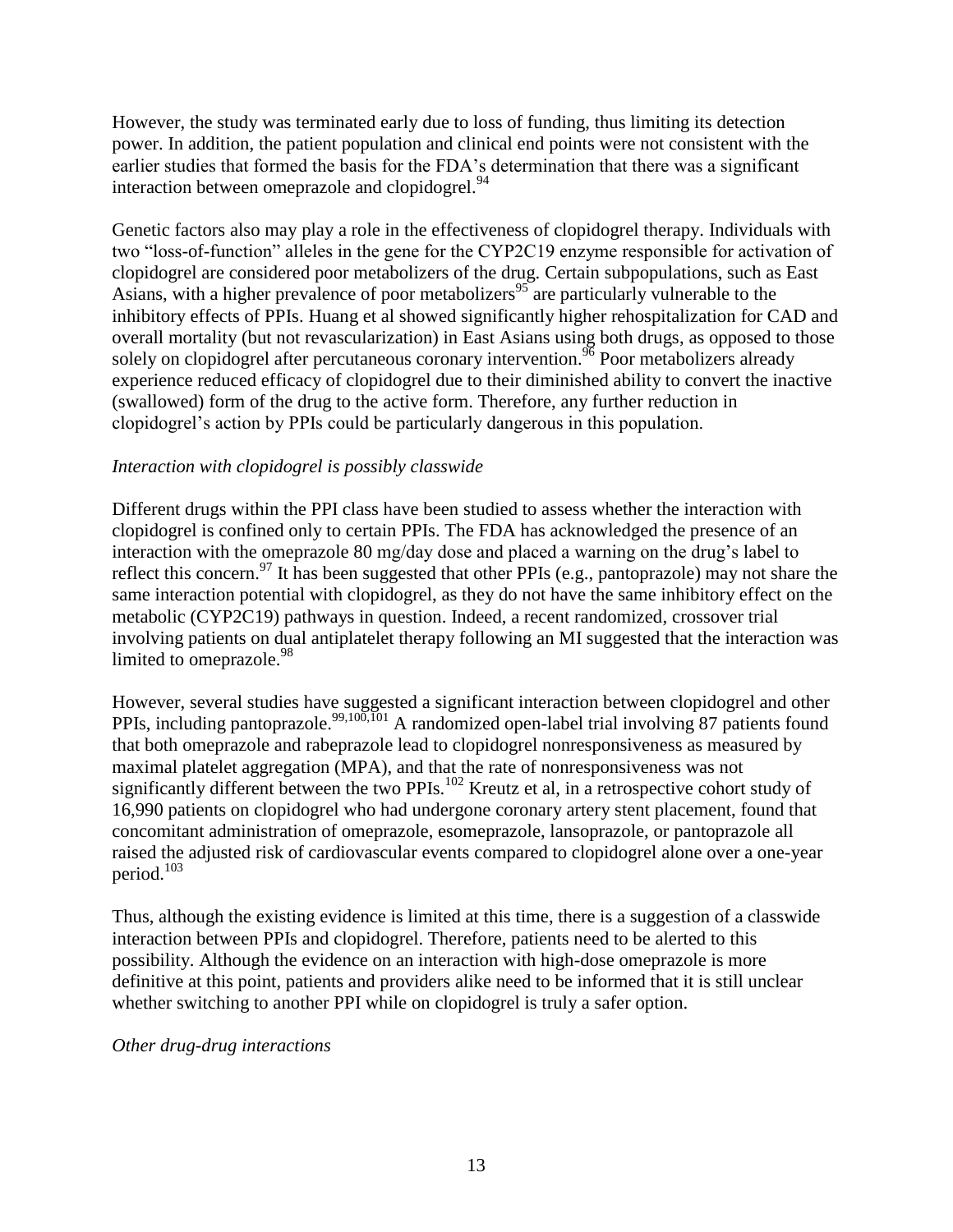Through increasing gastric pH so profoundly, PPIs have been shown in studies to alter the absorption of multiple medications. Indeed, as stated in the Nexium label, this alteration of gastric pH has been implicated in interactions with several drugs (e.g., ketoconazole, iron salts, and digoxin).<sup>104</sup> However, other medications whose plasma levels may be altered by PPI-induced hypochlorhydria (decreased acid secretion) — or other mechanisms — are not included in the label. Two such drugs whose levels in the blood may be affected by PPIs are listed below.

### - Mycophenolate Mofetil (Cellcept): Decreased Absorption, Decreased Blood Levels

One potential interaction not listed in the labels of PPIs involves mycophenolate mofetil (MMF or Cellcept), an immunosuppressant given to organ transplant recipients to stave off immunologic rejection of the transplanted organ. MMF is a pro-drug that is converted to the active metabolite mycophenolic acid. Two pharmacokinetic studies have shown a significant effect of various PPIs in reducing the plasma concentrations of the mycophenolic acid.<sup>105,106</sup> Although a new, enteric-coated version of MMF did not show the same interaction in a recent trial, this is a preliminary finding, and other results of a larger, currently planned study are pending.  $107$  Any decrease in the function of MMF could be serious, potentially resulting in transplant rejection.

### Methotrexate (Folex, Trexall): Decreased Clearance, Increased Blood Levels

Methotrexate is a drug whose clearance, rather than absorption, may be affected by concomitant PPI use. In a recent retrospective study in France on patients undergoing treatment for certain malignancies, concomitant PPI use was found to be likely responsible for delayed renal elimination of methotrexate, thereby increasing plasma concentrations of the drug and its associated side effects.<sup>108</sup> Of 39 treatment cycles where delayed elimination was found, 17 were attributed to PPI co-administration. Serious adverse events, including acute renal failure, aplastic anemia, and tumor lysis syndrome, resulted from this delayed clearance. This study's results confirmed those of a prior study of 76 cancer patients, where PPIs decreased methotrexate plasma clearance by 27%, resulting in significantly increased plasma concentrations.<sup>109</sup> In the French study, the authors concluded that, based on their evidence and those of prior studies, "... proton pump inhibitor administration should be discontinued during methotrexate treatment."<sup>110</sup> Although the evidence on an interaction between PPIs and methotrexate may still be limited, the potential consequences resulting from methotrexate toxicity warrant the listing of appropriate risk information in all PPI labels.

Thus, there are two medications whose plasma levels have been shown to be significantly altered by concomitant PPI use, but these adverse interactions are not presently listed in the labels of PPIs. These medications, mycophenolate mofetil and methotrexate, are both used to treat or prevent serious conditions, such as cancer and organ transplant rejection. Therefore, any interactions related to these medications are concerning. Alerting health care providers to all possible interactions with PPIs through a comprehensive listing — not a partial list (e.g., for drugs affected by alterations in gastric  $pH$ ), as is the case currently — of suspected medications is essential.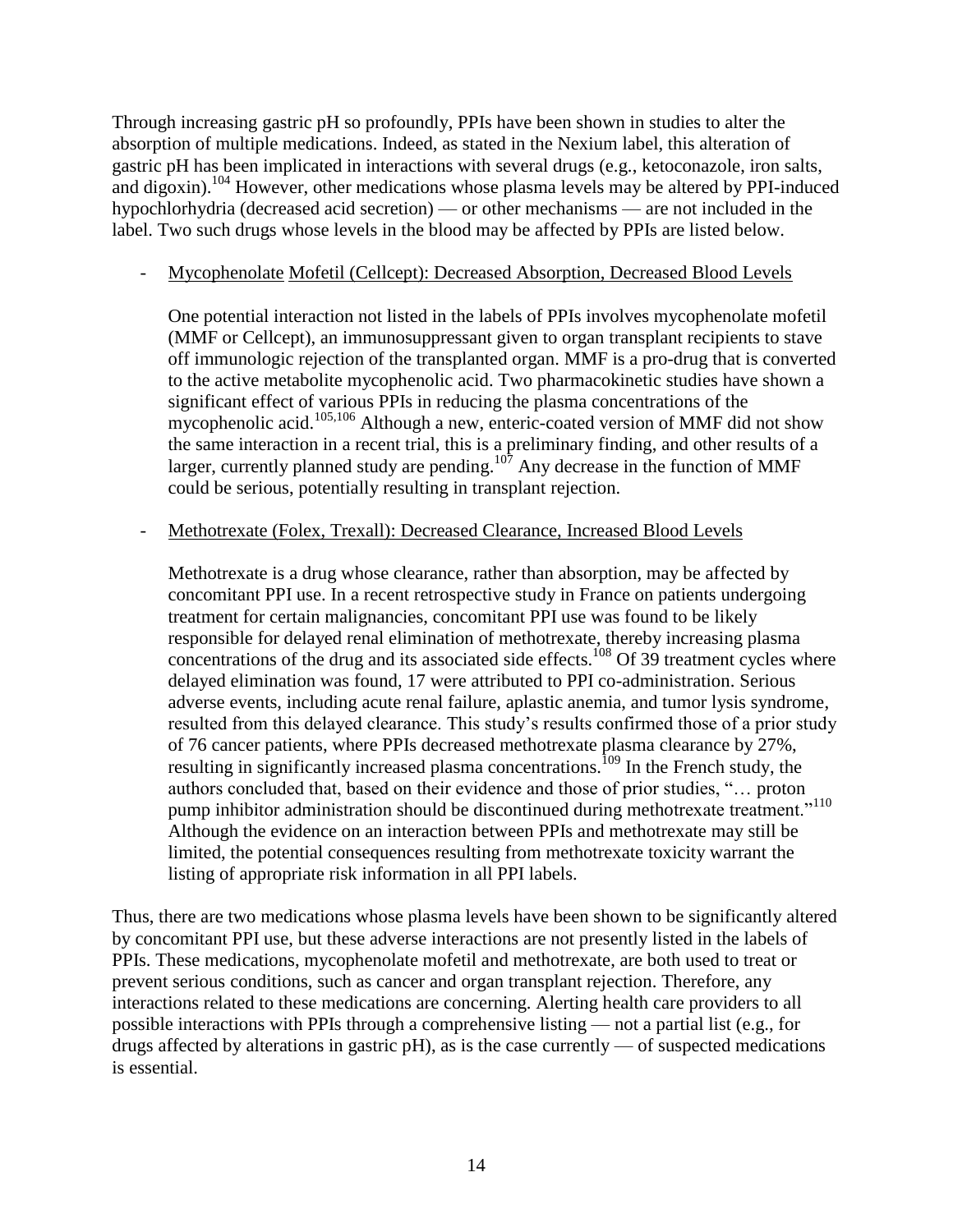#### *Vitamin B12 deficiency*

PPIs can potentially affect the absorption and metabolism of many other substances. Anything that is dependent on gastric acid for absorption and metabolism would plausibly be affected. While vitamin and mineral deficiencies related to PPI use have not been shown consistently across all studies, overall, these may be important considerations in the elderly and other populations vulnerable to malnutrition.

Vitamin B12 (B12) is an essential nutrient that could be affected by PPI therapy. Pepsin, produced in the stomach, is needed to release B12 from foods but must first be converted from pepsinogen, a process that is dependent on high gastric acidity. Studies have not given consistent results on the effects of PPI use on B12 status,  $111,112,113$  although longer duration of PPI use has been linked to lower B12 levels.<sup>114</sup> A case-control study in  $2004$  found that subjects with B12 deficiency were more likely to have taken acid suppressants than those with normal B12 levels.<sup>115</sup> A key finding was that this association did not hold for past users of acid suppressants, diminishing the likelihood that an association was due to confounding. In addition, as B12 deficiency is a process that can take years to develop, no association was found with short-term acid-suppressant use. This was confirmed in a cross-sectional study of 542 older adults in longterm care facilities and outpatient clinics.<sup>116</sup> Longer duration of PPI use was significantly associated with lower serum B12 levels. However, another cross-sectional study of 125 couples in the Netherlands did not confirm this association, with no difference in serum B12 levels observed between long-term PPI users and their partners, or between long-term PPI users ( $\geq$  six years) and those on PPIs for shorter periods (three to five years).<sup>117</sup>

A major limitation of this and other studies is their cross-sectional nature. Therefore, more robust observational or randomized studies are needed to clarify the association between long-term PPI use and B12 deficiency. Until that time, the existing evidence needs to be made available to patients and providers alike.

#### *Acute interstitial nephritis*

A systematic review published in 2007 examined all published case reports of acute interstitial nephritis (AIN) associated with PPI therapy.<sup>118</sup> Of 60 case reports included in the review, 44% did not involve exposure to any other medications that were known to cause AIN or involved no other medication exposure at all. Four patients had a decrease in renal function after restarting the PPI, suggesting positive rechallenge. The authors concluded that 21 of the 60 cases had a "certain" or "probable" relation to PPI use, with another 37 classified as "possibl[y]" related. In addition, as AIN occurred with five different PPIs (omeprazole, pantoprazole, esomeprazole, lansoprazole, and rabeprazole), the effect may be classwide.

The majority of patients were elderly (mean age, 78 years), indicating that this age group may be particularly vulnerable to AIN from chronic PPI use. Although there were no deaths due to acute renal failure, one-third of the subjects required corticosteroid therapy, and three patients required dialysis, with one remaining on dialysis permanently. Thus, the potential for severe sequelae following AIN possibly induced by PPI use necessitates proper alerting of patients and providers to this serious adverse effect. More evidence is needed to firmly establish a cause-and-effect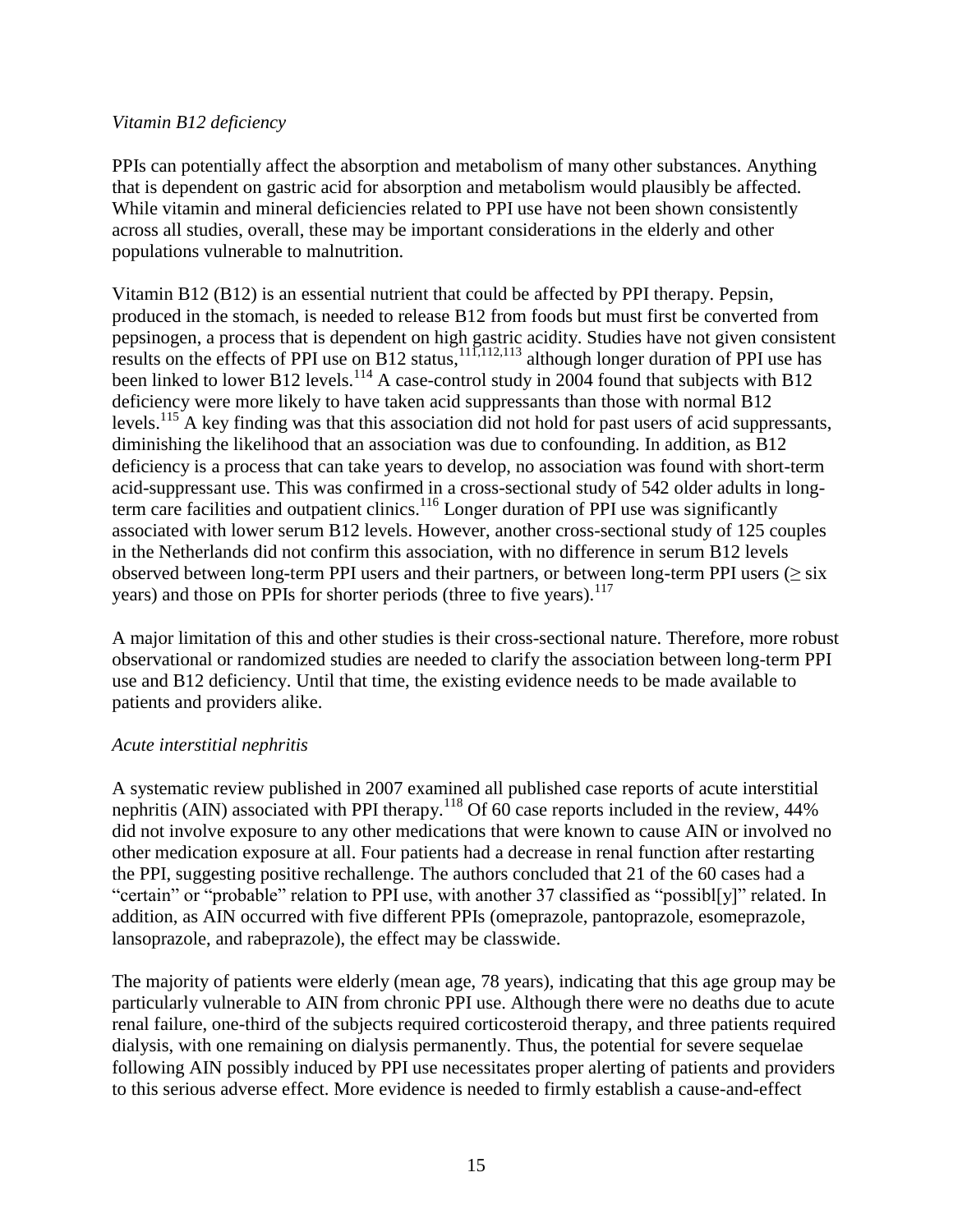relationship, but until further studies are undertaken, the existing evidence should be placed in the label.

### **G. PPIs and the development of gastric cancer**

Numerous animal studies have shown that PPIs may be associated with the development of gastric carcinoids and carcinomas, two types of stomach cancer. This is of particular concern in patients with the bacterial infection *H. pylori*, and the potential connection is biologically plausible.

### *Gastric cancers: carcinoma and carcinoid*

Gastric cancer is a varied disease entity, with several risk factors and pathophysiologic pathways. Two common subtypes are adenocarcinoma, derived from glandular cells in the gastric mucosa, and carcinoid tumors, neuroendocrine neoplasms derived from ECL cells. Gastric adenocarcinoma is by far the more common, and the more lethal,  $119,120$  of the two and is known to be caused (in certain anatomic sites) by *H. pylori* infection<sup>121</sup> and other conditions that lead to atrophic gastritis, a chronic inflammatory state in the stomach that predisposes to carcinoma development. Gastric carcinoid is a neuroendocrine tumor originating from ECL cells within the gastric mucosa and is divided into three types, one of which (Type I) is thought to be caused by chronically low levels of gastric acid and high levels of gastrin (hypergastrinemia), which ultimately induces morphologic changes in ECL cells.<sup>122</sup> As seen below, high gastrin levels, in certain circumstances, have also been implicated in the development of gastric adenocarcinoma.

# *PPIs and gastric carcinoid tumors*

A hypergastrinemic state induces ECL cell changes, which are thought to progress through hyperplastic and dysplastic states before finally becoming carcinoids. A dose-response relationship has been observed between the level of hypergastrinemia and the severity of change in ECL cells.123,124,125 A recent study by Peghini et al observed that chronic hypergastrinemia alone in sporadic cases of Zollinger-Ellison Syndrome (ZES) (without gastric atrophy or other risk factors) was associated with significant ECL changes, with a highly significant direct correlation between fasting serum gastrin levels and ECL changes  $(r=0.62, p<0.00001)$ .<sup>126</sup> These and other findings increasingly suggest that hypergastrinemia plays a central role in inducing ECL changes, which, in some cases, progress to gastric carcinoid tumors. Although gastrin levels seen in  $ZES^{127}$  are generally higher than those seen with chronic PPI therapy,  $128$  the presence of a dose-response relationship in addition to the fact that, as seen below, *H. pylori* infection increases gastrin levels considerably in PPI-treated patients, are causes for concern.

One major cause of hypergastrinemia is long-term acid suppression.,. Chronic PPI therapy works by inducing profound acid suppression, resulting in chronically high levels of gastrin. Therefore, it is biologically plausible that long-term PPI therapy could lead to the development of gastric carcinoid tumors.

This has been borne out in animal studies. The FDA approval documents for several PPIs demonstrate a possible association between PPI use and gastric carcinoid development. In the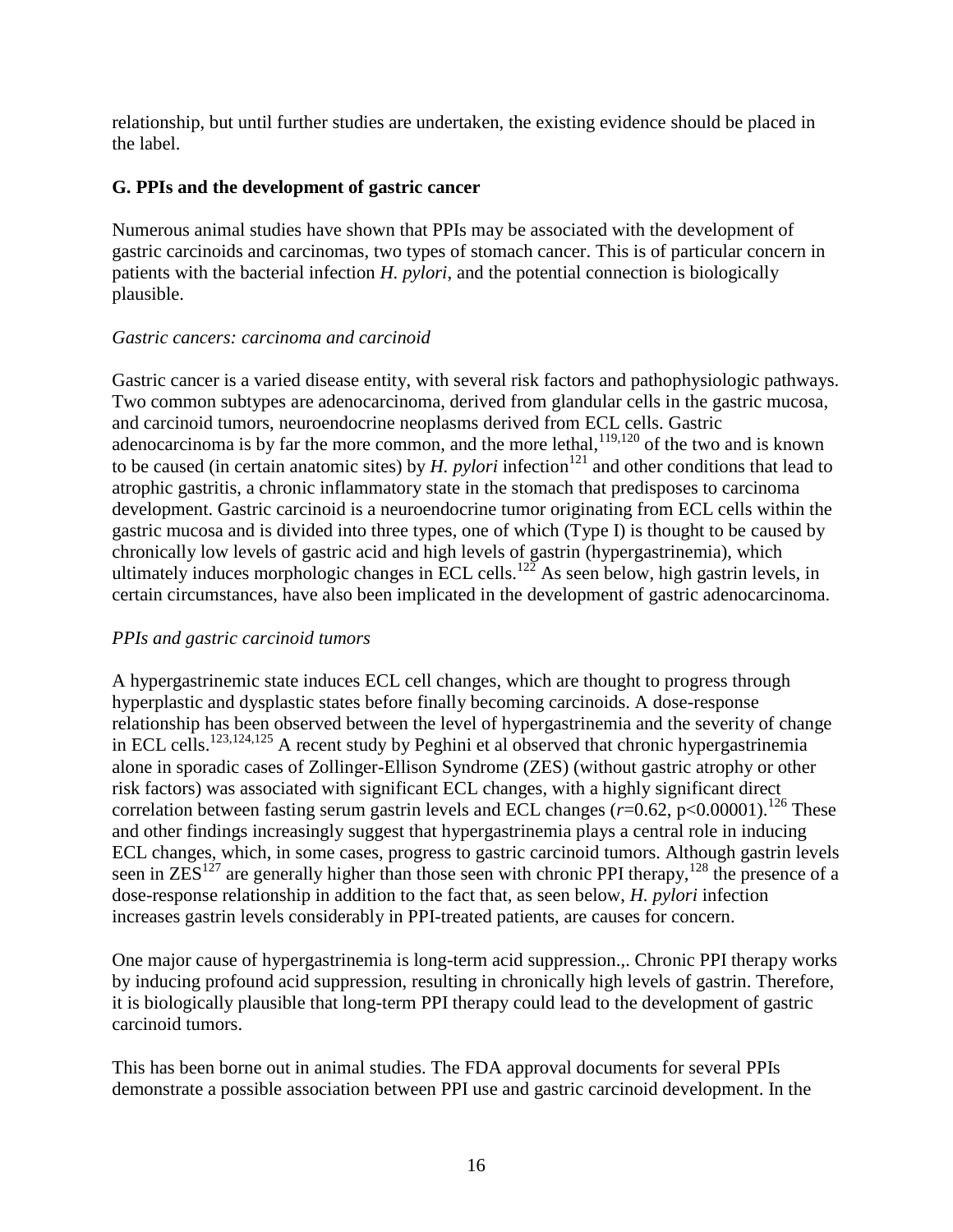Clinical Pharmacology review of Nexium in 2000 (referring to data for omeprazole), a doseresponse relationship was noted between omeprazole treatment and ECL cell hyperplasia and carcinoid development in two two-year rat studies. The reviewer went on to state that "due to genotoxic and tumorigenic potentials associated with esomeprazole and/or omeprazole …, approval of esomeprazole for long term use is not recommended.  $\ldots$ <sup>129</sup> The Prevacid label also includes a description of two two-year carcinogenicity studies in rats in which there was an increase in both ECL cell hyperplasia and carcinoid incidence in a dose-response fashion.<sup>130</sup>

Of particular concern is the fact that infection with *H. pylori* may further amplify the effects of PPI-induced hypergastrinemia. *H. pylori*-induced gastritis leads to atrophy of the parietal glands in the oxyntic (acid-releasing) mucosa of the stomach, a condition known as atrophic gastritis.<sup>131</sup> This gastritis results in diminished gastric acid release (hypoacidity) and subsequent hypergastrinemia. Through its own effects on gastrin, PPI therapy could amplify the effects of this *H. pylori*-induced hypergastrinemia, triggering the growth of ECL cells and possibly leading to carcinoid development. Indeed, as can be seen in Table 1 (taken from the approval documents for Protonix), in premarketing trials, there was a marked synergistic effect of *H. pylori* and PPI therapy on gastrin levels, with the *H. pylori*-positive patients exhibiting a much higher doseresponse increase in gastrin levels compared with the *H. pylori-negative patients*.<sup>132</sup>

### **Table 1. Synergistic Effect of PPIs and** *H. pylori* **Infection on Serum Gastrin Levels [Taken from the Protonix FDA approval documents].**

| Median Serum Gastrin Levels (pg/ml) |                        |                      |                      |                               |                      |                      |  |  |  |
|-------------------------------------|------------------------|----------------------|----------------------|-------------------------------|----------------------|----------------------|--|--|--|
|                                     | H. pylori Status [+]   |                      |                      | H. pylori Status [-]          |                      |                      |  |  |  |
| Tx Group                            | Median [n]<br>Basekube | Median [n]<br>4-week | Median [n]<br>8-week | Median [n]<br><b>Baseline</b> | Median [n]<br>4-week | Median [n]<br>8-week |  |  |  |
| PL                                  | 54 [17]                | 51 [12]              | $52$ [13]            | 47[63]                        | 46 [40]              | $45.5$ $[42]$        |  |  |  |
| PANTO 10 mg                         | 56 [30]                | 59 [19]              | 64.5 [16]            | 48.5 [140]                    | 53 [94]              | 52 [61]              |  |  |  |
| PANTO 20 mg                         | 54 [30]                | 86.5 [24]            | 75 [7]               | 45.5 [138]                    | 52 [100]             | 52.5 [54]            |  |  |  |
| PANTO 40 mg                         | 61.5 [42]              | 126.5 [30]           | 284 [5]              | 49 [126]                      | 66 [93]              | $64.5$ [30]          |  |  |  |

Study GMR-32022 (3001A1-300-US)

#### *PPIs and gastric adenocarcinoma*

In animals studies, high gastrin levels have also been associated with the development of gastric adenocarcinoma, a more common and lethal<sup>133</sup> variant of stomach cancer. Gastrin has a known trophic effect on the epithelial lining (mucosa) in the stomach, stimulating cell growth.<sup>134</sup> In animal studies, gastrin has been shown to be a significant factor in the development of carcinomas.<sup>135</sup> Although a mechanism has yet to be elucidated, it is concerning that there was an increased incidence of gastric intestinal metaplasia, a precursor of gastric adenocarcinoma, in rats treated with lansoprazole, as acknowledged in the label.<sup>136</sup> This association has also been suggested in animal studies with transgenic mice designed to have chronically increased gastrin levels. These mice developed intestinal metaplasia, dysplasia, and gastric adenocarcinoma at very high rates (75% with adenocarcinoma by 20 months of age). In addition, the presence of *Helicobacter* infection in this murine model of gastric cancer was shown to result in accelerated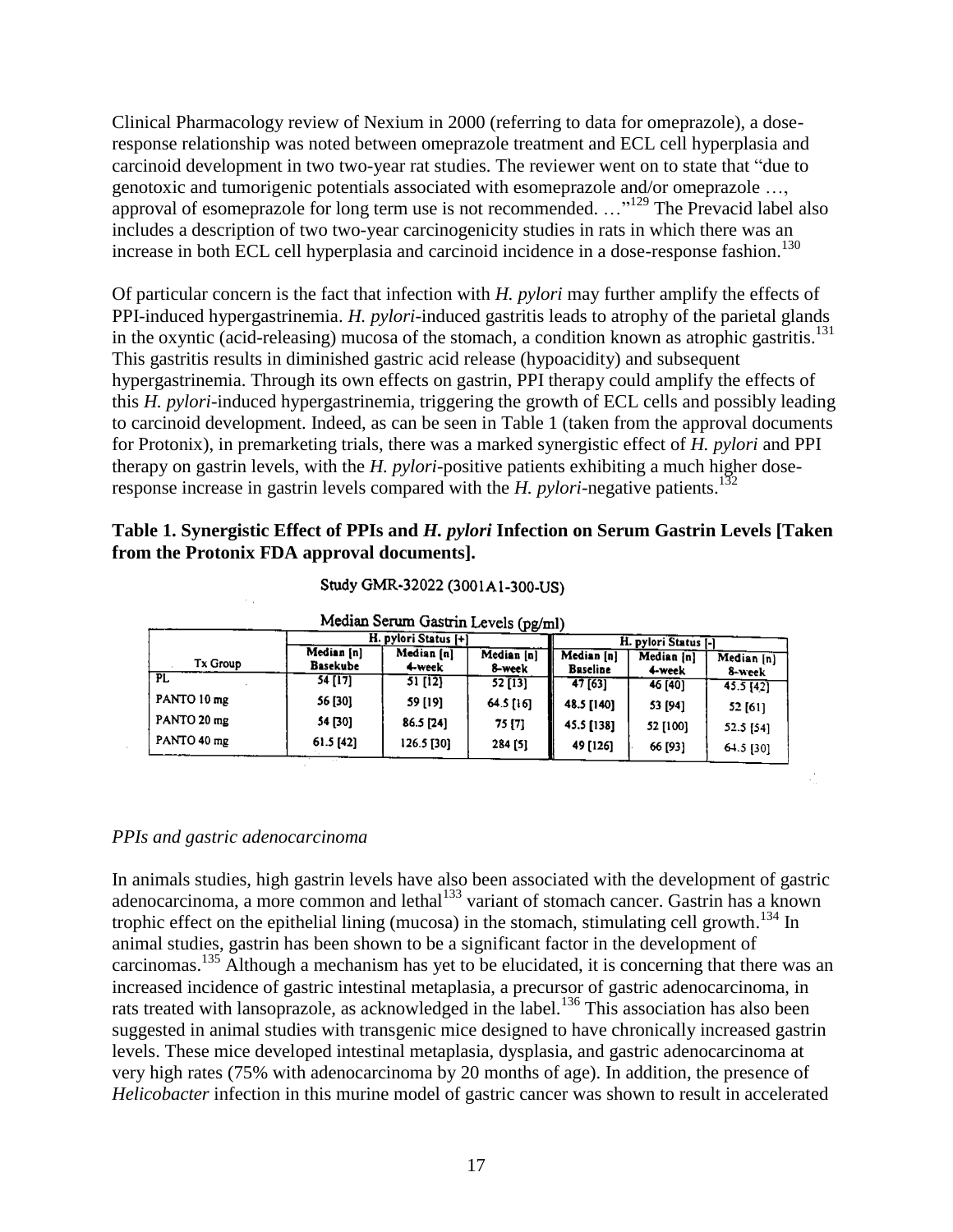development of adenocarcinoma.<sup>137</sup> A potentially synergistic effect of PPI therapy and *Helicobacter* infection on the risk for gastric carcinoma has been suggested in another animal trial. Hagiwara et al found much higher rates of gastric adenocarcinoma in a group of Mongolian gerbils both infected with *H. pylori* and on omeprazole (nine of 15 with adenocarcinoma) than in either the *H. pylori*-positive group (one of 15) or the group on omeprazole alone (none of 15).<sup>138</sup>

### *PPIs and gastric cancer: a plausible association?*

Thus, PPI therapy, by inducing chronically high levels of gastrin — especially in the presence of *H. pylori* infection — can potentially lead to carcinoid tumors and, possibly, gastric adenocarcinoma. Widespread PPI use is a relatively recent phenomenon and adequately powered, long-term follow-up studies do not yet exist to examine a potential association. In other words, if there is a causal relationship between PPI use and gastric adenocarcinoma, there is likely a lengthy latency period between PPI exposure and cancer development, possibly limiting the current availability of human data. However, a biologically plausible mechanism, in addition to numerous animal studies, suggests a potential association between long-term PPI use and cancer development in humans, and careful follow-up studies are needed.

### **H. Overuse: inappropriate prescribing, unnecessarily high doses, empiric therapy, and inpatient initiation of PPI therapy**

Use of PPIs has grown almost exponentially over the past couple of decades due to their considerable effectiveness for certain conditions, widespread inappropriate use for indications for which there is no evidence of benefit, and incorrectly perceived lack of side effects. All of this is worsened by massive promotion of these products. A 2009 analysis using the National Ambulatory Medical Care Survey found an increase in the frequency of prescription PPI treatment from less than five prescriptions per 1,000 GERD-related physician visits in 1995 to 43.9 prescriptions per 1,000 visits in 2006 in the U.S., a more than eight-fold increase.<sup>139</sup> In 2009, Nexium grossed the second highest amount (\$5 billion) in U.S. retail sales — and had the second highest number of prescriptions  $(26.5 \text{ million})$  filled of all brand-name drugs.<sup>140</sup> There were a total of 119 million U.S. prescriptions filled in 2009 for all PPIs, <sup>141</sup> totaling \$13.6 billion in U.S. sales. $142$ 

However, unnecessary and inappropriate use is widespread. Studies have estimated that potentially one-half to two-thirds of all patients on PPIs do not have an appropriate indication.<sup>143,144</sup> In addition, many patients are using PPIs chronically, beyond the indicated time frame, for conditions such as GERD.<sup>145</sup> Here we outline four key reasons for PPI overuse, followed by recommendations to mitigate this extensive and dangerous problem.

(1) Inappropriate prescribing

With time, it has become clear that some serious side effects for PPIs do, in fact, exist and that there is considerable misprescribing for indications for which PPIs have not been shown to be effective. However, many physicians have not changed their prescribing habits in response to this new information. The lack of awareness about the increasing evidence of serious adverse effects has allowed physician misprescribing and (for OTC versions of PPIs)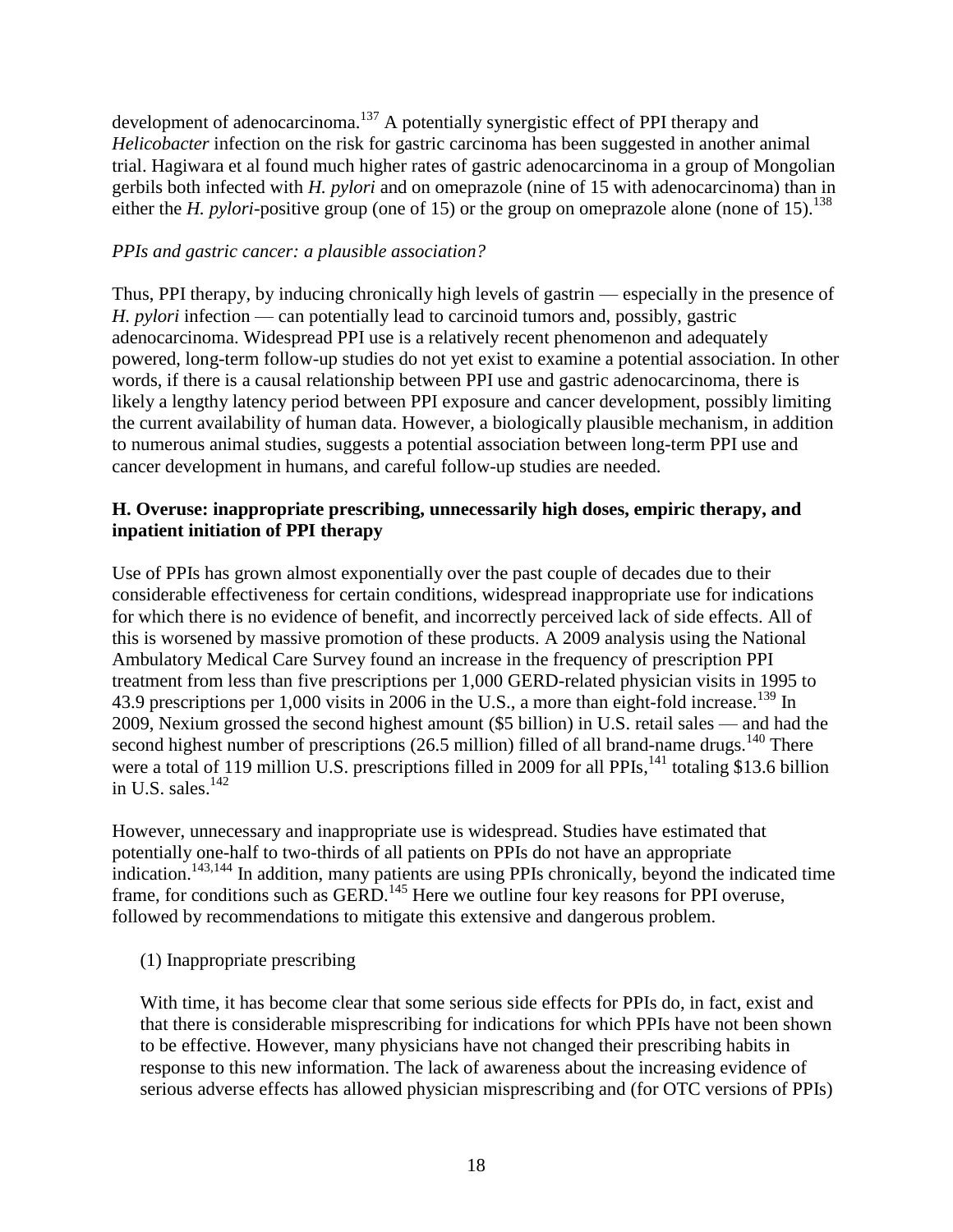patient misuse, to continue. A recent study in Denmark involving 22 general practitioners and 42,634 patients found that 2.1% of all patients were on long-term PPI treatment, but only 27% of these patients had verified indications for the therapy.<sup>146</sup> The risk for dependence with long-term use due to RAHS is a serious concern, especially in the 73% of patients for whom this therapy is considered inappropriate. In 194 of the patients in the above study who lacked a verified indication, 119 (61%) had previously attempted withdrawal unsuccessfully.<sup>147</sup> A German study analyzing hospital discharge letters found that less than one-third of all patients with a hospital discharge letter recommending a PPI had an evidence-based indication.<sup>148</sup> In addition, in patients lacking a clear indication for the PPI, there was no reason given for the recommendation in 37.8% of these patients.

#### (2) Unnecessarily high doses

Another problem, even in patients for whom PPIs are indicated, is using doses that are unnecessarily high. Many argue that high-dose PPIs are neither necessary nor more effective than PPIs at low doses. In many cases, patients with common conditions such as GERD may be justifiably stepped-down to lower doses without affecting the treatment course. In one study, 79% of patients had no recurrence of heartburn or acid regurgitation six months after having been switched from multiple to single daily-dose PPI therapy.<sup>149</sup> As seen in Table 2, a high proportion of patients with GERD achieve both short- and long-term symptom relief with lower PPI doses. A recent systematic review concluded that "... a substantial proportion (26-71%) of GERD patients can be adequately managed with PPI treatment that is less intensive than that of continuous daily administration."<sup>150</sup>

In addition to decreased daily doses, a number of randomized trials have shown that ondemand PPI therapy is sufficient to treat symptoms of acid reflux, when compared to continuous therapy. 151,152 For example, a Swiss study randomized patients with GERD who had achieved remission of symptoms at four weeks on daily PPI to either on-demand or continued daily PPI treatment for maintenance.<sup>153</sup> They found that patients using PPIs on demand used 33% less medication and had only slightly lower rates of being heartburn free  $(80\% \text{ vs. } 86\%, \text{ p} < 0.001)$  but similar rates of satisfaction with treatment, epigastric pain, and regurgitation.

Thus, taking lower or on-demand PPI doses may be just as effective for common conditions such as GERD, and could be key in helping to prevent dose-dependent risks such as ECL cell hyperplasia or hip fracture, not to mention lowering costs.

#### (3) Empiric PPI therapy for GERD

The American Gastroenterological Association (AGA) released a review on the management of GERD based on an extensive review of the literature in 2008 and noted that ―… the current consensus is that empirical PPI therapy is appropriate for uncomplicated heartburn."<sup>154</sup> This is consistent with the labeling for multiple PPIs that have listed as an indication the short-term (four weeks) treatment of GERD. However, as the AGA noted in its review,<sup>155</sup> reflux symptom resolution with empiric PPI therapy does not necessarily represent a diagnosis of GERD.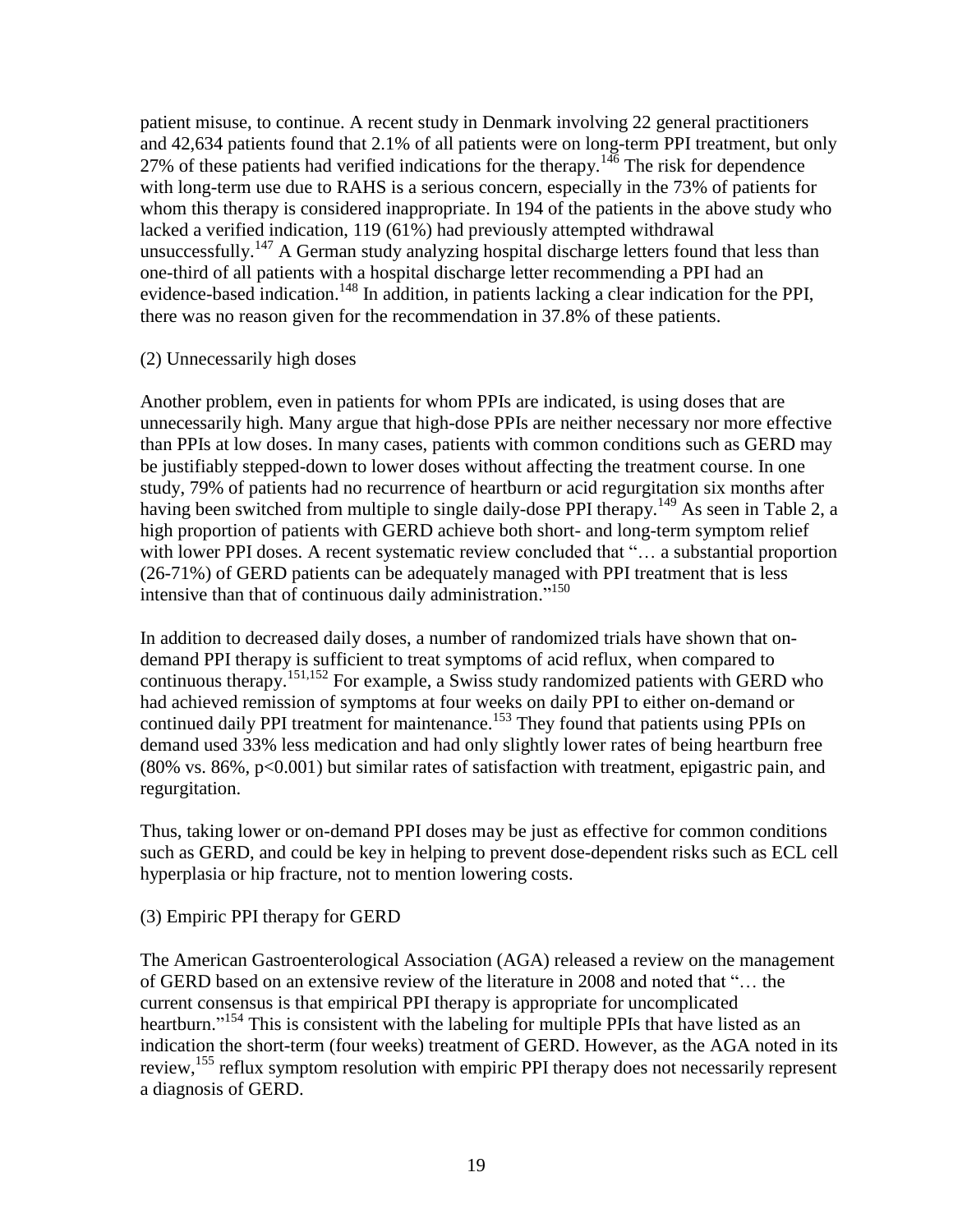A systematic review of trials of empiric PPI therapy showed that a successful trial of a PPI is not a reliable predictor of objective GERD.<sup>156</sup> Specifically, successful treatment with a PPI had a pooled sensitivity of only 78% and specificity of 54% when compared to abnormal 24 hour ambulatory esophageal pH monitoring. A recent open-label study in Korean patients showed similar results, with only modest sensitivity (77%) and specificity (56%) of empiric PPI therapy when compared with objective measures, including endoscopic findings of erosive esophagitis or abnormal 48-hour esophageal pH monitoring for diagnosing GERD.<sup>157</sup> This poor specificity confirms that a large percentage of patients "responding" to the PPI test do not in fact have GERD. In a recent retrospective study, 200 patients with suspected GERD symptoms, half of whom were on a PPI, were placed under pH monitoring while lying down.<sup>158</sup> The key finding was that in both patients on PPI therapy and those not on PPI therapy, the majority of the suspected GERD symptoms were atypical (89% and 67%, respectively) and not related to actual acid reflux into the esophagus (90% and 86%, respectively).

Given the propensity for a patient prescribed a PPI to remain on the drug in the long-term, the empiric treatment of many patients who do not in fact have physiologic GERD is likely a major contributor to the overuse of, and damage from, PPIs.

(4) Inpatient initiation of PPI therapy, often for stress ulcer prophylaxis

PPI overuse by patients is compounded by physician overprescribing during inpatient hospital admissions and discharges. It has been estimated that up to one-fourth of hospitalized patients outside of the intensive care unit (ICU) receive stress ulcer prophylaxis despite a lack of evidence for its use in this setting.<sup>159</sup> A retrospective chart review at the University of Florida Health Science Center found that 70% of patients admitted to the general medicine service over a three-month period were started on acid-suppressive therapy (AST) in the hospital. The most frequently prescribed ASTs were PPIs. Seventy-three percent of the AST prescriptions written at admission lacked accepted indications, and in 49% of cases, no indication was found for initiating  $AST.^{160}$  When reported, the most common indication was for stress ulcer prophylaxis.

This inappropriate inpatient use is often extended into the outpatient setting. For example, in the University of Florida study, 69% of the patients with inappropriate prescriptions continued that same treatment upon discharge.<sup>161</sup> In another cost-analysis study, a 2.5 million member managed-care organization (MCO) examined the records of patients who were initiated (no use 90 days prior to hospitalization) on PPI therapy during an inpatient admission at a hospital and filled a prescription to resume that therapy within 30 days of discharge. Over 68% of the individuals who filled PPI prescriptions after discharge lacked an appropriate indication, costing the MCO and the patients an estimated \$3,013,069 over the four-year course of the study.<sup>162</sup> Yet another study showed that at three months after hospital discharge on inappropriate AST therapy, 80% of patients available for follow-up were still taking the drugs, and at six months, 50% of patients were still taking these medications (all still without appropriate indications). 163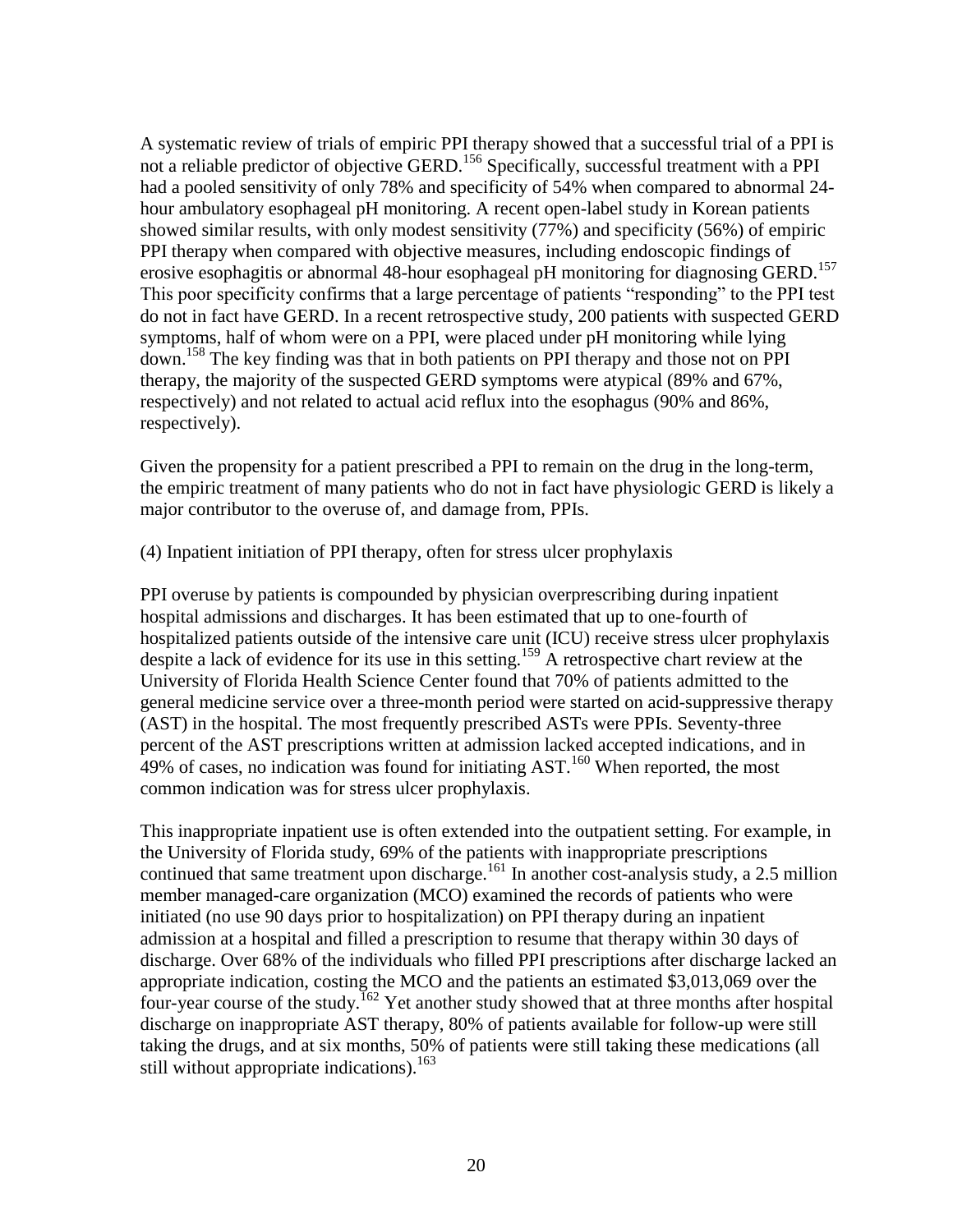### **I. Preventing overuse and PPI alternatives**

#### *Reasonable steps to mitigate PPI overuse in the inpatient setting*

Significant mitigation of PPI overuse can be accomplished in the inpatient (hospital) setting, beginning at admission. The unjustified presence of a checkbox for GI prophylaxis on admission order sets has been shown to be an independent predictor of inappropriate prescribing of PPIs in the inpatient setting.<sup>164</sup> Therefore, a straightforward intervention to prevent this often automatic prescribing is to remove PPIs from routine admission order sets, instead placing them only on those order sets where a PPI may be appropriate (e.g., in an ICU setting).

Once patients are admitted to the hospital, the implementation of clearer prescribing guidelines for PPIs could be instituted to ensure more appropriate use. A study performed at Massachusetts General Hospital found significantly reduced rates of prescribing of PPIs the month after guideline implementation compared to the retrospective analysis of the month before.<sup>165</sup> Inpatient use dropped from 27% to 16% and prescriptions at discharge dropped from 16% to 10%. In the study, doctors were not bound to follow the rules but were encouraged to use them as they felt appropriate. Clinical guidelines would probably most benefit less experienced, younger doctors who, in other studies, have been noted to write a high percentage of inappropriate PPI prescriptions.<sup>166</sup>

In another recent survey of internal medicine physicians and residents, predictors of "low" PPI prescribing behavior for general medicine patients (in most of whom a PPI would be unnecessary) were knowledge about stress-ulcer-prophylaxis indications and concern about the side effects of PPI use.<sup>167</sup> Thus, educational interventions could also be instituted to help mitigate this knowledge gap. One hospital found that the implementation of didactic lectures for internal medicine residents on appropriate use of PPIs, in addition to removing stress ulcer prophylaxis from the internal medicine admission checklist, reduced inappropriate prescribing of PPIs both during hospitalization and after discharge.<sup>168</sup>

Finally, an important intervention that has been shown to improve the accuracy of prescribing is the implementation of more rigorous medication reconciliation procedures at discharge.<sup>169</sup> If an individual has no indication for a prescription, it should not be issued. Providers need to be alerted, either through a checkbox on the discharge form or through an electronic alert, to discontinue PPIs when appropriate.

Measures such as these would certainly help save costs and likely improve outcomes by reducing the widespread and unnecessary use of PPIs in the hospital setting — use that all too often translates to long-term inappropriate therapy and preventable adverse reactions after discharge.

#### *Step-up therapy with safer alternatives instead of starting with PPIs: a reasonable approach*

Physicians should encourage their patients to take a step-up approach in managing their reflux symptoms.<sup>170,171</sup> Given the known adverse effects with long-term PPI use, and the fact that empiric PPI therapy is inappropriately given as the first drug to be tried in so many patients with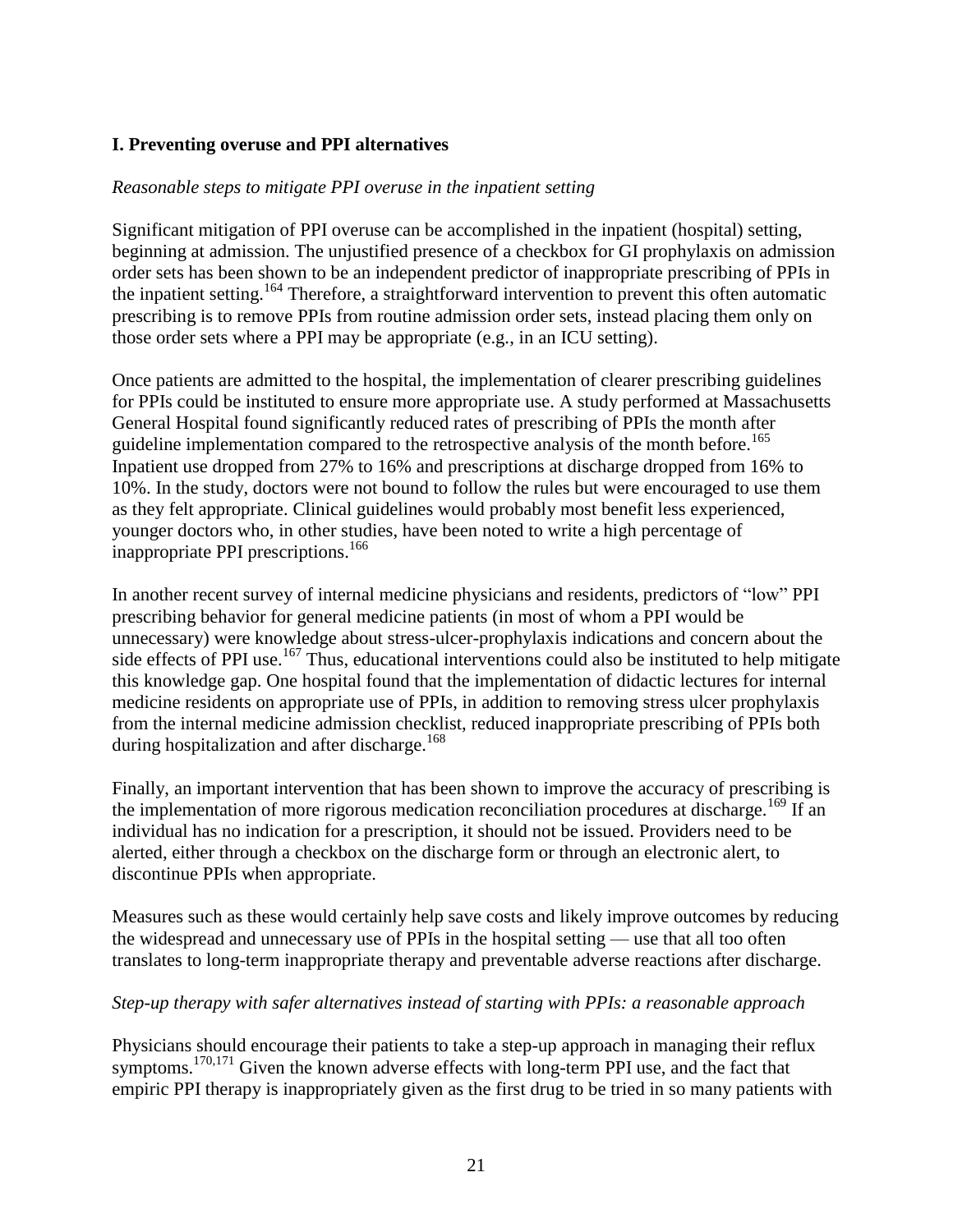no objective findings of acid reflux, step-up therapy, beginning with safer options, seems to be the most reasonable approach. As Table 2 shows, a substantial number of patients suffering from GERD would benefit from these safer pharmacologic approaches when used alone.

Moreover, in related conditions such as dyspepsia, when these treatments are combined into a step-up approach (beginning with antacids, progressing to H2As, and finally administering PPIs), an even larger number of patients have been shown to achieve long-term relief of their symptoms. A large randomized, controlled trial conducted on 645 patients complaining of newonset dyspepsia in an outpatient setting found that a majority of patients (72%) achieved symptom relief at six months with step-up therapy, similar to the rate seen with step-down therapy with PPIs first (70%) (OR 0.92;  $95\%$  CI 0.7–1.3).<sup>172</sup> Not surprisingly, step-up therapy also resulted in lower treatment costs over the six-month period.

Thus, step-up therapy has been shown to achieve similar rates of symptom relief as step-down therapy, with the potential for lower costs and fewer serious adverse drug effects. Alternative pharmacologic therapies and lifestyle changes that could comprise a comprehensive step-up approach for conditions like GERD and dyspepsia are outlined in the following section.

| <b>Treatment</b>                                | <b>Patients with Short-</b><br>term Relief of GERD<br><b>Symptoms</b> | <b>Patients with Long-</b><br>term Relief of GERD<br><b>Symptoms</b> |
|-------------------------------------------------|-----------------------------------------------------------------------|----------------------------------------------------------------------|
| Antacids/Alginates <sup>1</sup>                 | 20-79% <sup>2</sup>                                                   | N/A <sup>3</sup>                                                     |
| Histamine-2 Antagonists                         | $24 - 57\%$ <sup>4</sup>                                              | 43-72% <sup>5</sup>                                                  |
| Low-dose Proton-Pump<br>Inhibitors <sup>6</sup> | 79% <sup>4</sup>                                                      | 56-69%                                                               |

|                                      | Table 2. Efficacy of Alternative (Other Than Standard-Dose PPI) Pharmacologic |
|--------------------------------------|-------------------------------------------------------------------------------|
| Therapies for the Treatment of GERD. |                                                                               |

- 1. Antacid/Alginate category includes acid neutralizers (antacids), physical/mucosal barrier compounds (alginates, sucralfate, etc.), or combination compounds.
- 2. Obtained from independent review of randomized, controlled trials evaluating efficacy of alginate and antacid compounds compiled in a review article (Mandel KG, Daggy BP, Brodie DA, Jacoby HI. Review article: alginate-raft formulations in the treatment of heartburn and acid reflux. Aliment Pharmacol Ther. 2000 Jun;14[6]:669-90.) "Short-term relief" for this category included "improved" or "symptom-free" relief at four to eight weeks of treatment. All numbers are absolute rates of symptom relief with each therapy, derived from randomized, controlled trials.
- 3. Insufficient number or quality of trials evaluating long-term antacid/alginate efficacy.
- 4. Khan M, Santana J, Donnellan C, Preston C, Moayyedi P. Medical treatments in the short term management of reflux oesophagitis. Cochrane Database Syst Rev. 2007 Apr 18;(2):CD003244. "Short-term relief' for this category includes "relief of symptoms" of "reflux esophagitis" at four to 12 weeks of treatment. All numbers are absolute rates of symptom relief with each therapy, derived from randomized, controlled trials.
- 5. Donnellan C, Sharma N, Preston C, Moayyedi P. Medical treatments for the maintenance therapy of reflux oesophagitis and endoscopic negative reflux disease. Cochrane Database Syst Rev. 2005 Apr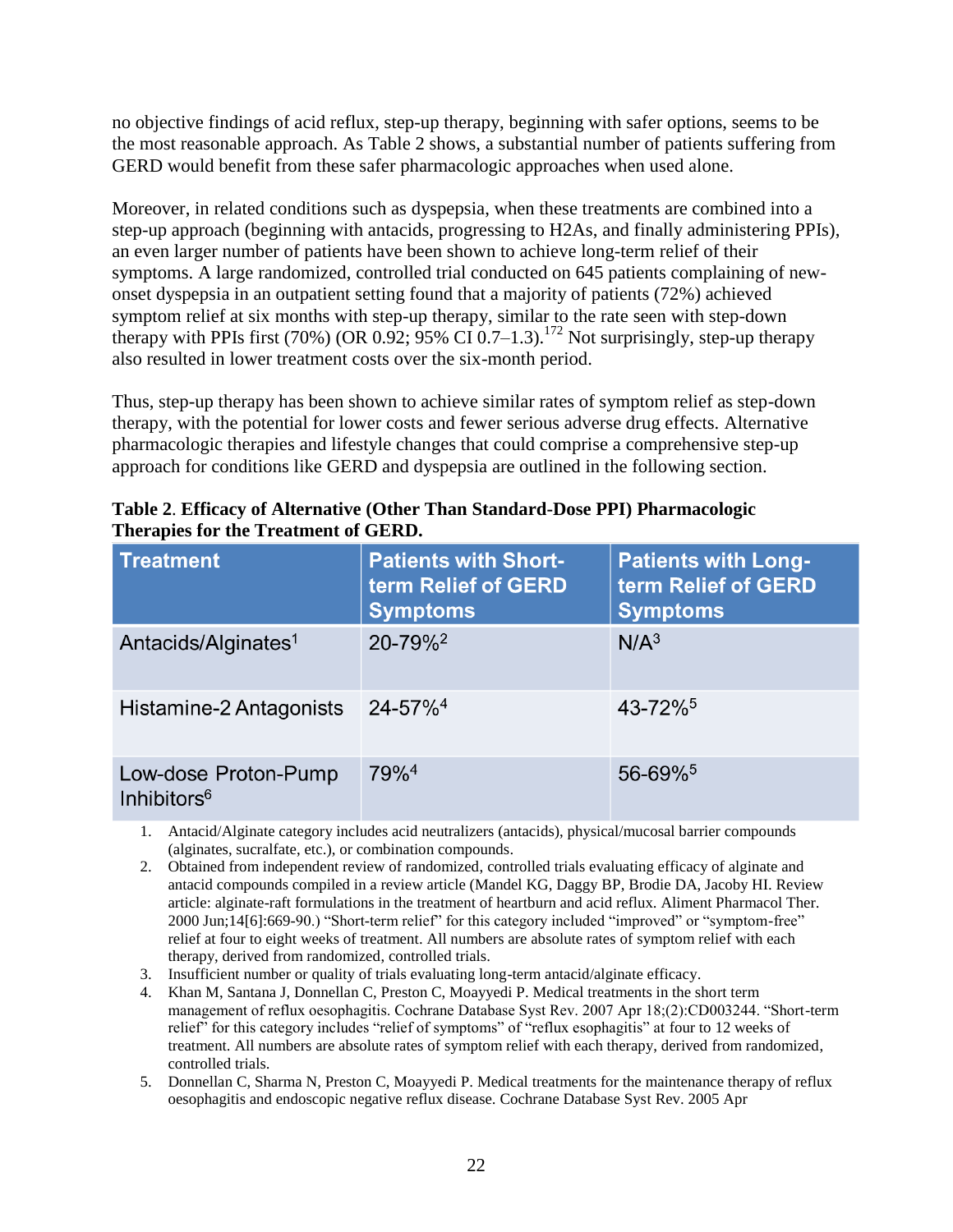$18(2)$ :CD003245. "Long-term relief" defined as absence of significant symptoms (e.g., "acid regurgitation," "heartburn," or measurement of significant symptoms by GSRS scores) at 24-52 weeks of therapy. All numbers are absolute rates of symptom relief with each therapy, derived from randomized, controlled trials.

6. "Low-dose" PPI refers to a dose lower than (mostly half) the recommended dose listed in the label.

#### *Components of step-up therapy*

#### Lifestyle modification

The initial intervention in a step-up approach for reducing acid-related symptoms should be lifestyle modification. Although PPIs can limit gastric acid secretion by reducing acidity, they cannot change the strength of the lower esophageal sphincter. Reflux will still occur, but it might not feel as severe. By reducing food and liquid intake, altering body position (especially during sleep), and taking other nonpharmacologic measures, one can limit the symptoms caused by acid reflux. In addition, weight loss has been linked with a reduction in reflux symptoms.<sup>173</sup> In one small study, 88% of obese patients on daily PPI therapy for GERD symptoms were able to discontinue their PPI or take it less often after just one month of modifying their diets and achieving substantial (average 17.5 lbs) weight loss.<sup>174</sup> Before resorting to the extremes of PPI therapy, patients should try changing little things in their everyday lives to achieve symptom relief.

#### Antacids and alginates

Should lifestyle modifications fail to result in adequate relief, the use of antacids or an antacid/alginate combination is the next step in this approach. In a 2007 study that included a meta-analysis of three randomized trials, alginate/antacid combinations resulted in a clear improvement of reflux-related symptoms after two weeks compared to a placebo (26% absolute benefit over placebo; 95% CI 12-41%).<sup>175</sup> Although, in the same study, another analysis of four randomized trials involving only antacids did not show a significant benefit over a placebo in reducing symptoms after two to four weeks (absolute benefit over placebo 8%, p=0.06), two of the trials found that those on antacids were less likely to have heartburn episodes requiring rescue antacids. Antacids, alginates, and physical/mucosal barrier compounds are generally safe and without any major adverse effects, with the exception of aluminum-containing compounds in those with renal insufficiency.<sup>176</sup> As seen in Table 2, a substantial number of patients with GERD would benefit from the use of these compounds alone. Therefore, this therapy is a sufficient, and relatively safe, intervention for many people who would otherwise be placed unnecessarily on long-term acid suppression.

#### H2As

If antacids fail to yield sufficient relief, the next treatment option should be H2As, such as Tagamet. As noted in Table 2, a Cochrane review of randomized, controlled trials of H2As for maintenance treatment of GERD showed that approximately half (43-72%) of patients put on H2As achieved long-term symptom relief. In addition, H2As had significantly fewer side effects than maintenance-dose (but not healing-dose) PPIs in head-to-head trials.<sup>177</sup> Furthermore, when H2As are given as part of a comprehensive step-up approach, similar rates of symptom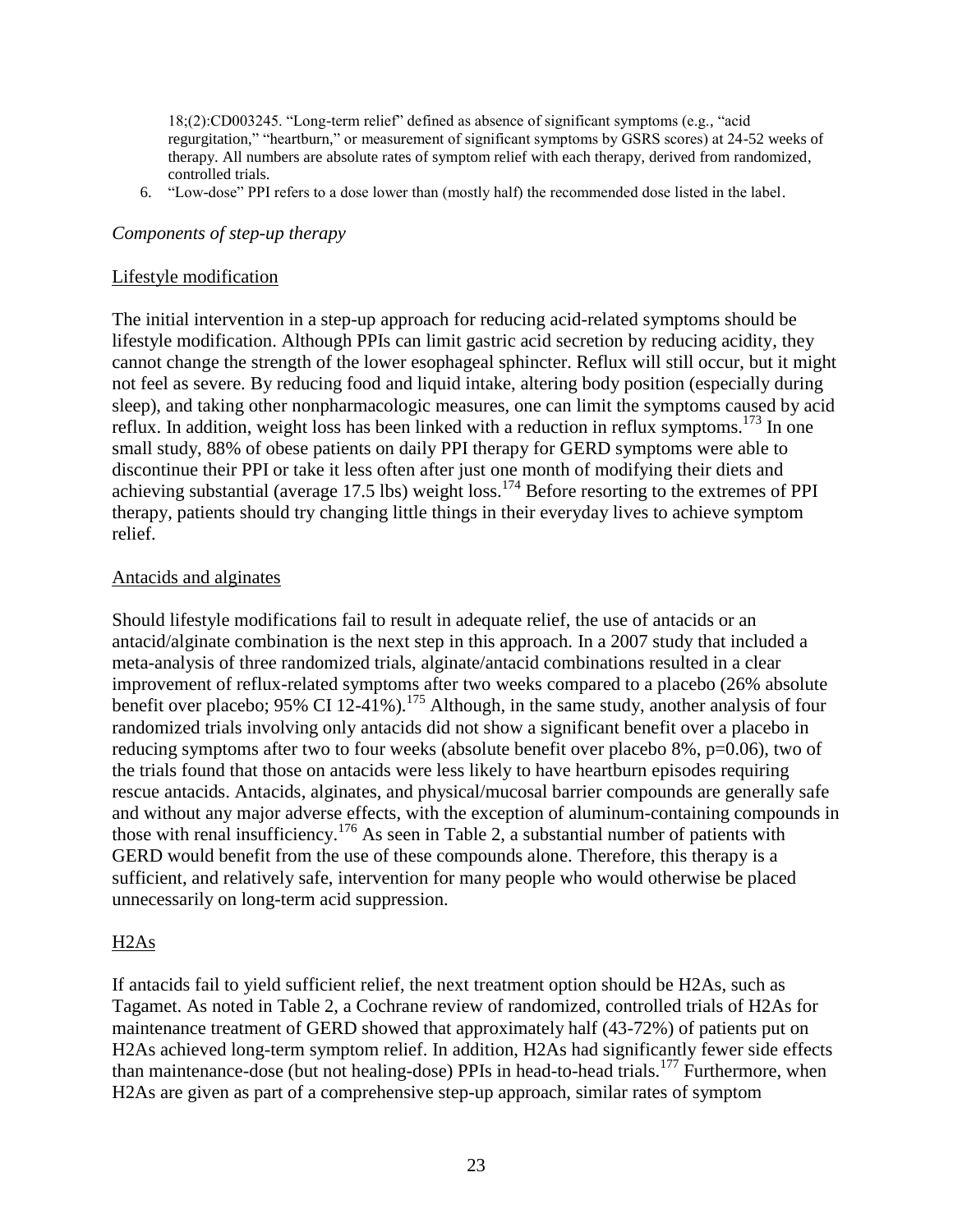resolution are seen compared with PPI therapy. In the randomized, controlled trial of 645 patients with new-onset dyspepsia mentioned earlier, those randomized to a step-up approach (antacids-H2As-PPIs) achieved similar rates of symptom resolution at six months (72%) as those given a step-down approach (PPIs initially).<sup>178</sup> An important reason to start with H2As as opposed to PPIs is the former's superior safety profile, as noted with several of the adverse effects (e.g., CDI and clopidogrel interaction) mentioned in this petition. Thus, H2As, as part of a comprehensive step-up therapeutic approach, achieve similar rates of symptom relief with less potential for some of the severe adverse effects associated with PPI use, and would seem a reasonable alternative to empiric PPI therapy.

### Low-dose PPIs

As seen in Table 2, should PPI use become necessary, providers can begin with a lower dose than commonly prescribed. Given the large proportion of patients who achieve short (79%) and long-term (56-69%) symptomatic relief with these lower doses, and the multiple adverse effects noted in this petition that occur in a dose-dependent fashion, this would seem to be the most rational approach when initiating PPI therapy if the other step-up measures have not been effective.

Thus, given the safer options that are available to patients with uncomplicated GERD or dyspepsia, it is concerning that step-down therapy with PPIs is implied as an initial treatment option for these conditions on the PPI labels. As step-up therapy could have a dramatic impact on the problem of unnecessary, and often dangerous, overuse of PPIs, it seems reasonable to educate patients and providers alike on this alternative option for most of the circumstances in which PPIs are otherwise automatically prescribed as first-choice treatments.

### **J. Current labeling for PPIs is dangerously deficient**

There are seven different prescription PPI medications and three OTC PPI medications available on the U.S. market. The prescription medications include Nexium, Dexilant, Prilosec, Zegerid, Prevacid, Protonix, and Aciphex. Another prescription drug, Vimovo, is an arthritis medication that also contains omeprazole in order to function as an acid-suppressor. The OTC medications are Prilosec OTC, Zegerid OTC, and Prevacid 24-Hr. The prescription medications have a variety of indications. The most prevalent indications are treatment of GERD/erosive esophagitis, maintaining healed erosive esophagitis, *H. pylori* eradication therapy, reducing NSAID-associated gastric ulcer, and treating pathological hypersecretory conditions (such as ZES). Treatment periods vary depending on indication but will typically last from four to eight weeks with single daily doses.

**No prescription PPI has black box warnings on their labels for any side effect.** Table 3 highlights the current labeling for the risk information being sought in this petition for both OTC and prescription PPIs. At present, the OTC labels contain scant, if any, information regarding many of the risks listed in Table 3. In a 2000 joint meeting of the Nonprescription Drugs and Gastrointestinal Drugs advisory committees of the FDA, a panel voted 9-3 that it was not certain consumers could take OTC omeprazole as directed without physician supervision.<sup>179</sup> Despite the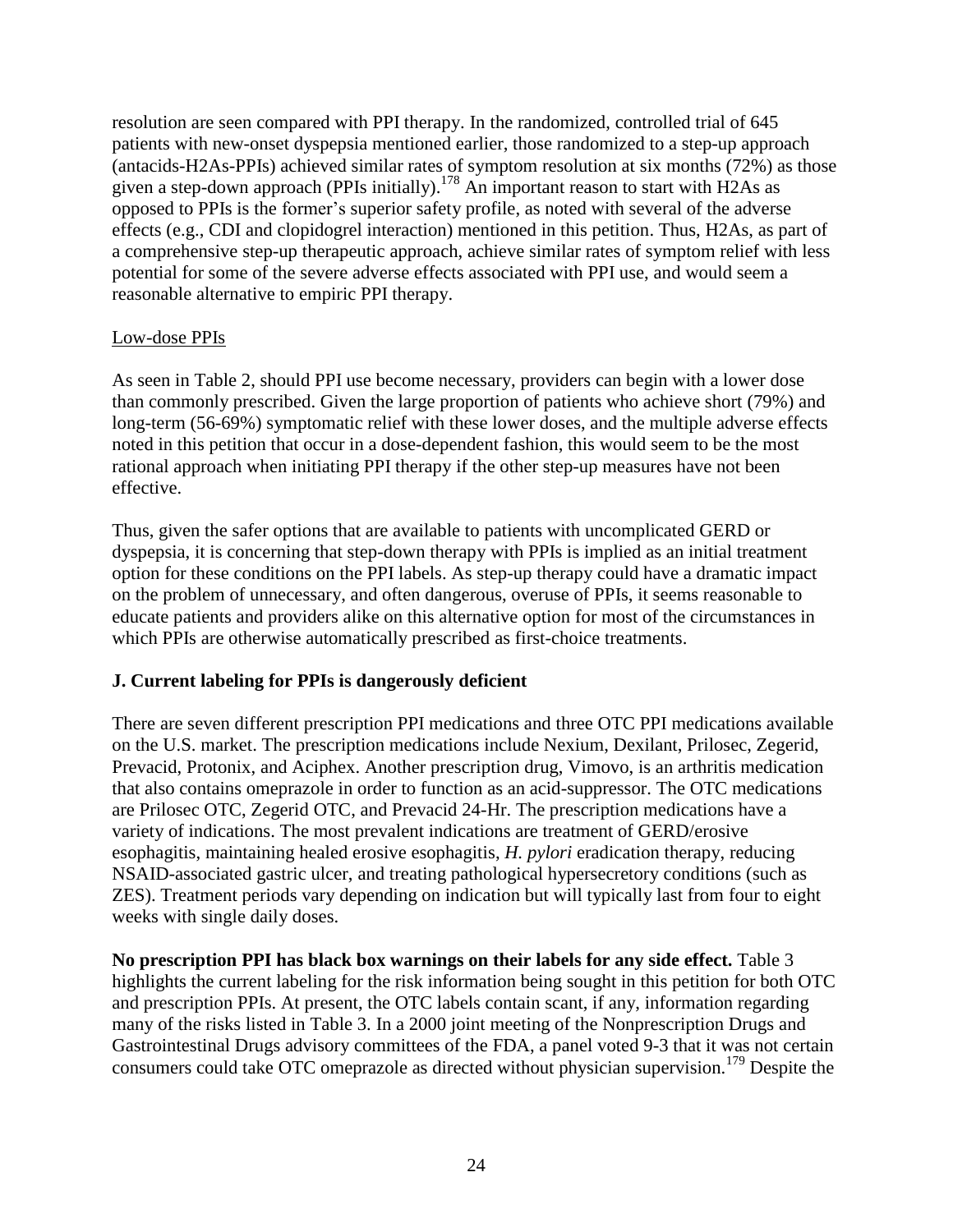panel's findings, omeprazole and lansoprazole have both been approved by the FDA for OTC use.

As previously mentioned, the FDA has recently set a dangerous precedent in its move to eliminate a warning on fracture risk with long-term PPI use from the labels of all OTC PPIs, based on the reasoning that since these drugs are only indicated for short-term use, there is no need to disclose risks that are predominantly seen with longer-term use. This move was taken in spite of the fact that the agency itself acknowledged that "consumers ... may take these products for periods of time that exceed the directions on the OTC label."<sup>180</sup> In addition, given that OTC PPIs are often considerably less expensive than their prescription counterparts<sup>181</sup>, some health plans and/or providers may actually encourage (and patients may themselves often opt for) the substitution of OTC for prescription PPI formulations for long-term therapy of conditions such as GERD. Therefore, the decision to remove the warning on fracture risk from OTC PPIs must be reversed, and the labels must be expanded to include all other dangerous side effects outlined in this petition (e.g., magnesium deficiency). The precautionary principle requires that the FDA assume that many patients do indeed take OTC medications long-term, therefore necessitating complete disclosure of risks with both indicated (short-term) and off-label (long-term) use.

## **K. Conclusion**

PPIs are now one of the most widely used classes of prescription drugs, with an estimated one out of every 20 people in the developed world currently taking the medications. <sup>182</sup> Given that the majority of this use is probably inappropriate and with minimal or no benefit to the patient, and that new, life-threatening risks with long-term therapy are continually emerging, it is time for the medical community to re-evaluate the role of PPIs in everyday practice. As a critical first step, the FDA must act immediately to require disclosure of the risk information outlined in the following recommendations to ensure that the benefits of PPIs are appropriately balanced with their harms when doctors and patients make the decision on whether or not to initiate therapy.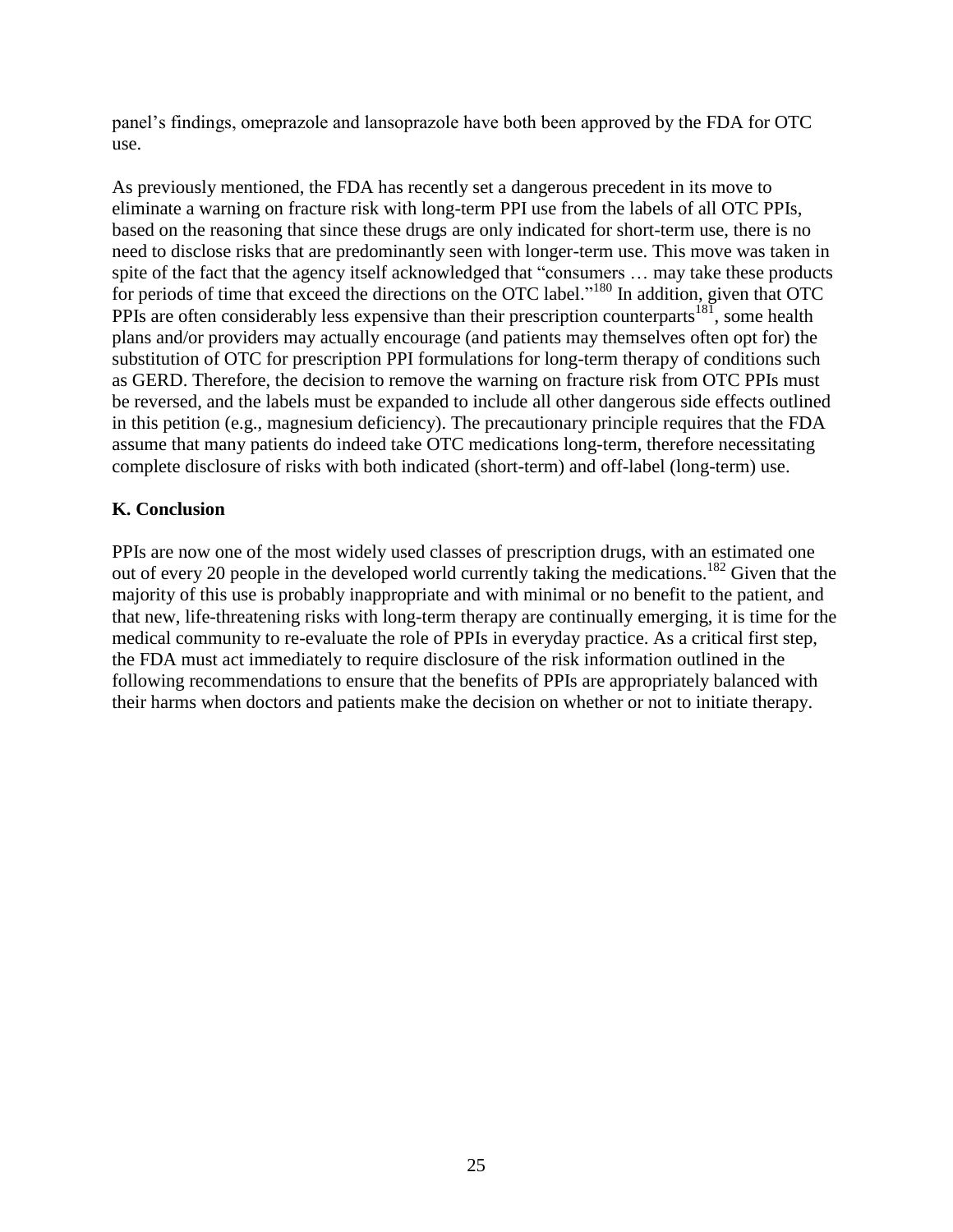#### **Table 3. Current Risk Information on PPI Labels for Adverse Reactions Being Sought in This Petition.**

|                                                                  | <b>Risk</b>                                                                     | <b>Current Information in</b><br><b>Label</b>                                                                                                                                                                                       | <b>Primary Location within</b><br><b>Label</b>                                                                                                                                                                               | <b>PPIs with this</b><br><b>Information in</b> |
|------------------------------------------------------------------|---------------------------------------------------------------------------------|-------------------------------------------------------------------------------------------------------------------------------------------------------------------------------------------------------------------------------------|------------------------------------------------------------------------------------------------------------------------------------------------------------------------------------------------------------------------------|------------------------------------------------|
|                                                                  |                                                                                 |                                                                                                                                                                                                                                     |                                                                                                                                                                                                                              | <b>Label</b>                                   |
| <b>Proposed</b><br><b>Black</b><br><b>Box</b><br><b>Warnings</b> | <b>Rebound Acid</b>                                                             | <b>No Black Box Warning</b>                                                                                                                                                                                                         |                                                                                                                                                                                                                              |                                                |
|                                                                  | <b>Hypersecretion</b><br>(RAHS)                                                 | Nothing in label                                                                                                                                                                                                                    | N/A                                                                                                                                                                                                                          | <b>None</b>                                    |
|                                                                  | <b>Fracture Risk</b>                                                            | <b>No Black Box Warning</b>                                                                                                                                                                                                         |                                                                                                                                                                                                                              |                                                |
|                                                                  |                                                                                 | "Long-term and multiple daily dose<br>PPI therapy may be associated with<br>an increased risk for osteoporosis-<br>related fractures of the hip, wrist, or<br>spine."                                                               | Highlights: Warnings and<br><b>Precautions</b>                                                                                                                                                                               | All prescription PPIs <sup>1</sup>             |
|                                                                  | <b>Clostridium difficile</b>                                                    | No Black Box Warning                                                                                                                                                                                                                |                                                                                                                                                                                                                              |                                                |
|                                                                  | infection (CDI) and<br>community-acquired<br>pneumonia (CAP)                    | CDI: "Treatment with proton-pump<br>inhibitors may lead to slightly<br>increased risk of gastrointestinal<br>infections such as Salmonella and<br>Campylobacter and possibly<br>Clostridium difficile in hospitalized<br>patients." | CDI: Nexium, Prilosec (Microbiology<br>- 12.4); Vimovo (Pharmacodynamics<br>$-12.2$                                                                                                                                          | CDI: Nexium, Prilosec,<br>Vimovo <sup>2</sup>  |
|                                                                  |                                                                                 | CAP: Nothing in label.                                                                                                                                                                                                              | CAP: N/A                                                                                                                                                                                                                     | <b>CAP: None</b>                               |
|                                                                  | <b>Magnesium Deficiency</b>                                                     | No Black Box Warning                                                                                                                                                                                                                |                                                                                                                                                                                                                              |                                                |
|                                                                  |                                                                                 | "Hypomagnesemia has been<br>reported rarely with prolonged<br>treatment with PPIs"                                                                                                                                                  | Highlights: Warnings and<br><b>Precautions</b>                                                                                                                                                                               | All prescription PPIs <sup>3</sup>             |
| <b>Other</b><br><b>Proposed</b><br>Labeling<br><b>Changes</b>    | <b>Adverse Interaction</b><br>with clopidogrel                                  | "Drug Facts: Ask a doctor or<br>pharmacist before use if you are<br>taking<br>· warfarin, clopidogrel, or<br>cilostazol (blood-thinning<br>medicine)"                                                                               | Drug Facts (on OTC labels)                                                                                                                                                                                                   | Prilosec OTC, Zegerid<br>OTC <sup>4</sup>      |
|                                                                  |                                                                                 | "Diminished anti-platelet activity of<br>clopidogrel due to impaired<br>CYP2C19 function by 80 mg<br>omeprazole"                                                                                                                    | Highlights: Warnings and<br>Precautions (with further warnings in<br>Drug Interactions and in the Full<br>Prescribing Information)                                                                                           | <b>Prilosec</b>                                |
|                                                                  | <b>Adverse Interaction</b><br>with methotrexate and<br>mycophenylate<br>mofetil | "May interfere with the absorption of<br>drugs where gastric pH is important<br>for bioavailability."                                                                                                                               | Highlights: Drug Interactions (only a<br>partial list of drugs potentially<br>affected <sup>5</sup> ). No mention of either<br>methotrexate or mycophenolate<br>motetil here, or anywhere else, in the<br>label <sup>6</sup> | <b>All prescription PPIs</b>                   |
|                                                                  | <b>Vitamin B12</b><br><b>Deficiency</b>                                         | "Generally, daily treatment with any<br>acid-suppressing medications over<br>a long period of time (e.g., longer<br>than 3 years) may lead to<br>malabsorption of  Vitamin B-12]"                                                   | <b>Warnings and Precautions (5.3)</b>                                                                                                                                                                                        | <b>Protonix</b>                                |
|                                                                  | <b>Acute Interstitial</b><br><b>Nephritis</b>                                   | "Hypersensitivity reactions may<br>includeinterstitial nephritis"                                                                                                                                                                   | Contraindications (4)                                                                                                                                                                                                        | Prilosec; Zegerid                              |

All information taken from most current label on either FDA or "DailyMed" websites: Prilosec (05/2011), Nexium (05/2011), Aciphex (05/2011), Dexilant (05/2011), Prevacid (06/2011), Protonix (05/2011), Zegerid (05/2011).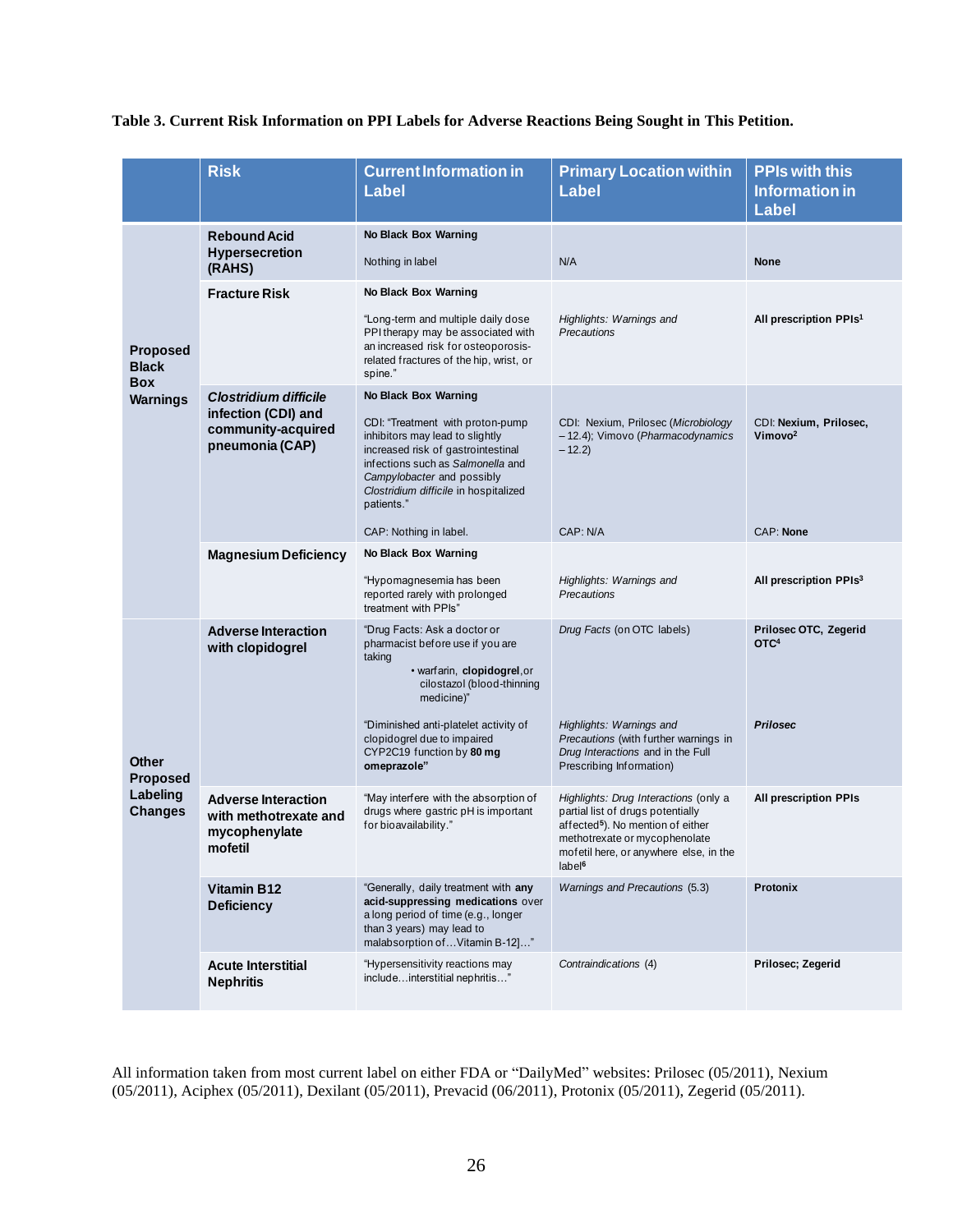Prilosec OTC (03/2007, and "Dear Doctor" letters through 02/2011), Zegerid OTC (12/2009, and Letters through 12/2010), Prevacid 24-Hr (08/2009, and Letters through 04/2011).

Risks merely included within a list of potential adverse effects (such as in *Postmarketing Experience* or observations from clinical trials) and where there was no specific warning devoted to that risk were not considered as a labeled adverse effect.

1. On March 23, 2011, the FDA released an update of their March 25, 2010, Drug Safety Communication concerning fracture risk with long-term PPI use. It stated that the warning present on all prescription PPIs (above) is not necessary on OTC PPIs due to the fact that OTC PPIs come in lower doses and are only indicated for short-term use.

(http://www.fda.gov/Drugs/DrugSafety/PostmarketDrugSafetyInformationforPatientsandProviders/ucm213 206.htm).

- 2. All risk information attributed to the Vimovo label is included in this table only if the risk is attributed to the omeprazole (and not the NSAID) component in the label.
- 3. Updated label not available on the FDA website for Nexium, and no Letter on the site concerning hypomagnesemia. A label "revised" in May 2011 was found on the "DailyMed" site but did not include hypomagnesemia. It is unclear whether the label is out of date or whether Nexium was excluded from this classwide risk information for some reason. For all other PPIs, more detailed risk information is found in the "Warnings and Precautions," "Adverse Reactions," and "Patient Information" sections.
- 4. Provisionally. There are, so far, only letters from the FDA to manufacturers on the website recommending this change — the updated labels are not up yet. (Letter dated December 20, 2010, for Zegerid OTC only includes warfarin and clopidogrel, not cilostazol.)
- 5. All PPIs (except Protonix and Prevacid) include a list of three examples in "Highlights" of drugs affected by gastric pH (ketoconazole, iron salts, digoxin). Zegerid, Dexilant, and Prilosec labels also include ampicillin esters in "Highlights." Protonix and Prevacid do not include any drugs as examples in the "Highlights" section.
- 6. The following information is in the Prevacid label  $(12.5 -$  "Drug-drug Interactions"): "In an open-label, single-arm, eight-day, pharmacokinetic study of 28 adult rheumatoid arthritis patients (who required the chronic use of 7.5 to 15 mg of methotrexate given weekly), administration of 7 days of naproxen 500 mg twice daily and PREVACID 30 mg daily had no effect on the pharmacokinetics of methotrexate and 7 hydroxymethotrexate. While this study was not designed to assess the safety of this combination of drugs, no major adverse reactions were noted."

#### **II. SUMMARY OF REQUESTED ACTIONS**

**1. There should be a black box warning on all prescription PPIs and equivalent, prominent warnings on OTC PPIs, including information about the following serious risks (there is currently no black box warning on PPIs for any side effect). We are suggesting the following wording:**

#### - **Dependence on PPIs:**

―Recent evidence shows that treatment with proton pump inhibitors (PPIs) for as little as 4 weeks can cause patients to become dependent on the medication, resulting in symptoms coming back after discontinuation of these drugs. This is caused by an increase in the level of acid production in the stomach that occurs after stopping PPIs in what is known as 'rebound acid hypersecretion' or RAHS. Prior to starting PPI therapy for symptoms such as heartburn or indigestion, talk to your doctor about alternative therapies that may be safer. If therapy is needed, use should be limited to periods of 1-2 weeks or on-demand use. If you feel that your heartburn or indigestion symptoms have worsened after finishing a trial of PPI therapy, do not restart the medication before talking to your doctor."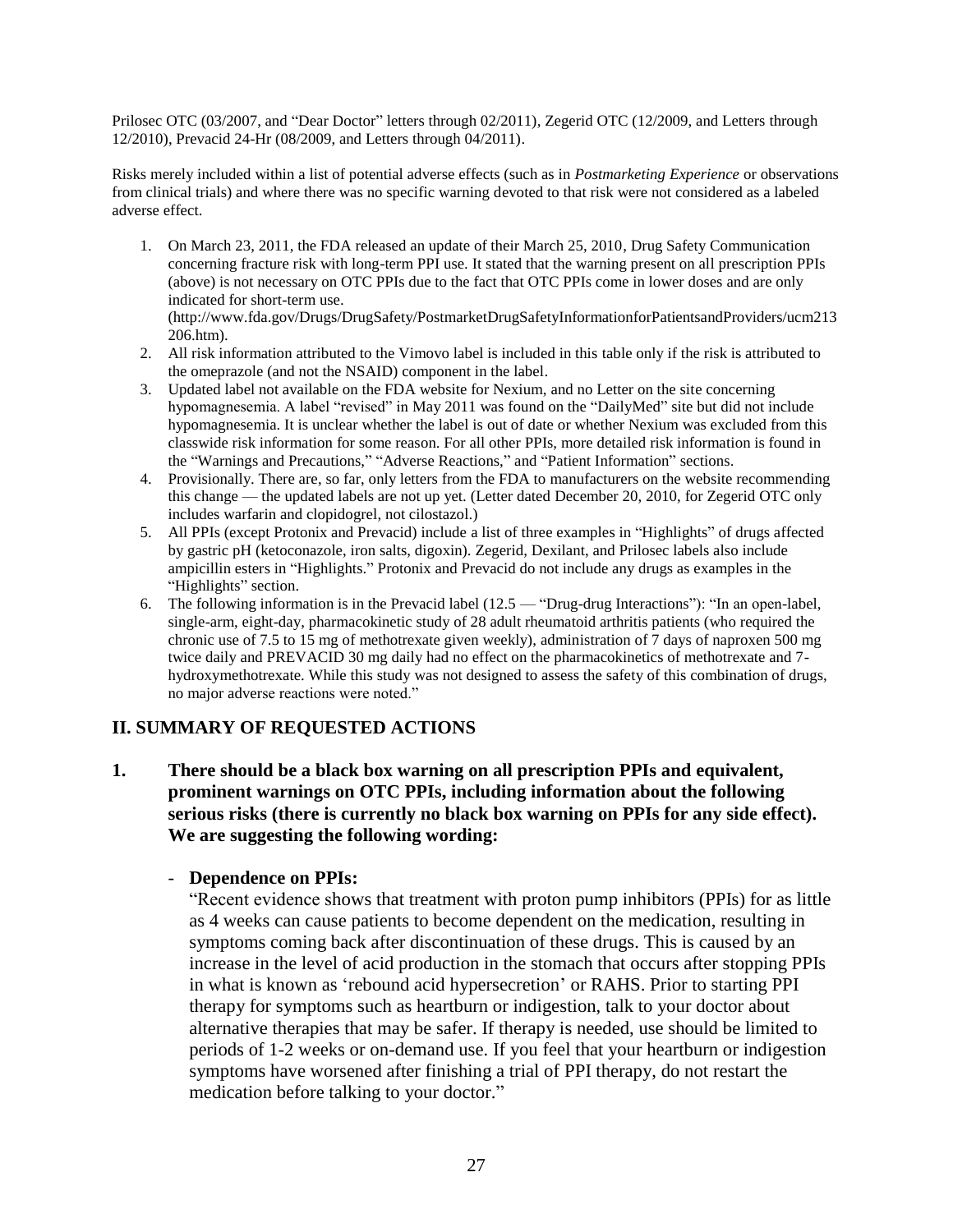In addition, given the serious nature of the following adverse events, particularly in the elderly and other vulnerable populations, three other black box (and OTC) warnings are necessary:

- **Bone Fracture**: "Long-term and multiple daily dose PPI therapy may be associated with an increased risk for osteoporosis-related fractures of the hip, wrist, or spine." This is already in the "Highlights" section but should be made a black box (and equivalent OTC) warning due to the potential morbidity and mortality resulting from this adverse effect.
- **Infection**: "An increased likelihood of certain serious infections, such as *C. difficile* diarrhea and community-acquired pneumonia, has been associated with long-term PPI use." Pneumonia risk is currently entirely missing from all PPI labels, while information on *C. difficile* infections — although attributed to *all* PPIs in the label is, for some reason, only present on three (Nexium, Prilosec, and Vimovo). Given the potentially fatal nature of these two conditions, particularly in elderly and other vulnerable populations, both conditions need to be placed in a black box (and equivalent OTC) warning.
- **Magnesium deficiency:** "Hypomagnesemia (magnesium deficiency), symptomatic and asymptomatic, has been reported rarely in patients treated with PPIs for at least three months, in most cases after a year of therapy. Serious adverse events include tetany, heart arrhythmias, and seizures. In most patients, treatment of hypomagnesemia required magnesium replacement and discontinuation of the PPI. For patients expected to be on prolonged treatment or who take PPIs with medications such as digoxin or drugs that may cause hypomagnesemia (e.g., diuretics), health care professionals should consider monitoring magnesium levels prior to initiation of PPI treatment and periodically while the patient is on the drug."<sup>183</sup>

At the FDA's behest, manufacturers recently placed warnings regarding the potential for hypomagnesemia in the "Highlights" section of all prescription (but not OTC) PPI labels. However, due to the potentially fatal consequences of hypomagnesemia, a more prominent black box warning is needed on all prescription PPIs. In addition, patients on OTC PPIs need to be made aware of this adverse effect through an equivalent, prominent warning.

- **2. A patient Medication Guide**, approved by the FDA, should be required for all prescription PPIs, to inform patients of the variety of serious risks now known to accompany the use of these drugs. This should include the black box warnings previously mentioned and label changes mentioned below. In addition, the Medication Guide should include detailed information on step-up therapy, including lifestyle changes, antacids, and H2As. There are currently no Medication Guides for PPIs.
- **3.** The FDA should request that the **sponsors of all prescription PPI medications send a "Dear Doctor" letter to physicians and other providers** that includes the black box warnings mentioned earlier and the other label changes mentioned below. The letter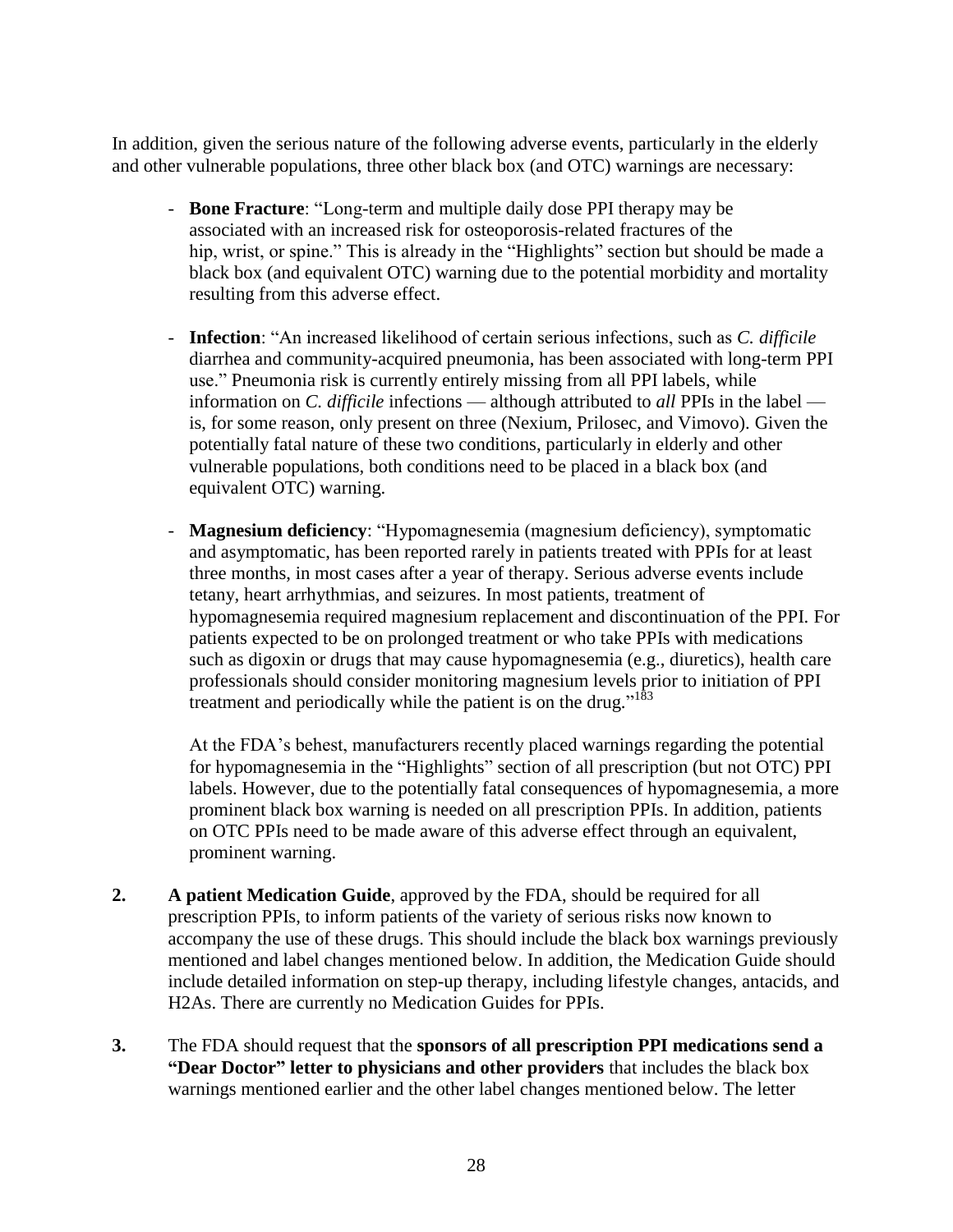should also include detailed information on the efficacy and safety of step-up therapy, including lifestyle changes, antacids, and H2A therapy. Health care providers should encourage their patients to take a step-up approach toward managing their acid-related symptoms. Lifestyle modifications and dietary changes should be tried before resorting to medication. When appropriate, use of antacids and H2As should precede PPI therapy. Only if these interventions prove ineffective should the patient then attempt treatment with PPIs. Finally, the letter should include guidelines on appropriate prescribing of PPIs in the inpatient setting, including a reminder that PPI therapy should be discontinued on discharge if not indicated.

### **4. Other label changes**

- **Drug-drug interaction**: Taking PPIs may reduce the effectiveness of clopidogrel, leading to an increased rate of serious adverse cardiovascular events, such as MI. Some PPIs (e.g., omeprazole) have been shown to have a higher likelihood of interaction than others (e.g., pantoprazole), but multiple PPIs have been implicated. Although a version of this warning is already on the omeprazole label, mention should be made in the "Highlights" section of all PPI labels that the potential for a classwide interaction cannot be ruled out at this time.

Appropriate risk information on a potential interaction with at least two other medications used to treat serious conditions — methotrexate and mycophenolate mofetil — also needs to be listed in the label.

- **Vitamin B12 deficiency**: The available evidence on the potential for B12 deficiency with long-term PPI use needs to be placed in the appropriate section of the label. The FDA has deemed the evidence sufficient to place a warning of the potential for B12 deficiency on the Protonix label (under "Warnings and Precautions"). However, given the evidence presented in this petition, and the fact that the warning attributes the potential risk to all "acid-suppressing therapy" (not specifically to Protonix), this warning should be placed under "Warnings and Precautions" in the labels of all PPIs.
- **Acute interstitial nephritis**: The available evidence regarding the potential for acute interstitial nephritis with long-term PPI use, seen in at least 60 case reports, should be included in the appropriate section.
- **GERD-treatment length inconsistency for different PPIs**: All PPIs approved for the treatment of GERD should have specific recommendations for length of treatment beside all mentions of the indication in the label. Two PPIs do not currently have specified lengths for GERD treatment on the "Indications and Usage" sections of their labels. Aciphex includes a "4 week (with option for additional 4 weeks)" time frame only in the "Dosage and Administration" section (2.3) but not in the "Indications" section  $(1.3)$ . The "4 week" time frame should be included in the "Indications and Usage" section in the full prescribing information and in both "Indications and Usage" and "Dosage and Administration" sections under "Highlights," on the Aciphex label. In addition, Protonix does not include an indication subheading for (non-erosive)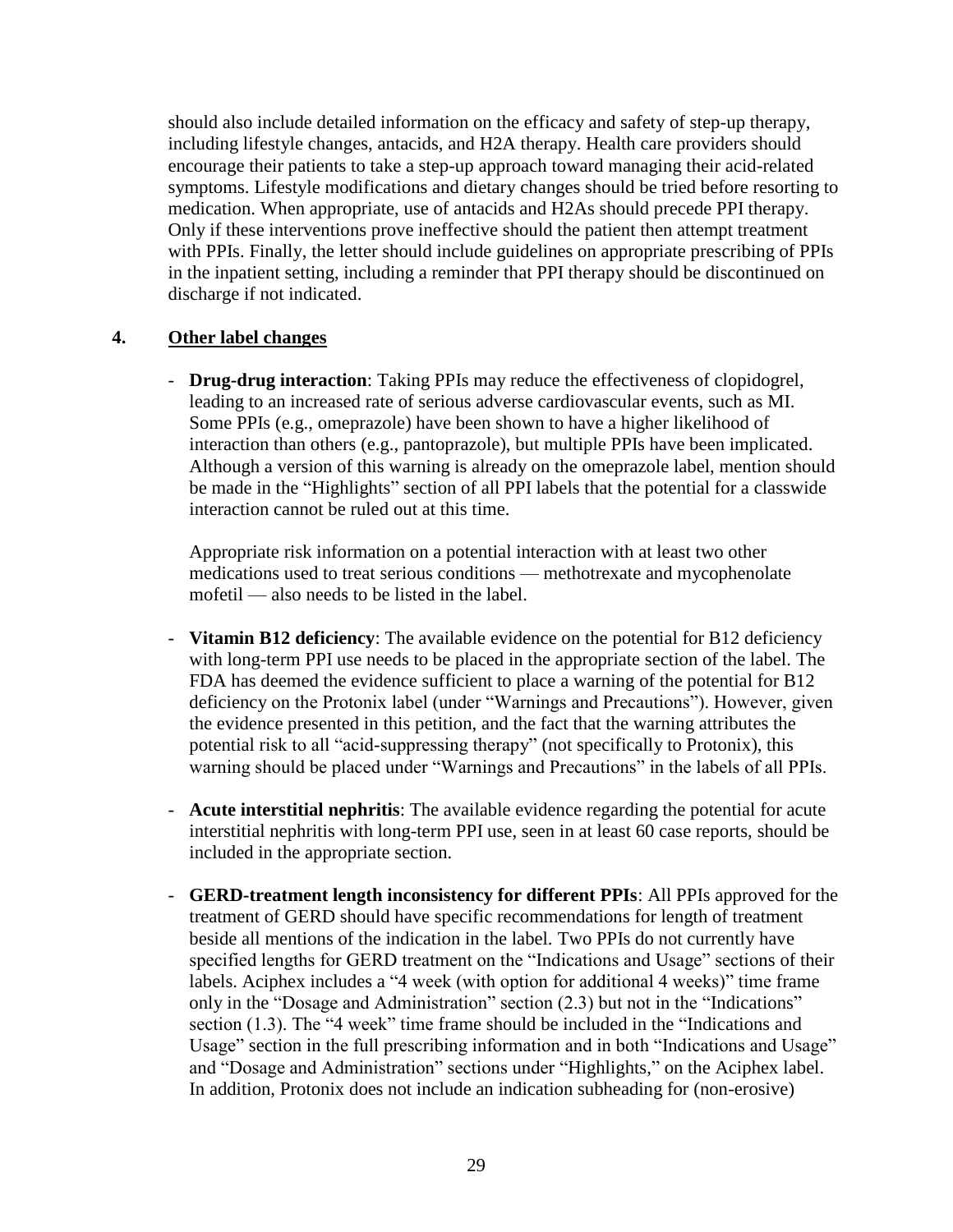GERD in the "Indications and Usage" section but does seem to include an indefinite indication for "reduction in relapse rates of daytime and nighttime heartburn symptoms in adult patients with GERD" under another subheading in this section (1.2). If Protonix is indeed indicated for non-erosive GERD, then we ask that this be displayed prominently in the "Indications" section under a separate subheading with a specific recommended time course (four to eight weeks if appropriate).

# **III. ENVIRONMENTAL IMPACT STATEMENT**

Nothing requested in this petition will have an impact on the environment.

## **IV. CERTIFICATION**

We certify that, to the best of our knowledge and belief, this petition includes all information and views on which this petition relies, and that it includes representative data and information known to the petitioners which are unfavorable to the petition.

Sincerely,

Eric Nellis Researcher Public Citizen's Health Research Group Currently at Georgetown University School of Medicine

Sammy Almashat, M.D., M.P.H. Staff Researcher Public Citizen's Health Research Group

Helge L. Waldum, M.D., PhD, Professor of Medicine and Head of Department of Digestive and Liver Diseases Norwegian National University of Science and Technology Trondheim University Hospital Trondheim, Norway

Michael Carome, M.D. Deputy Director Public Citizen's Health Research Group

Sidney M. Wolfe, M.D. **Director** Public Citizen's Health Research Group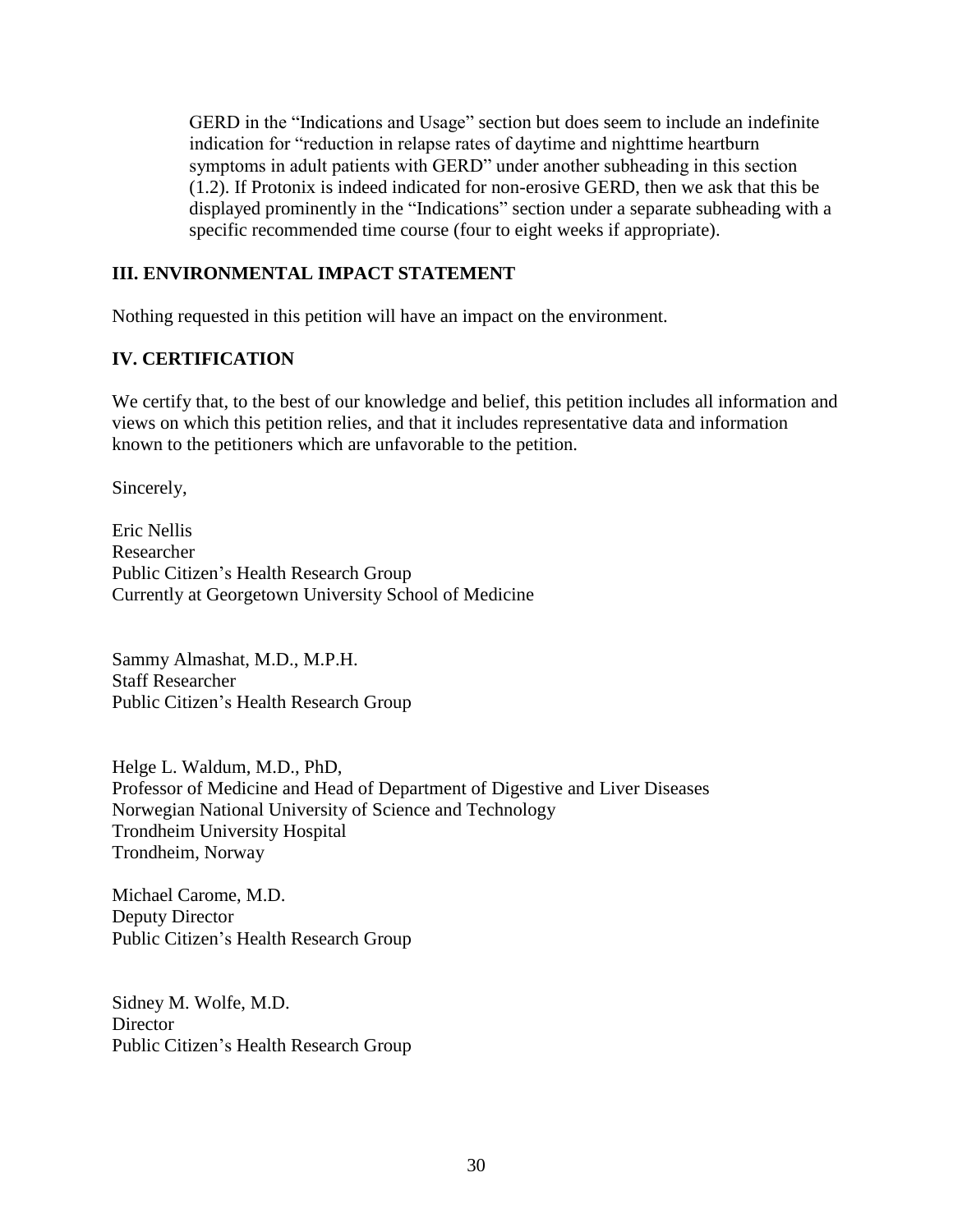$\overline{a}$ 

 $6$  Cho YK, Choi MG, Lim CH, Nam KW, Chang JH, Park JM, Lee IS, Kim SW, Choi KY, Chung IS. Diagnostic value of the PPI test for detection of GERD in Korean patients and factors associated with PPI responsiveness. Scand J Gastroenterol. 2010 May;45(5):533-9.

7 Soybel DI. Anatomy and physiology of the stomach. Surg Clin North Am. 2005 Oct;85(5):875-94.

<sup>8</sup> Soybel DI. Anatomy and physiology of the stomach. Surg Clin North Am. 2005 Oct;85(5):875-94.

<sup>9</sup> McColl KE, Gillen D. Evidence that proton-pump inhibitor therapy induces the symptoms it is used to treat. Gastroenterology. 2009 Jul;137(1):20-2.

<sup>10</sup> Reimer C, Søndergaard B, Hilsted L, Bytzer P. Proton-pump inhibitor therapy induces acid-related symptoms in healthy volunteers after withdrawal of therapy. Gastroenterology. 2009 Jul;137(1):80-7, 87.

- <sup>13</sup> Fullarton GM, Macdonald AM, McColl KE. Rebound hypersecretion after H2-antagonist withdrawal--a
- comparative study with nizatidine, ranitidine and famotidine. Aliment Pharmacol Ther. 1991 Aug;5(4):391-8.

<sup>14</sup> Smith AD, Gillen D, Cochran KM, El-Omar E, McColl KE. Dyspepsia on withdrawal of ranitidine in previously asymptomatic volunteers. Am J Gastroenterol. 1999 May;94(5):1209-13.

<sup>15</sup> el-Omar E, Banerjee S, Wirz A, Penman I, Ardill JE, McColl KE. Marked rebound acid hypersecretion after treatment with ranitidine. Am J Gastroenterol. 1996 Feb;91(2):355-9.

<sup>16</sup> Fullarton GM, Macdonald AM, McColl KE. Rebound hypersecretion after H2-antagonist withdrawal--a comparative study with nizatidine, ranitidine and famotidine. Aliment Pharmacol Ther. 1991 Aug;5(4):391-8.

 $17$  Huang JQ, Hunt RH. Pharmacological and pharmacodynamic essentials of H(2)-receptor antagonists and proton pump inhibitors for the practising physician. Best Pract Res Clin Gastroenterol. 2001 Jun;15(3):355-70.

<sup>18</sup> Waldum HL, Arnestad JS, Brenna E, Eide I, Syversen U, Sandvik AK. Marked increase in gastric acid secretory capacity after omeprazole treatment. Gut. 1996 Nov;39(5):649-53.

<sup>19</sup> Gillen D, Wirz AA, McColl KE. *Helicobacter pylori* eradication releases prolonged increased acid secretion following omeprazole treatment. Gastroenterology. 2004 Apr;126(4):980-8.

<sup>20</sup> Lind T, Cederberg C, Ekenved G, Haglund U, Olbe L. Effect of omeprazole—a gastric proton pump inhibitor--on pentagastrin stimulated acid secretion in man. Gut. 1983 Apr;24(4):270-6.

 $^{21}$  Sharma B, Axelson M, Pounder RP, Lundborg P, Ohman M, Santana A, Talbot M, Cederberg C. Acid secretory capacity and plasma gastrin concentration after administration of omeprazole to normal subjects. Aliment Pharmacol Ther. 1987 Feb;1(1):67-76.

<sup>22</sup> Bell N, Karol MD, Sachs G, Greski-Rose P, Jennings DE, Hunt RH. Duration of effect of lansoprazole on gastric pH and acid secretion in normal male volunteers. Aliment Pharmacol Ther. 2001 Jan;15(1):105-13.

<sup>23</sup> Sharma BK, Walt RP, Pounder RE, Gomes MD, Wood EC, Logan LH. Optimal dose of oral omeprazole for maximal 24 hour decrease of intragastric acidity. Gut. 1984 Sep;25(9):957-64.

<sup>24</sup> Gillen D, Wirz AA, Ardill JE, McColl KE. Rebound hypersecretion after omeprazole and its relation to ontreatment acid suppression and *Helicobacter pylori* status. Gastroenterology. 1999 Feb;116(2):239-47.

<sup>25</sup> Gillen D, Wirz AA, McColl KE. *Helicobacter pylori* eradication releases prolonged increased acid secretion following omeprazole treatment. Gastroenterology. 2004 Apr;126(4):980-8.

<sup>26</sup> Waldum HL, Arnestad JS, Brenna E, Eide I, Syversen U, Sandvik AK. Marked increase in gastric acid secretory capacity after omeprazole treatment. Gut. 1996 Nov;39(5):649-53.

 $^{27}$  Reimer C, Søndergaard B, Hilsted L, Bytzer P. Proton-pump inhibitor therapy induces acid-related symptoms in healthy volunteers after withdrawal of therapy. Gastroenterology. 2009 Jul;137(1):80-7, 87.

<sup>&</sup>lt;sup>1</sup> IMS Health. Accessed on January 9, 2011.

http://www.imshealth.com/deployedfiles/imshealth/Global/Content/StaticFile/Top\_Line\_Data/Top%20Therapy%20 Classes%20by%20U.S.RXs.pdf

 $2$  Hussain S, Stefan M, Visintainer P, Rothberg M. Why do physicians prescribe stress ulcer prophylaxis to general medicine patients? South Med J. 2010 Nov;103(11):1103-10.

<sup>&</sup>lt;sup>3</sup> Raghunath AS, O'Morain C, McLoughlin RC. Review article: the long-term use of proton-pump inhibitors. Aliment Pharmacol Ther. 2005 Aug;22 Suppl 1:55-63.

<sup>&</sup>lt;sup>4</sup> Reimer C, Bytzer P. Clinical trial: long-term use of proton pump inhibitors in primary care patients - a cross sectional analysis of 901 patients. Aliment Pharmacol Ther. 2009 Oct;30(7):725-32.

<sup>5</sup> Donnellan C, Preston C, Moayyedi P, Sharma N. Medical treatments for the maintenance therapy of reflux oesophagitis and endoscopic negative reflux disease. Cochrane Database Syst Rev. 2004 Apr 18;(2):CD003245.

<sup>&</sup>lt;sup>11</sup> Smith AD, Gillen D, Cochran KM, El-Omar E, McColl KE. Dyspepsia on withdrawal of ranitidine in previously asymptomatic volunteers. Am J Gastroenterol. 1999 May;94(5):1209-13.

<sup>&</sup>lt;sup>12</sup> Fullarton GM, McLauchlan G, Macdonald A, Crean GP, McColl KE. Rebound nocturnal hypersecretion after four weeks treatment with an H2 receptor antagonist. Gut. 1989 Apr;30(4):449-54.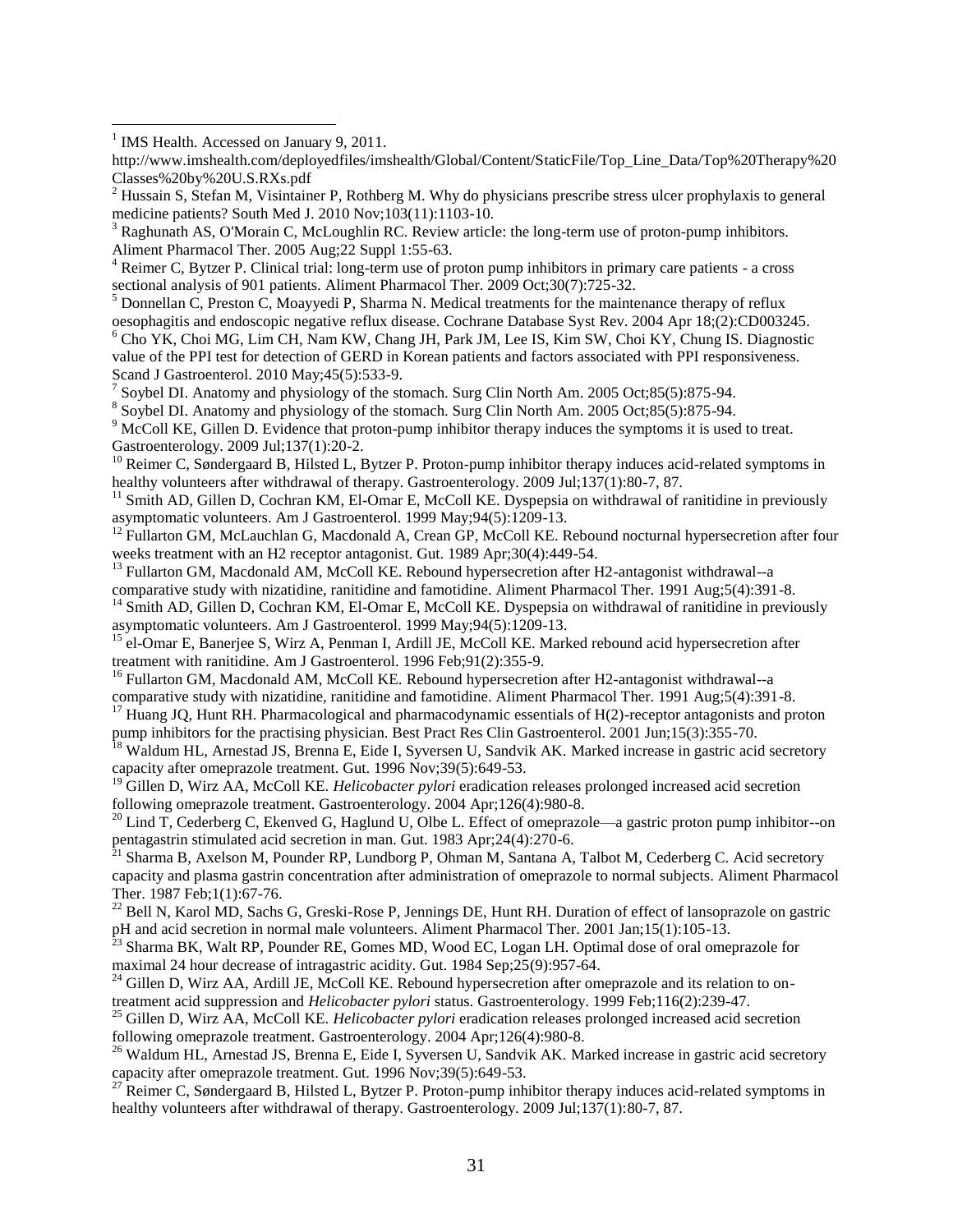$^{28}$  Reimer C, Søndergaard B, Hilsted L, Bytzer P. Proton-pump inhibitor therapy induces acid-related symptoms in healthy volunteers after withdrawal of therapy. Gastroenterology. 2009 Jul;137(1):80-7, 87.

<sup>29</sup> Waldum HL, Qvigstad G, Fossmark R, Kleveland PM, Sandvik AK. Rebound acid hypersecretion from a physiological, pathophysiological and clinical viewpoint. Scand J Gastroenterol. 2010 Apr;45(4):389-94.

 $\overline{a}$ 

<sup>30</sup> Sanduleanu S, Jonkers D, de Bruïne A, Hameeteman W, Stockbrügger RW. Changes in gastric mucosa and luminal environment during acid-suppressive therapy: a review in depth. Dig Liver Dis. 2001 Nov;33(8):707-19.

<sup>31</sup> Waldum HL, Arnestad JS, Brenna E, Eide I, Syversen U, Sandvik AK. Marked increase in gastric acid secretory capacity after omeprazole treatment. Gut. 1996 Nov;39(5):649-53.

 $32$  Qvigstad G, Arnestad JS, Brenna E, Waldum HL. Treatment with proton pump inhibitors induces tolerance to histamine-2 receptor antagonists in *Helicobacter pylori*-negative patients. Scand J Gastroenterol. 1998 Dec; 33(12): 1244-8.

<sup>33</sup> Gillen D, Wirz AA, Ardill JE, McColl KE. Rebound hypersecretion after omeprazole and its relation to ontreatment acid suppression and *Helicobacter pylori* status. Gastroenterology. 1999 Feb;116(2):239-47.

 $34$  Niklasson A, Lindström L, Simrén M, Lindberg G, Björnsson E. Dyspeptic symptom development after discontinuation of a proton pump inhibitor: a double-blind placebo-controlled trial. Am J Gastroenterol. 2010 Jul;105(7):1531-7.

<sup>35</sup> Björnsson E, Abrahamsson H, Simrén M, Mattsson N, Jensen C, Agerforz P, Kilander A. Discontinuation of proton pump inhibitors in patients on long-term therapy: a double-blind, placebo-controlled trial. Aliment Pharmacol Ther. 2006 Sep 15;24(6):945-54.

<sup>36</sup> McColl KE, Gillen D. Evidence that proton-pump inhibitor therapy induces the symptoms it is used to treat. Gastroenterology. 2009 Jul;137(1):20-2.

 $37$  Van Soest EM, Siersema PD, Dieleman JP, Sturkenboom MC, Kuipers EJ. Persistence and adherence to proton pump inhibitors in daily clinical practice. Aliment Pharmacol Ther. 2006 Jul 15;24(2):377-85.

 $38$  McColl KE, Gillen D. Evidence that proton-pump inhibitor therapy induces the symptoms it is used to treat. Gastroenterology. 2009 Jul;137(1):20-2.

 $39$  FDA. (2010 May 25) FDA Drug Safety Communication: possible increased risk of fractures of the hip, wrist, and spine with the use of proton pump inhibitors.

[http://www.fda.gov/drugs/drugsafety/postmarketdrugsafetyinformationforpatientsandproviders/ucm213206.htm.](http://www.fda.gov/drugs/drugsafety/postmarketdrugsafetyinformationforpatientsandproviders/ucm213206.htm) Accessed on December 16, 2010.

<sup>40</sup> Gray SL, LaCroix AZ, Larson J, Robbins J, Cauley JA, Manson JE, Chen Z. Proton pump inhibitor use, hip fracture, and change in bone mineral density in postmenopausal women: results from the Women's Health Initiative. Arch Intern Med. 2010 May 10;170(9):765-71.

<sup>41</sup> Yang YX, Lewis JD, Epstein S, Metz DC. Long-term proton pump inhibitor therapy and risk of hip fracture. JAMA. 2006 Dec 27;296(24):2947-53.

 $42$  Cardinal L, Shankar U, Sharma S, Masood W. Systematic review and synthesis: proton pump inhibitor exposure duration and association with hip fracture. Am J Gastroenterol. 2010; 105:S29-30 (Abstract).

<sup>43</sup> Ditah I, Kutait A, Janarthanan S, Msallaty Z, Tageja N, Kingah P, Luma H, May E. Do proton pump inhibitors increase the risk of bone fractures? a meta-analysis of 14 observational studies. Am J Gastroenterol. 2010; 105:S40- 41 (Abstract).

<sup>44</sup> Bo-Linn GW, Davis GR, Buddrus DJ, Morawski SG, Santa Ana C, Fordtran JS. An evaluation of the importance of gastric acid secretion in the absorption of dietary calcium. J Clin Invest. 1984 Mar;73(3):640-7.

<sup>45</sup> Graziani G, Como G, Badalamenti S, Finazzi S, Malesci A, Gallieni M, Brancaccio D, Ponticelli C. Effect of gastric acid secretion on intestinal phosphate and calcium absorption in normal subjects. Nephrol Dial Transplant. 1995;10(8):1376-80.

<sup>46</sup> Serfaty-Lacrosniere C, Wood RJ, Voytko D, Saltzman JR, Pedrosa M, Sepe TE, Russell RR. Hypochlorhydria from short-term omeprazole treatment does not inhibit intestinal absorption of calcium, phosphorus, magnesium or zinc from food in humans. J Am Coll Nutr. 1995 Aug;14(4):364-8.

<sup>47</sup> O'Connell MB, Madden DM, Murray AM, Heaney RP, Kerzner LJ. Effects of proton pump inhibitors on calcium carbonate absorption in women: a randomized crossover trial. Am J Med. 2005 Jul;118(7):778-81.

<sup>48</sup> [Faulhaber GA,](http://www.ncbi.nlm.nih.gov.ezproxy.welch.jhmi.edu/pubmed?term=%22Faulhaber%20GA%22%5BAuthor%5D) [Furlanetto TW.](http://www.ncbi.nlm.nih.gov.ezproxy.welch.jhmi.edu/pubmed?term=%22Furlanetto%20TW%22%5BAuthor%5D) Could magnesium depletion play a role on fracture risk in PPI users? Arch Intern [Med.](http://www.ncbi.nlm.nih.gov.ezproxy.welch.jhmi.edu/pubmed?term=could%20magnesium%20depletion%20play%20a%20role%20on%20fracture%20risk%20in%20ppi%20users) 2010 Oct 25;170(19):1776.

<sup>49</sup> National Institutes of Health, Office of Dietary Supplements. Dietary Supplement Fact Sheet: Magnesium. [http://ods.od.nih.gov/factsheets/magnesium/.](http://ods.od.nih.gov/factsheets/magnesium/) Accessed on July 7, 2011.

 $\frac{50}{20}$  Targownik LE, Lix LM, Leung S, Leslie WD. Proton-pump inhibitor use is not associated with osteoporosis or accelerated bone mineral density loss. Gastroenterology. 2010 Mar;138(3):896-904.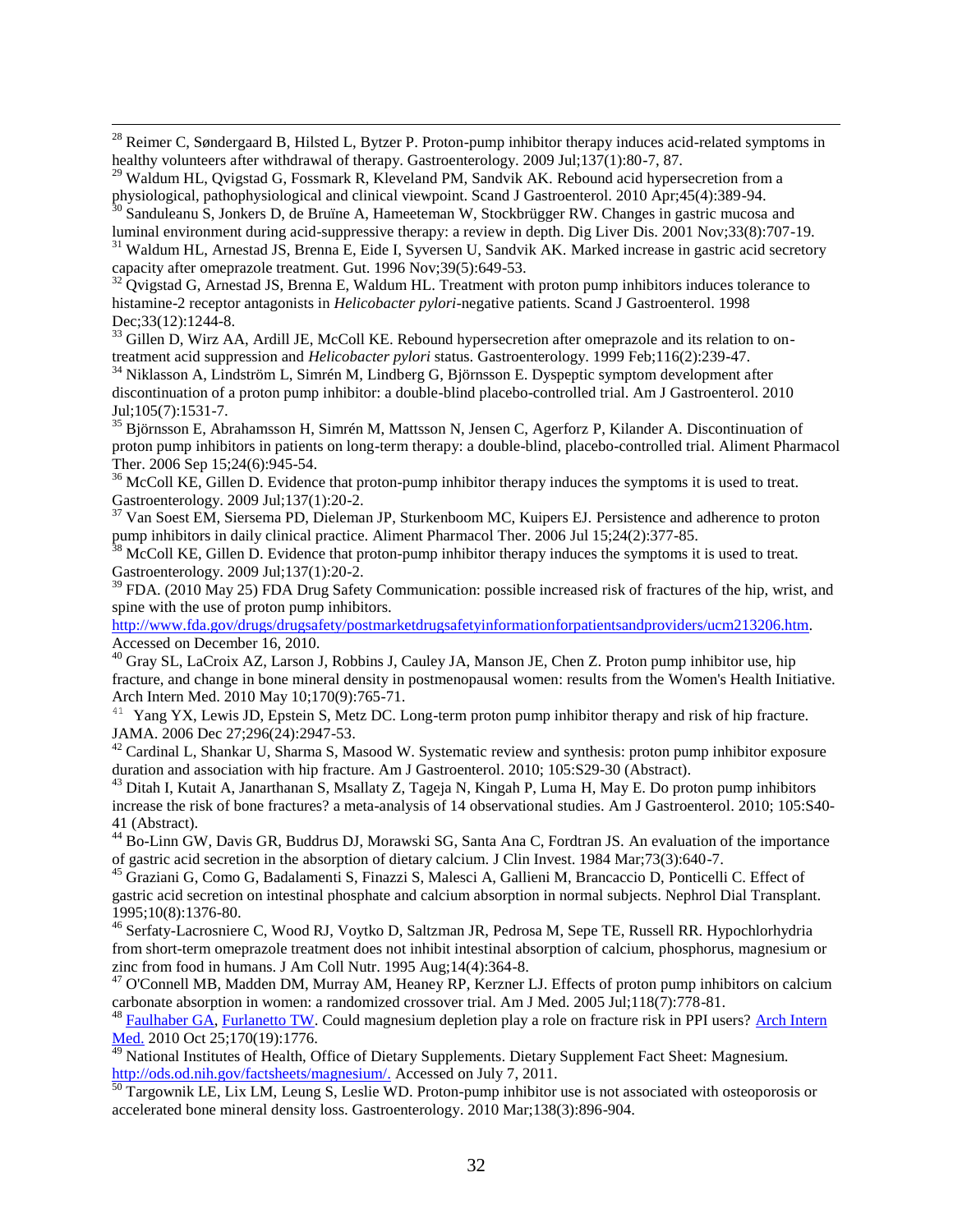$<sup>51</sup>$  Roblin X, Phelip JM. Biological plausibility between proton pump inhibitory therapy and hip fracture:</sup> hyperhomocysteinemia can be the link. Am J Gastroenterol. 2009 Apr;104(4):1052.

<sup>53</sup> FDA Drug Safety Communication: Possible increased risk of fractures of the hip, wrist, and spine with the use of proton pump inhibitors (Update).

[http://www.fda.gov/drugs/drugsafety/postmarketdrugsafetyinformationforpatientsandproviders/ucm213206.htm.](http://www.fda.gov/drugs/drugsafety/postmarketdrugsafetyinformationforpatientsandproviders/ucm213206.htm) Accessed on June 8, 2011.

<sup>54</sup> FDA Drug Safety Communication: Possible increased risk of fractures of the hip, wrist, and spine with the use of proton pump inhibitors (Update).

[http://www.fda.gov/drugs/drugsafety/postmarketdrugsafetyinformationforpatientsandproviders/ucm213206.htm.](http://www.fda.gov/drugs/drugsafety/postmarketdrugsafetyinformationforpatientsandproviders/ucm213206.htm) Accessed on June 8, 2011.

55 Consumer Reports. "Over-the-counter heartburn drug could save consumers thousands." Accessed on June 15, 2011. http://www.consumerreports.org/health/prescription-drugs/over-the-counter-heartburn-drug-could-saveconsumers-thousands-1-07/overview/0107\_over-the-

counter\_heartburn\_drug\_could\_save\_consumers\_thousands.htm

 $\overline{a}$ 

<sup>56</sup> Compare D, Pica L, Rocco A, De Giorgi F, Cuomo R, Sarnelli G, Romano M, Nardone G. Effects of long-term PPI treatment on producing bowel symptoms and SIBO. Eur J Clin Invest. 2011;41(4):380-6.

<sup>57</sup> Thorens J, Froehlich F, Schwizer W, Saraga E, Bille J, Gyr K, Duroux P, Nicolet M, Pignatelli B, Blum AL, Gonvers JJ, Fried M. Bacterial overgrowth during treatment with omeprazole compared with cimetidine: a prospective randomised double blind study. Gut. 1996 Jul;39(1):54-9.

 $58 \text{ Lombardo L}$ , Foti M, Ruggia O, Chiecchio A. Increased incidence of small intestinal bacterial overgrowth during proton pump inhibitor therapy. Clin Gastroenterol Hepatol. 2010 Jun;8(6):504-8.

<sup>59</sup> Hussain S, Stefan M, Visintainer P, Rothberg M. Why do physicians prescribe stress ulcer prophylaxis to general medicine patients? South Med J. 2010 Nov;103(11):1103-10.

 $60$  Gurian L, Ward TT, Katon RM. Possible foodborne transmission in a case of pseudomembranous colitis due to *Clostridium difficile*: influence of gastrointestinal secretions on *Clostridium difficile* infection. Gastroenterology. 1982 Aug;83(2):465-9.

<sup>61</sup> Jayatilaka S, Shakov R, Eddi R, Bakaj G, Baddoura WJ, DeBari VA. *Clostridium difficile* infection in an urban medical center: five-year analysis of infection rates among adult admissions and association with the use of proton pump inhibitors. Ann Clin Lab Sci. 2007 Summer;37(3):241-7.

 $62$  Howell MD, Novack V, Grgurich P, Soulliard D, Novack L, Pencina M, Talmor D. Iatrogenic gastric acid suppression and the risk of nosocomial *Clostridium difficile* infection. Arch Intern Med. 2010 May 10;170(9):784- 90.

<sup>63</sup> Haider F, Raza N, Komar M, Inverso N, Rahman O, Prall S, Sartorius J, Esolen L, Shepperson S. Proton pump inhibitor use predicts severity of *Clostridium difficile* infection. Am J Gastroenterol. 2010; 105:S409 (Abstract).

<sup>64</sup> Linsky A, Gupta K, Lawler EV, Fonda JR, Hermos JA. Proton pump inhibitors and risk for recurrent *Clostridium difficile* infection. Arch Intern Med. 2010 May 10;170(9):772-8.

 $^{65}$  Eom CS, Jeon CY, Lim JW, Cho EG, Park SM, Lee KS. Use of acid-suppressive drugs and risk of pneumonia: a systematic review and meta-analysis. CMAJ. 2011 Feb 22;183(3):310-9.

<sup>66</sup> Laheij RJ, Sturkenboom MC, Hassing RJ, Dieleman J, Stricker BH, Jansen JB. Risk of community-acquired pneumonia and use of gastric acid-suppressive drugs. JAMA. 2004 Oct 27;292(16):1955-60.

 $67$  Gulmez SE, Holm A, Frederiksen H, Jensen TG, Pedersen C, Hallas J. Use of proton pump inhibitors and the risk of community-acquired pneumonia: a population-based case-control study. Arch Intern Med. 2007 May 14;167(9):950-5.

<sup>68</sup> Sultan N, Nazareno J, Gregor J. Association between proton pump inhibitors and respiratory infections: a systematic review and meta-analysis of clinical trials. Can J Gastroenterol. 2008 Sep;22(9):761-6.

<sup>69</sup> Vakil NB, Shaker R, Johnson DA, Kovacs T, Baerg RD, Hwang C, D'Amico D, Hamelin B. The new proton pump inhibitor esomeprazole is effective as a maintenance therapy in GERD patients with healed erosive oesophagitis: a 6-month, randomized, double-blind, placebo-controlled study of efficacy and safety. Aliment Pharmacol Ther. 2001 Jul;15(7):927-35.

 $70$  Eurich DT, Sadowski CA, Simpson SH, Marrie TJ, Majumdar SR. Recurrent community-acquired pneumonia in patients starting acid-suppressing drugs. Am J Med. 2010 Jan;123(1):47-53.

<sup>52</sup> Abrahamsen B, Eiken P, Eastell R. Proton pump inhibitor use and the antifracture efficacy of alendronate. Arch Intern Med. 2011 Feb 14. [Epub ahead of print]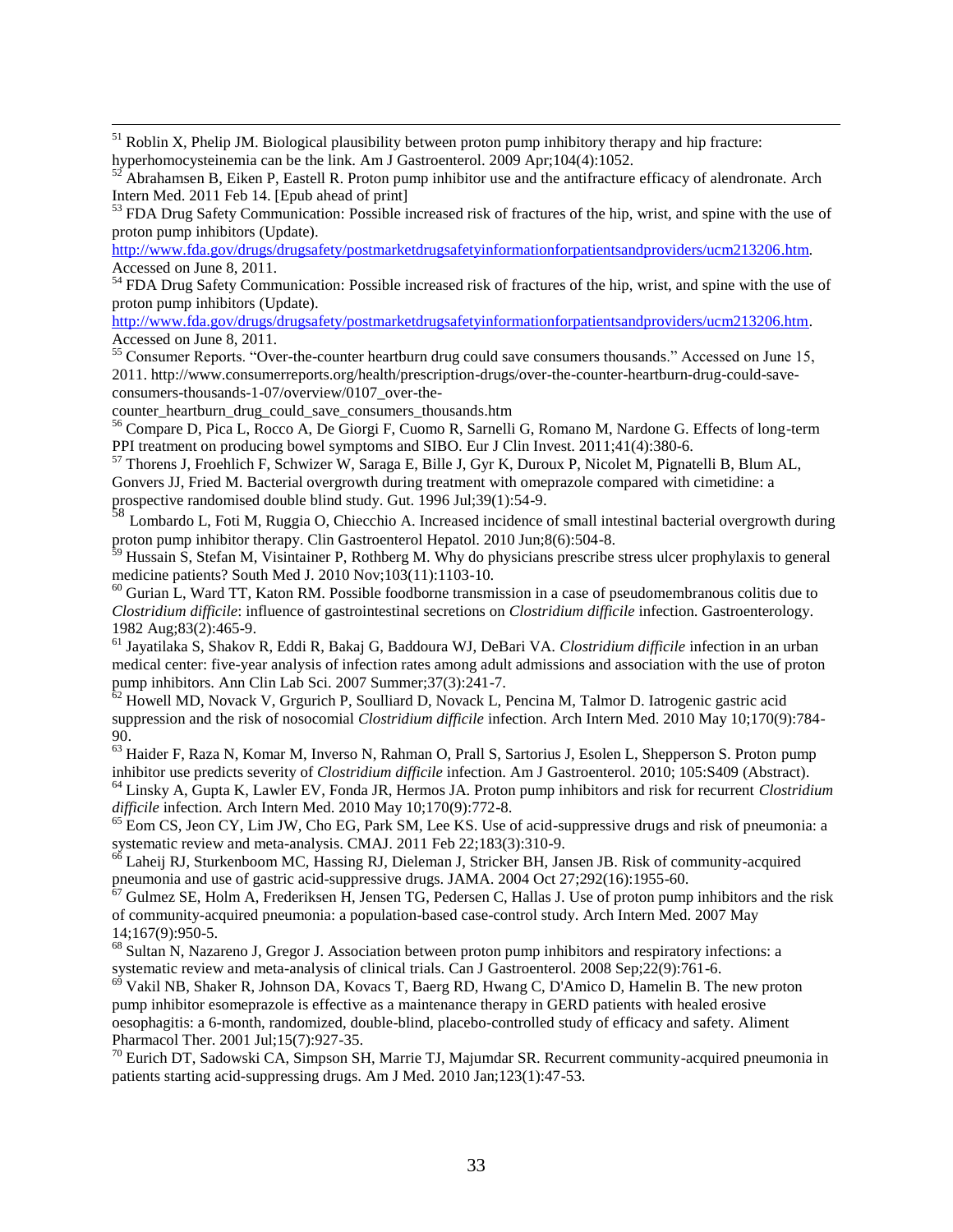$71$  Rodríguez LA, Ruigómez A, Wallander MA, Johansson S. Acid-suppressive drugs and community-acquired pneumonia. Epidemiology. 2009 Nov;20(6):800-6.

 $\overline{a}$ 

 $74$  FDA Drug Safety Communication: Low magnesium levels can be associated with long-term use of proton pump inhibitor drugs (PPIs)[. http://www.fda.gov/Drugs/DrugSafety/ucm245011.htm.](http://www.fda.gov/Drugs/DrugSafety/ucm245011.htm) Accessed on March 3, 2011.

<sup>75</sup> Epstein M, McGrath S, Law F. Proton-pump inhibitors and hypomagnesemic hypoparathyroidism. N Engl J Med. 2006 Oct 26;355(17):1834-6.

<sup>76</sup> Cundy T, Mackay J. Proton pump inhibitors and severe hypomagnesaemia. Curr Opin Gastroenterol. 2010 Sep 20. 2011 Mar;27(2):180-5.

 $77$  Cundy T, Mackay J. Proton pump inhibitors and severe hypomagnesaemia. Curr Opin Gastroenterol. 2011 Mar; 27(2): 180-5.

<sup>78</sup> Cundy T, Mackay J. Proton pump inhibitors and severe hypomagnesaemia. Curr Opin Gastroenterol. 2011 Mar; 27(2): 180-5.

 $79$  Mackay JD, Bladon PT. Hypomagnesaemia due to proton-pump inhibitor therapy: a clinical case series. Q J Med. 2010 Jun;103(6):387-95.

<sup>80</sup> Cundy T, Mackay J. Proton pump inhibitors and severe hypomagnesaemia. Curr Opin Gastroenterol. 2011 Mar; 27(2): 180-5.

<sup>81</sup> FDA Drug Safety Communication: Low magnesium levels can be associated with long-term use of Proton Pump Inhibitor drugs (PPIs). [http://www.fda.gov/Drugs/DrugSafety/ucm245011.htm.](http://www.fda.gov/Drugs/DrugSafety/ucm245011.htm) Accessed on March 3, 2011.

<sup>82</sup> Bhatt DL, Cryer BL, Contant CF, Cohen M, Lanas A, Schnitzer TJ, Shook TL, Lapuerta P, Goldsmith MA, Laine L, Scirica BM, Murphy SA, Cannon CP; the COGENT Investigators. Clopidogrel with or without omeprazole in coronary artery disease. N Engl J Med. 2010 Nov 11;363(20):1909-1917.

<sup>83</sup> Abraham NS, Hlatky MA, Antman EM, Bhatt DL, Bjorkman DJ, Clark CB, Furberg CD, Johnson DA, Kahi CJ, Laine L, Mahaffey KW, Quigley EM, Scheiman J, Sperling LS, Tomaselli GF; ACCF/ACG/AHA.

ACCF/ACG/AHA 2010 expert consensus document on the concomitant use of proton pump inhibitors and thienopyridines: a focused update of the ACCF/ACG/AHA 2008 expert consensus document on reducing the gastrointestinal risks of antiplatelet therapy and NSAID use. Am J Gastroenterol. 2010 Dec;105(12):2533-49.

 $^{84}$  Abraham NS, Hlatky MA, Antman EM, Bhatt DL, Bjorkman DJ, Clark CB, Furberg CD, Johnson DA, Kahi CJ, Laine L, Mahaffey KW, Quigley EM, Scheiman J, Sperling LS, Tomaselli GF; ACCF/ACG/AHA.

ACCF/ACG/AHA 2010 expert consensus document on the concomitant use of proton pump inhibitors and thienopyridines: a focused update of the ACCF/ACG/AHA 2008 expert consensus document on reducing the gastrointestinal risks of antiplatelet therapy and NSAID use. Am J Gastroenterol. 2010 Dec;105(12):2533-49. <sup>85</sup> Alkhatib AA, Elkhatib FA, Khatib OF. Gastric acid-reducing medications and clopidogrel: what are the latest FDA recommendations? Am J Gastroenterol. 2010 May;105(5):1211.

<sup>86</sup> Siriswangvat S, Sansanayudh N, Nathisuwan S, Panomvana D. Comparison between the effect of omeprazole and rabeprazole on the antiplatelet action of clopidogrel. Circ J. 2010 Oct;74(10):2187-92.

<sup>87</sup> Gremmel T, Steiner S, Seidinger D, Koppensteiner R, Panzer S, Kopp CW. The influence of proton pump inhibitors on the antiplatelet potency of clopidogrel evaluated by 5 different platelet function tests. J Cardiovasc Pharmacol. 2010 Nov;56(5):532-9.

88 Stockl KM, Le L, Zakharyan A, Harada AS, Solow BK, Addiego JE, Ramsey S. Risk of rehospitalization for patients using clopidogrel with a proton pump inhibitor. Arch Intern Med. 2010 Apr 26;170(8):704-10.

<sup>89</sup> Charlot M, Ahlehoff O, Norgaard ML, Jørgensen CH, Sørensen R, Abildstrøm SZ, Hansen PR, Madsen JK, Køber L, Torp-Pedersen C, Gislason G. Proton-pump inhibitors are associated with increased cardiovascular risk independent of clopidogrel use: a nationwide cohort study. Ann Intern Med. 2010 Sep 21;153(6):378-86.

<sup>90</sup> Valkhoff VE, 't Jong GW, Van Soest EM, Kuipers EJ, Sturkenboom MC. Risk of recurrent myocardial infarction with the concomitant use of clopidogrel and proton pump inhibitors. Aliment Pharmacol Ther. 2011 Jan;33(1):77-88.

<sup>91</sup> Tsai YW, Wen YW, Huang WF, Chen PF, Kuo KN, Hsiao FY. Cardiovascular and gastrointestinal events of three antiplatelet therapies: clopidogrel, clopidogrel plus proton-pump inhibitors, and aspirin plus proton-pump inhibitors in patients with previous gastrointestinal bleeding. J Gastroenterol. 2011 Jan;46(1):39-45.

 $72$  Eom CS, Jeon CY, Lim JW, Cho EG, Park SM, Lee KS. Use of acid-suppressive drugs and risk of pneumonia: a systematic review and meta-analysis. CMAJ. 2011 Feb 22;183(3):310-9.

 $^{75}$  Cundy T, Mackay J. Proton pump inhibitors and severe hypomagnesaemia. Curr Opin Gastroenterol. 2011 Mar; 27(2): 180-5.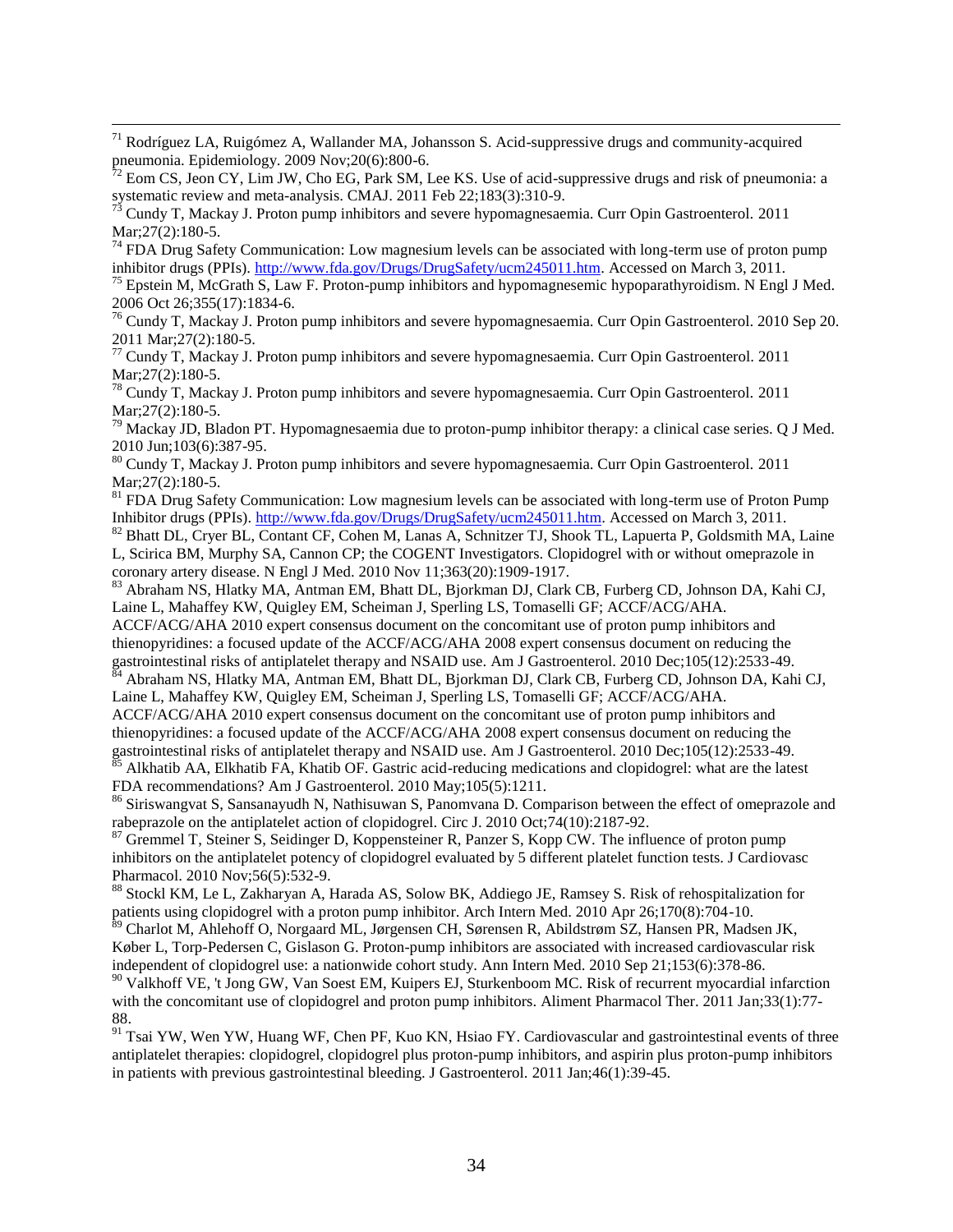$92$  Kreutz RP, Stanek EJ, Aubert R, Yao J, Breall JA, Desta Z, Skaar TC, Teagarden JR, Frueh FW, Epstein RS, Flockhart DA. Impact of proton pump inhibitors on the effectiveness of clopidogrel after coronary stent placement: the clopidogrel medco outcomes study. Pharmacotherapy. 2010 Aug;30(8):787-96.

<sup>93</sup> Bhatt DL, Cryer BL, Contant CF, Cohen M, Lanas A, Schnitzer TJ, Shook TL, Lapuerta P, Goldsmith MA, Laine L, Scirica BM, Murphy SA, Cannon CP; the COGENT Investigators. Clopidogrel with or without omeprazole in coronary artery disease. N Engl J Med. 2010 Nov 11;363(20):1909-1917.

<sup>94</sup> Southworth MR, Temple R. Interaction of clopidogrel and omeprazole. N Engl J Med. 2010 Nov 11;363(20):1977.

 $\overline{a}$ 

<sup>95</sup> Furuta T, Shirai N, Sugimoto M, Nakamura A, Hishida A, Ishizaki T. Influence of CYP2C19 pharmacogenetic polymorphism on proton pump inhibitor-based therapies. Drug Metab Pharmacokinet. 2005 Jun;20(3):153-67.

<sup>96</sup> Huang CC, Chen YC, Leu HB, Chen TJ, Lin SJ, Chan WL, Chen JW. Risk of adverse outcomes in Taiwan associated with concomitant use of clopidogrel and proton pump inhibitors in patients who received percutaneous coronary intervention. Am J Cardiol. 2010 Jun 15;105(12):1705-9.

<sup>97</sup> AstraZeneca Pharmaceuticals LP. Prilosec label. Revised January 2011. [http://www.accessdata.fda.gov/drugsatfda\\_docs/label/2011/019810s092,022056s008lbl.pdf.](http://www.accessdata.fda.gov/drugsatfda_docs/label/2011/019810s092,022056s008lbl.pdf) Accessed on April 23, 2011.

98 Fontes-Carvalho R, Albuquerque A, Araújo C, Pimentel-Nunes P, Ribeiro VG. Omeprazole, but not pantoprazole, reduces the antiplatelet effect of clopidogrel: a randomized clinical crossover trial in patients after myocardial infarction evaluating the clopidogrel-PPIs drug interaction. Eur J Gastroenterol Hepatol. 2011 May;23(5):396-404.

<sup>99</sup> Siriswangvat S, Sansanayudh N, Nathisuwan S, Panomvana D. Comparison between the effect of omeprazole and rabeprazole on the antiplatelet action of clopidogrel. Circ J. 2010 Oct;74(10):2187-92.

<sup>100</sup> Kreutz RP, Stanek EJ, Aubert R, Yao J, Breall JA, Desta Z, Skaar TC, Teagarden JR, Frueh FW, Epstein RS, Flockhart DA. Impact of proton pump inhibitors on the effectiveness of clopidogrel after coronary stent placement: the clopidogrel medco outcomes study. Pharmacotherapy. 2010 Aug;30(8):787-96.

<sup>101</sup> Stockl KM, Le L, Zakharyan A, Harada AS, Solow BK, Addiego JE, Ramsey S. Risk of rehospitalization for patients using clopidogrel with a proton pump inhibitor. Arch Intern Med. 2010 Apr 26;170(8):704-10.

 $102$  Siriswangvat S, Sansanayudh N, Nathisuwan S, Panomvana D. Comparison between the effect of omeprazole and rabeprazole on the antiplatelet action of clopidogrel. Circ J. 2010 Oct;74(10):2187-92.

<sup>103</sup> Kreutz RP, Stanek EJ, Aubert R, Yao J, Breall JA, Desta Z, Skaar TC, Teagarden JR, Frueh FW, Epstein RS, Flockhart DA. Impact of proton pump inhibitors on the effectiveness of clopidogrel after coronary stent placement: the clopidogrel medco outcomes study. Pharmacotherapy. 2010 Aug;30(8):787-96.

<sup>104</sup> AstraZeneca Pharmaceuticals LP. Nexium label. Revised August 2010.

[http://www.accessdata.fda.gov/drugsatfda\\_docs/label/2010/021153s036,021957s009,022101s006lbl.pdf.](http://www.accessdata.fda.gov/drugsatfda_docs/label/2010/021153s036,021957s009,022101s006lbl.pdf) Accessed on January 9, 2011.

<sup>105</sup> Doesch AO, Mueller S, Konstandin M, Celik S, Erbel C, Kristen A, Frankenstein L, Koch A, Ehlermann P, Zugck C, Katus HA. Proton pump inhibitor co-medication reduces active drug exposure in heart transplant recipients receiving mycophenolate mofetil. Transplant Proc. 2010 Dec;42(10):4243-6.

<sup>106</sup> Kofler S, Deutsch MA, Bigdeli AK, Shvets N, Vogeser M, Mueller TH, Meiser B, Steinbeck G, Reichart B, Kaczmarek I. Proton pump inhibitor co-medication reduces mycophenolate acid drug exposure in heart transplant recipients. J Heart Lung Transplant. 2009 Jun;28(6):605-11.

<sup>107</sup> Kofler S, Wolf C, Shvets N, Sisic Z, Müller T, Behr J, Sohn HY, Vogeser M, Shipkova M, Meiser B, Steinbeck G, Reichart B, Kaczmarek I. The proton pump inhibitor pantoprazole and its interaction with enteric-coated mycophenolate sodium in transplant recipients. J Heart Lung Transplant. 2011 May;30(5):565-71.

<sup>108</sup> Santucci R, Leveque D, Lescoute A, Kemmel V, Herbrecht R. Delayed elimination of methotrexate associated with co-administration of proton pump inhibitors. Anticancer Res. 2010 Sep;30(9):3807-10.

<sup>109</sup> Joerger M, Huitema AD, van den Bongard HJ, Baas P, Schornagel JH, Schellens JH, Beijnen JH. Determinants of the elimination of methotrexate and 7-hydroxy-methotrexate following high-dose infusional therapy to cancer patients. Br J Clin Pharmacol. 2006 Jul;62(1):71-80.

<sup>110</sup> Santucci R, Leveque D, Lescoute A, Kemmel V, Herbrecht R. Delayed elimination of methotrexate associated with co-administration of proton pump inhibitors. Anticancer Res. 2010 Sep;30(9):3807-10.

<sup>111</sup> den Elzen WP, Groeneveld Y, de Ruijter W, Souverijn JH, le Cessie S, Assendelft WJ, Gussekloo J. Long-term use of proton pump inhibitors and vitamin B12 status in elderly individuals. Aliment Pharmacol Ther. 2008 Mar 15;27(6):491-7.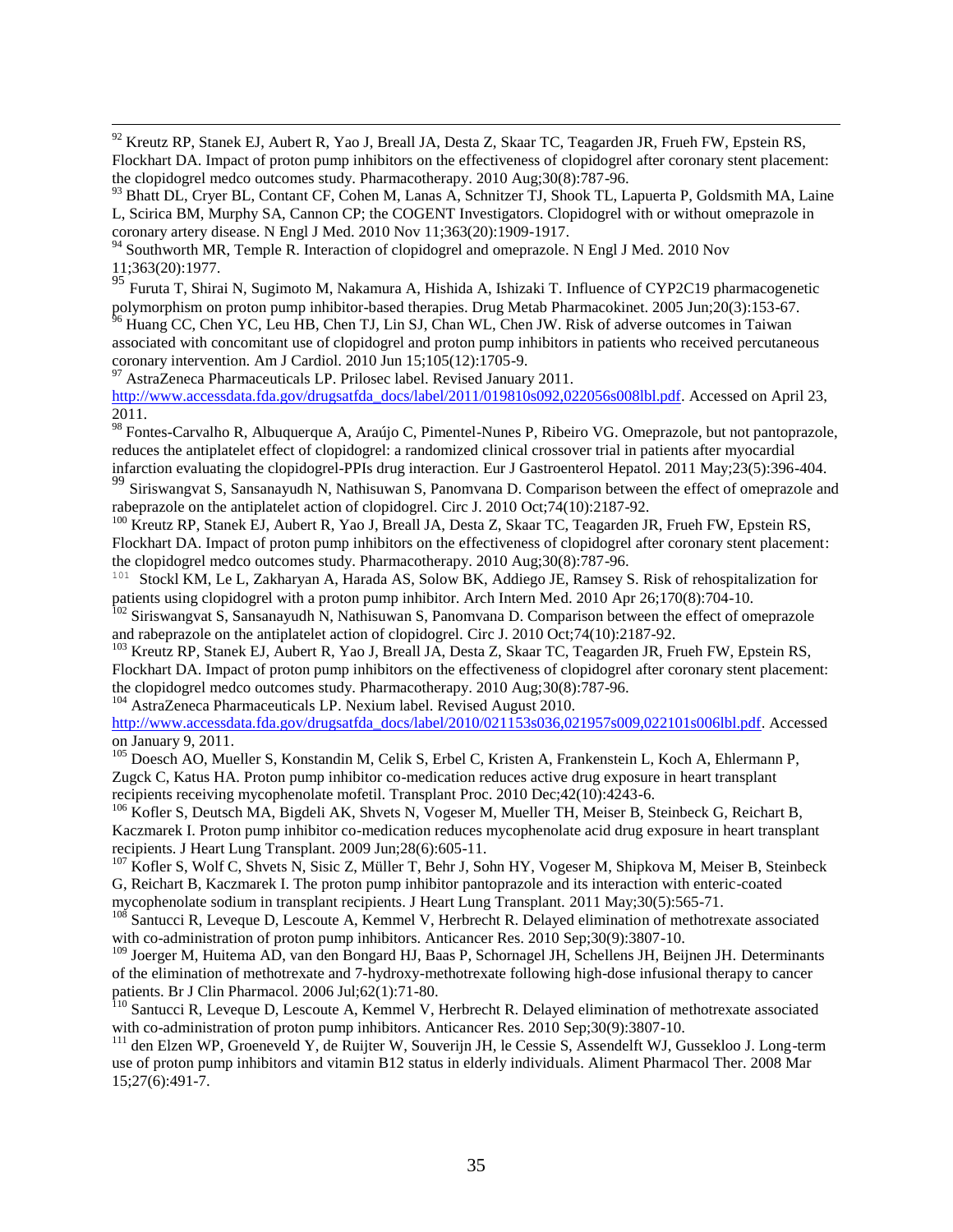$112$  Valuck RJ, Ruscin JM. A case-control study on adverse effects: H2 blocker or proton pump inhibitor use and risk of vitamin B12 deficiency in older adults. J Clin Epidemiol. 2004 Apr;57(4):422-8.

<sup>113</sup> Dharmarajan TS, Kanagala MR, Murakonda P, Lebelt AS, Norkus EP. Do acid-lowering agents affect vitamin B12 status in older adults? J Am Med Dir Assoc. 2008 Mar;9(3):162-7.

<sup>114</sup> Dharmarajan TS, Kanagala MR, Murakonda P, Lebelt AS, Norkus EP. Do acid-lowering agents affect vitamin B12 status in older adults? J Am Med Dir Assoc. 2008 Mar;9(3):162-7.

<sup>115</sup> Valuck RJ, Ruscin JM. A case-control study on adverse effects: H2 blocker or proton pump inhibitor use and risk of vitamin B12 deficiency in older adults. J Clin Epidemiol. 2004 Apr;57(4):422-8.

<sup>116</sup> Dharmarajan TS, Kanagala MR, Murakonda P, Lebelt AS, Norkus EP. Do acid-lowering agents affect vitamin B12 status in older adults? J Am Med Dir Assoc. 2008 Mar;9(3):162-7.

<sup>117</sup> den Elzen WP, Groeneveld Y, de Ruijter W, Souverijn JH, le Cessie S, Assendelft WJ, Gussekloo J. Long-term use of proton pump inhibitors and vitamin B12 status in elderly individuals. Aliment Pharmacol Ther. 2008 Mar 15;27(6):491-7.

<sup>118</sup> Sierra F, Suarez M, Rey M, Vela MF. Systematic review: Proton pump inhibitor-associated acute interstitial nephritis. Aliment Pharmacol Ther. 2007 Aug 15;26(4):545-53.

 $119$ <sup>The</sup> American Cancer Society. Stomach cancer: 5-year survival statistics by stage.

 $\overline{a}$ 

[http://www.cancer.org/cancer/stomachcancer/detailedguide/stomach-cancer-survival-rates.](http://www.cancer.org/cancer/stomachcancer/detailedguide/stomach-cancer-survival-rates) Accessed on January 9, 2011.

<sup>120</sup> The American Cancer Society. Gastrointestinal carcinoid tumors: 5-year survival statistics by stage. [http://www.cancer.org/Cancer/GastrointestinalCarcinoidTumor/DetailedGuide/gastrointestinal-carcinoid-tumors](http://www.cancer.org/Cancer/GastrointestinalCarcinoidTumor/DetailedGuide/gastrointestinal-carcinoid-tumors-survival-rates)[survival-rates.](http://www.cancer.org/Cancer/GastrointestinalCarcinoidTumor/DetailedGuide/gastrointestinal-carcinoid-tumors-survival-rates) Accessed on April 30, 2011.

<sup>121</sup> Kamanger F, Dawsey SM, Blaser MJ, Perez-Perez GI, Pietinen P, Newschaffer CJ, Abnet CC, Albanes D, Virtamo J, Taylor PR. Opposing risks of gastric cardia and noncardia gastric adenocarcinomas associated with *Helicobacter pylori* seropositivity. JNatl Cancer Inst. 2006 Oct 18;98(20):1445-52.

<sup>122</sup> Burkitt MD, Pritchard DM. Review article: Pathogenesis and management of gastric carcinoid tumours. Aliment Pharmacol Ther. 2006 Nov 1;24(9):1305-20.

<sup>123</sup> Borch K, Renvall H, Liedberg G, Andersen BN. Relations between circulating gastrin and endocrine cell proliferation in the atrophic gastric fundic mucosa. Scand J Gastroenterol. 1986 Apr;21(3):357-63.

<sup>124</sup> Delle Fave G, Marignani M, Moretti A, D'Ambra G, Martino G, Annibale B. Hypergastrinemia and enterochromaffin-like cell hyperplasia. Yale J Biol Med. 1998 May-Aug;71(3-4):291-301.

125 Peghini PL, Annibale B, Azzoni C, Milione M, Corleto VD, Gibril F, Venzon DJ, Delle Fave G, Bordi C, Jensen RT. Effect of chronic hypergastrinemia on human enterochromaffin-like cells: insights from patients with sporadic gastrinomas. Gastroenterology. 2002 Jul;123(1):68-85.

<sup>126</sup> Peghini PL, Annibale B, Azzoni C, Milione M, Corleto VD, Gibril F, Venzon DJ, Delle Fave G, Bordi C, Jensen RT. Effect of chronic hypergastrinemia on human enterochromaffin-like cells: insights from patients with sporadic gastrinomas. Gastroenterology. 2002 Jul;123(1):68-85.

<sup>127</sup> Peghini PL, Annibale B, Azzoni C, Milione M, Corleto VD, Gibril F, Venzon DJ, Delle Fave G, Bordi C, Jensen RT. Effect of chronic hypergastrinemia on human enterochromaffin-like cells: insights from patients with sporadic gastrinomas. Gastroenterology. 2002 Jul;123(1):68-85.

<sup>128</sup> Food and Drug Administration. Drug Approval Package. Protonix. Medical Review Part 3. [p.15-16 pdf] [http://www.accessdata.fda.gov/drugsatfda\\_docs/nda/2000/20987\\_Protonix\\_medr\\_P3.pdf.](http://www.accessdata.fda.gov/drugsatfda_docs/nda/2000/20987_Protonix_medr_P3.pdf) Accessed on January 9, 2011.

<sup>129</sup> Food and Drug Administration. Pharmacology Review - Nexium. 2000. p 63.

[http://www.accessdata.fda.gov/drugsatfda\\_docs/nda/2001/21154\\_Nexium\\_pharmr.pdf.](http://www.accessdata.fda.gov/drugsatfda_docs/nda/2001/21154_Nexium_pharmr.pdf) Accessed on January 9, 2011.

<sup>130</sup> Takeda Pharmaceuticals America, Inc. Revised August 2010. Prevacid label.

http://www.accessdata.fda.gov/drugsatfda\_docs/label/2010/020406s074.021428s021lbl.pdf. Accessed on January 9, 2011.

<sup>131</sup> Kuipers EJ. Review article: Relationship between *Helicobacter pylori*, atrophic gastritis and gastric cancer. Aliment Pharmacol Ther. 1998 Feb;12 Suppl 1:25-36.

<sup>132</sup> Food and Drug Administration. Drug Approval Package. Protonix. Medical Review Part 3. [p.15-16 pdf] [http://www.accessdata.fda.gov/drugsatfda\\_docs/nda/2000/20987\\_Protonix\\_medr\\_P3.pdf.](http://www.accessdata.fda.gov/drugsatfda_docs/nda/2000/20987_Protonix_medr_P3.pdf) Accessed on January 9, 2011.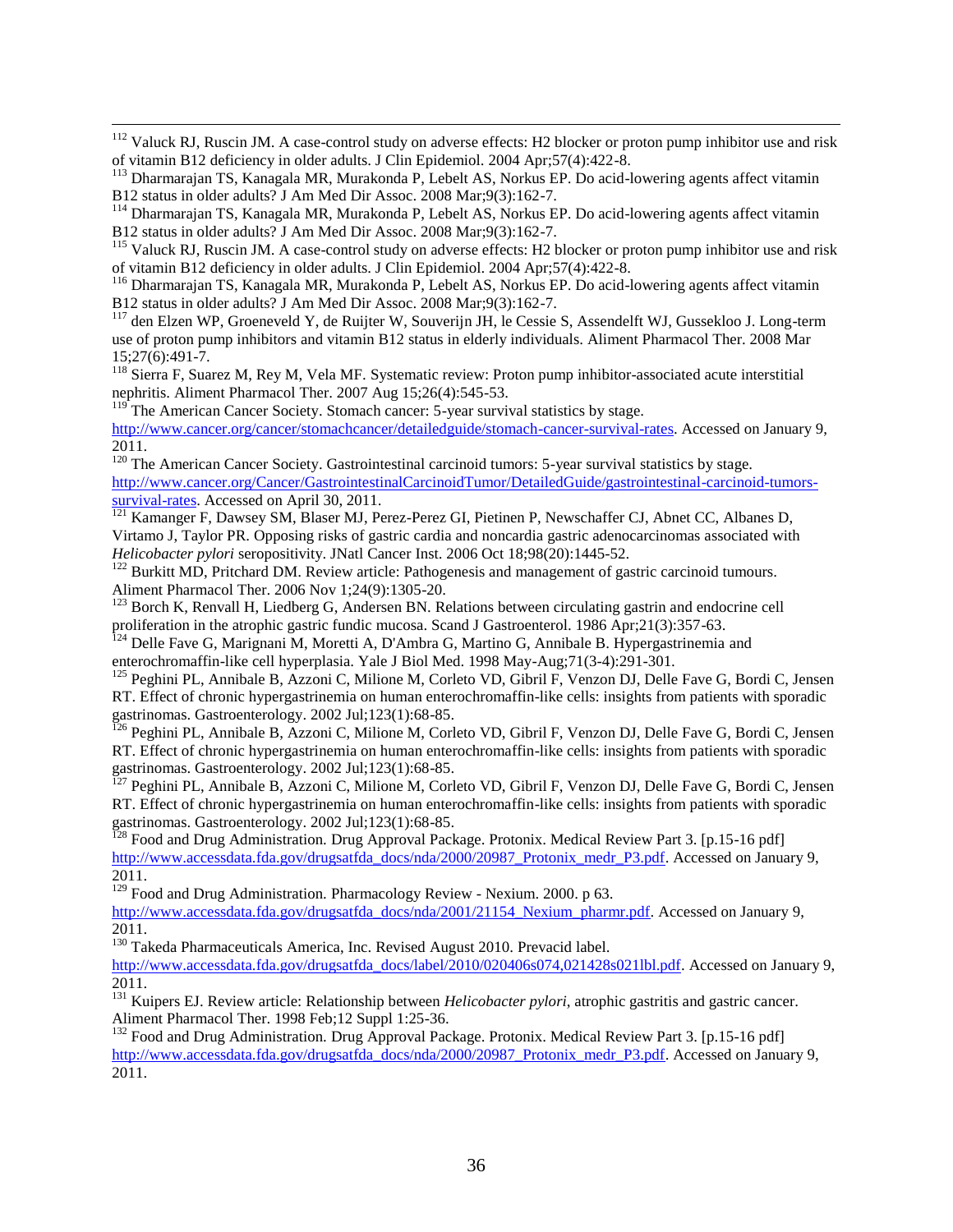<sup>133</sup> The American Cancer Society. Stomach cancer: 5-year survival statistics by stage.

[http://www.cancer.org/cancer/stomachcancer/detailedguide/stomach-cancer-survival-rates.](http://www.cancer.org/cancer/stomachcancer/detailedguide/stomach-cancer-survival-rates) Accessed on January 9, 2011.

<sup>135</sup> Wang TC, Dangler CA, Chen D, Goldenring JR, Koh T, Raychowdhury R, Coffey RJ, Ito S, Varro A, Dockray GJ, Fox JG. Synergistic interaction between hypergastrinemia and *Helicobacter* infection in a mouse model of gastric cancer. Gastroenterology. 2000 Jan;118(1):36-47.

<sup>136</sup> Takeda Pharmaceuticals America, Inc. Revised August 2010. Prevacid label.

[http://www.accessdata.fda.gov/drugsatfda\\_docs/label/2010/020406s074,021428s021lbl.pdf.](http://www.accessdata.fda.gov/drugsatfda_docs/label/2010/020406s074,021428s021lbl.pdf) Accessed April 30, 2011.

<sup>137</sup> Wang TC, Dangler CA, Chen D, Goldenring JR, Koh T, Raychowdhury R, Coffey RJ, Ito S, Varro A, Dockray GJ, Fox JG. Synergistic interaction between hypergastrinemia and *Helicobacter* infection in a mouse model of gastric cancer. Gastroenterology. 2000 Jan;118(1):36-47.

<sup>138</sup> Hagiwara T, Mukaisho K, Nakayama T, Sugihara H, Hattori T. Long-term proton pump inhibitor administration worsens atrophic corpus gastritis and promotes adenocarcinoma development in Mongolian gerbils infected with *Helicobacter pylori*. Gut. 2011 May;60(5):624-30.

<sup>139</sup> Friedenberg FK, Hanlon A, Vanar V, Nehemia D, Mekapati J, Nelson DB, Richter JE. Trends in gastroesophageal reflux disease as measured by the National Ambulatory Medical Care Survey. Dig Dis Sci. 2010 Jul;55(7):1911-7.

<sup>140</sup> Drug Topics: The Newsmagazine for Pharmacists. (2010 Jun 17) 2009 Top Branded Drugs by Retail Dollars and 2009 Top Branded Drugs by Total Prescriptions. [http://drugtopics.modernmedicine.com/drugtopics.](http://drugtopics.modernmedicine.com/drugtopics) Accessed on April 30, 2011.

 $14\overline{1}$  IMS Health.

 $\overline{a}$ 

[http://www.imshealth.com/deployedfiles/imshealth/Global/Content/StaticFile/Top\\_Line\\_Data/Top%20Therapy%20](http://www.imshealth.com/deployedfiles/imshealth/Global/Content/StaticFile/Top_Line_Data/Top%20Therapy%20Classes%20by%20U.S.RXs.pdf) [Classes%20by%20U.S.RXs.pdf.](http://www.imshealth.com/deployedfiles/imshealth/Global/Content/StaticFile/Top_Line_Data/Top%20Therapy%20Classes%20by%20U.S.RXs.pdf) Accessed on April 30, 2011.

 $\frac{142}{142}$  IMS Health.

[http://www.imshealth.com/deployedfiles/imshealth/Global/Content/StaticFile/Top\\_Line\\_Data/Top%20Therapy%20](http://www.imshealth.com/deployedfiles/imshealth/Global/Content/StaticFile/Top_Line_Data/Top%20Therapy%20Classes%20by%20U.S.Sales.pdf) [Classes%20by%20U.S.Sales.pdf.](http://www.imshealth.com/deployedfiles/imshealth/Global/Content/StaticFile/Top_Line_Data/Top%20Therapy%20Classes%20by%20U.S.Sales.pdf) Accessed on April 30, 2011.

 $\frac{1}{143}$  Reimer C, Bytzer P. Clinical trial: long-term use of proton pump inhibitors in primary care patients - a cross sectional analysis of 901 patients. Aliment Pharmacol Ther. 2009 Oct;30(7):725-32.

<sup>144</sup> Ahrens D, Chenot JF, Behrens G, Grimmsmann T, Kochen MM. Appropriateness of treatment recommendations for PPI in hospital discharge letters. Eur J Clin Pharmacol. 2010 Dec;66(12):1265-71.

<sup>145</sup> Raghunath AS, O'Morain C, McLoughlin RC. Review article: the long-term use of proton-pump inhibitors. Aliment Pharmacol Ther. 2005 Aug;22 Suppl 1:55-63.

<sup>146</sup> Reimer C, Bytzer P. Clinical trial: long-term use of proton pump inhibitors in primary care patients - a cross sectional analysis of 901 patients. Aliment Pharmacol Ther. 2009 Oct;30(7):725-32.

<sup>147</sup> Reimer C, Bytzer P. Clinical trial: long-term use of proton pump inhibitors in primary care patients - a cross sectional analysis of 901 patients. Aliment Pharmacol Ther. 2009 Oct;30(7):725-32.

<sup>148</sup> Ahrens D, Chenot JF, Behrens G, Grimmsmann T, Kochen MM. Appropriateness of treatment recommendations for PPI in hospital discharge letters. Eur J Clin Pharmacol. 2010 Dec;66(12):1265-1271.

<sup>149</sup> Inadomi JM, McIntyre L, Bernard L, Fendrick AM. Step-down from multiple- to single-dose proton pump inhibitors (PPIs): a prospective study of patients with heartburn or acid regurgitation completely relieved with PPIs. Am J Gastroenterol. 2003 Sep;98(9):1940-4.

 $150$  Lee TJ, Fennerty MB, Howden CW. Systematic review: Is there excessive use of proton pump inhibitors in gastro-oesophageal reflux disease? Aliment Pharmacol Ther. 2004 Dec;20(11-12):1241-51.

<sup>151</sup> Kao AW, Sheu BS, Sheu MJ, Chang YM, Huang SF, Chuang CH, Lai YL, Kao YH. On-demand therapy for Los Angeles grade A and B reflux esophagitis: esomeprazole versus omeprazole. J Formos Med Assoc. 2003 Sep;102(9):607-12.

<sup>152</sup> Meineche-Schmidt W, Hvengaard A, Juhl HH. The economical impact of six months management of gastroesophageal reflux disease in primary care: comparison between on-demand treatment and treatment courses with esomeprazole. Gastroenterology 2004; 126: A-338 (Abstract).

<sup>153</sup> Szucs T, Thalmann C, Michetti P, Beglinger C. Cost analysis of long-term treatment of patients with symptomatic gastroesophageal reflux disease (GERD) with esomeprazole on-demand treatment or esomeprazole

<sup>&</sup>lt;sup>134</sup> Orlando LA, Lenard L, Orlando RC. Chronic hypergastrinemia: causes and consequences. Dig Dis Sci. 2007 Oct;52(10):2482-9.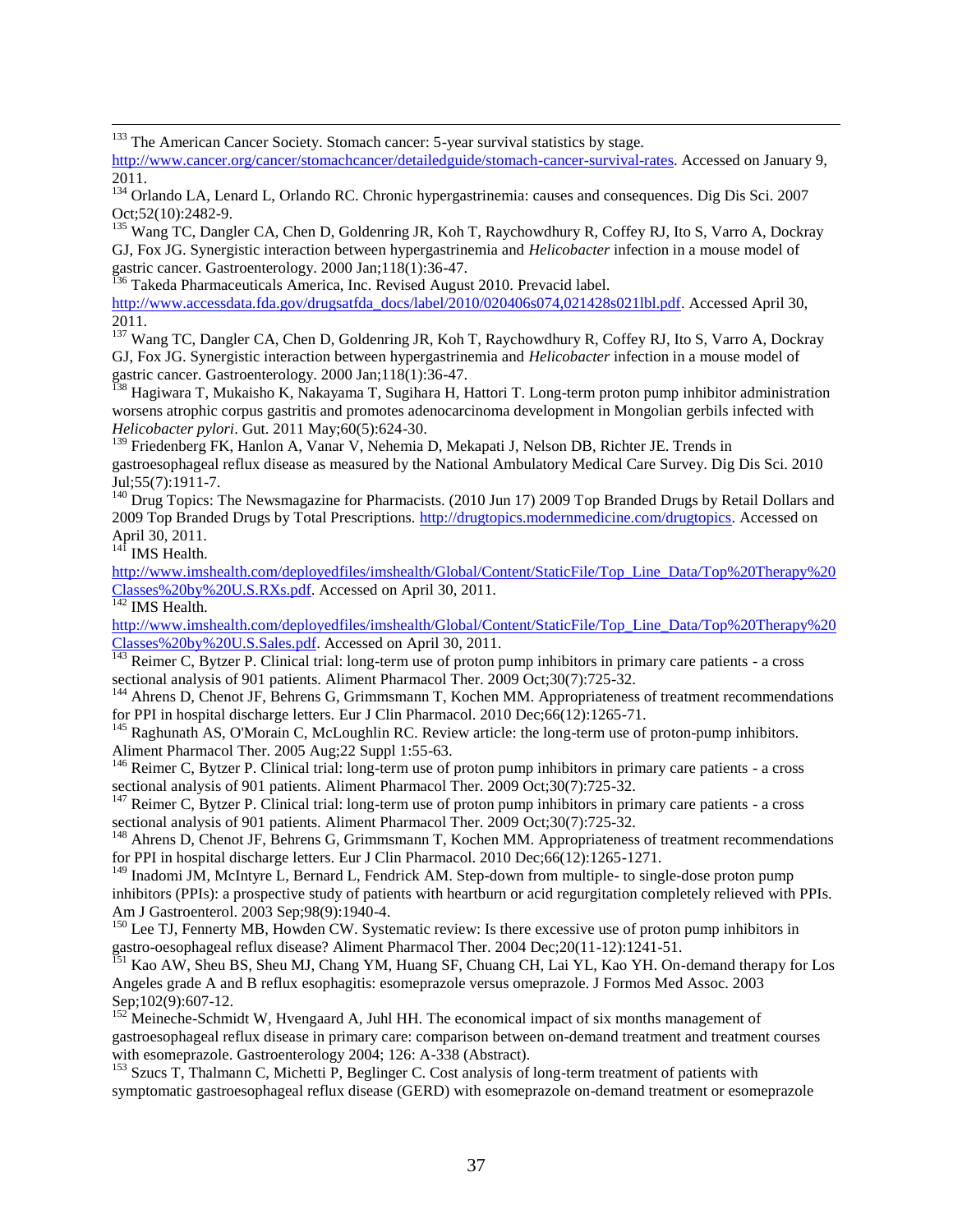continuous treatment: an open, randomized, multicenter study in Switzerland. Value Health. 2009 Mar-Apr; 12(2):273-81.

<sup>154</sup> Kahrilas PJ, Shaheen NJ, Vaezi MF; American Gastroenterological Association Institute; Clinical Practice and Quality Management Committee. American Gastroenterological Association Institute technical review on the management of gastroesophageal reflux disease. Gastroenterology. 2008 Oct;135(4):1392-1413, 1413.

<sup>155</sup> Kahrilas PJ, Shaheen NJ, Vaezi MF; American Gastroenterological Association Institute; Clinical Practice and Quality Management Committee. American Gastroenterological Association Institute technical review on the management of gastroesophageal reflux disease. Gastroenterology. 2008 Oct;135(4):1392-1413, 1413.

<sup>156</sup> Numans ME, Lau J, de Wit NJ, Bonis PA. Short-term treatment with proton-pump inhibitors as a test for gastroesophageal reflux disease: a meta-analysis of diagnostic test characteristics. Ann Intern Med. 2004 Apr 6;140(7):518-27.

<sup>157</sup> Cho YK, Choi MG, Lim CH, Nam KW, Chang JH, Park JM, Lee IS, Kim SW, Choi KY, Chung IS. Diagnostic value of the PPI test for detection of GERD in Korean patients and factors associated with PPI responsiveness. Scand J Gastroenterol. 2010 May;45(5):533-9.

<sup>158</sup> Aravapalli A, Arevalo L, Pohl D, Castell D. PPI Therapy has little effect on suspected GERD related symptoms in the recumbent position. Am J Gastroenterol 2010; 105:S1–S571; doi:10.1038/ajg.2010.320 (Abstract).

<sup>159</sup> Hussain S, Stefan M, Visintainer P, Rothberg M. Why do physicians prescribe stress ulcer prophylaxis to general medicine patients? South Med J. 2010 Nov;103(11):1103-10.

<sup>160</sup> Gupta R, Garg P, Kottoor R, Munoz JC, Jamal MM, Lambiase LR, Vega KJ. Overuse of acid suppression therapy in hospitalized patients. South Med J. 2010 Mar;103(3):207-11.

<sup>161</sup> Gupta R, Garg P, Kottoor R, Munoz JC, Jamal MM, Lambiase LR, Vega KJ. Overuse of acid suppression therapy in hospitalized patients. South Med J. 2010 Mar;103(3):207-11.

<sup>162</sup> Thomas L, Culley EJ, Gladowski P, Goff V, Fong J, Marche SM. Longitudinal analysis of the costs associated with inpatient initiation and subsequent outpatient continuation of proton pump inhibitor therapy for stress ulcer prophylaxis in a large managed care organization. J Manag Care Pharm. 2010 Mar;16(2):122-9.

<sup>163</sup> Zink DA, Pohlman M, Barnes M, Cannon ME. Long-term use of acid suppression started inappropriately during hospitalization. Aliment Pharmacol Ther. 2005 May 15;21(10):1203-9.

<sup>164</sup> Eid SM, Boueiz A, Paranji S, Mativo C, Landis R, Abougergi MS. Patterns and predictors of proton pump inhibitor overuse among academic and non-academic hospitalists. Intern Med. 2010;49:2561-8.

<sup>165</sup> Yachimski PS, Farrell EA, Hunt DP, Reid AE. Proton pump inhibitors for prophylaxis of nosocomial upper gastrointestinal tract bleeding: effect of standardized guidelines on prescribing practice. Arch Intern Med. 2010 May 10;170(9):779-83.

<sup>166</sup> Craig DG, Thimappa R, Anand V, Sebastian S. Inappropriate utilization of intravenous proton pump inhibitors in hospital practice--a prospective study of the extent of the problem and predictive factors. Q J Med. 2010 May;103(5):327-35.

<sup>167</sup> Hussain S, Stefan M, Visintainer P, Rothberg M. Why do physicians prescribe stress ulcer prophylaxis to general medicine patients? South Med J. 2010 Nov;103(11):1103-10.

<sup>168</sup> Grigg E, Davis I, Williams D, Schade R. Can intervention reduce abuse of proton pump inhibitors? Am J Gastroenterol 2010; 105:S404 (Abstract).

<sup>169</sup> Murphy EM, Oxencis CJ, Klauck JA, Meyer DA, Zimmerman JM. Medication reconciliation at an academic medical center: implementation of a comprehensive program from admission to discharge.

Am J Health Syst Pharm. 2009 Dec 1;66(23):2126-31.  $170$  Ford AC, Moayyedi P. Should we step-up or step-down in the treatment of new-onset dyspepsia in primary care?

Pol Arch Med Wewn. 2009 Jun;119(6):391-6.

 $\overline{a}$ 

<sup>171</sup> van Marrewijk CJ, Mujakovic S, Fransen GA, Numans ME, de Wit NJ, Muris JW, van Oijen MG, Jansen JB, Grobbee DE, Knottnerus JA, Laheij RJ. Effect and cost-effectiveness of step-up versus step-down treatment with antacids, H2-receptor antagonists, and proton pump inhibitors in patients with new onset dyspepsia (DIAMOND study): a primary-care-based randomised controlled trial. Lancet. 2009 Jan 17;373:215-25.

<sup>172</sup> van Marrewijk CJ, Mujakovic S, Fransen GA, Numans ME, de Wit NJ, Muris JW, van Oijen MG, Jansen JB, Grobbee DE, Knottnerus JA, Laheij RJ. Effect and cost-effectiveness of step-up versus step-down treatment with antacids, H2-receptor antagonists, and proton pump inhibitors in patients with new onset dyspepsia (DIAMOND study): a primary-care-based randomised controlled trial. Lancet. 2009 Jan 17;373:215-25.

<sup>173</sup> Mathus-Vliegen EM, Tygat GN. Gastro-oesophageal reflux in obese subjects: influence of overweight, weight loss and chronic gastric balloon distension. Scand J Gastroenterol. 2002 Nov;37(11):1246-52.